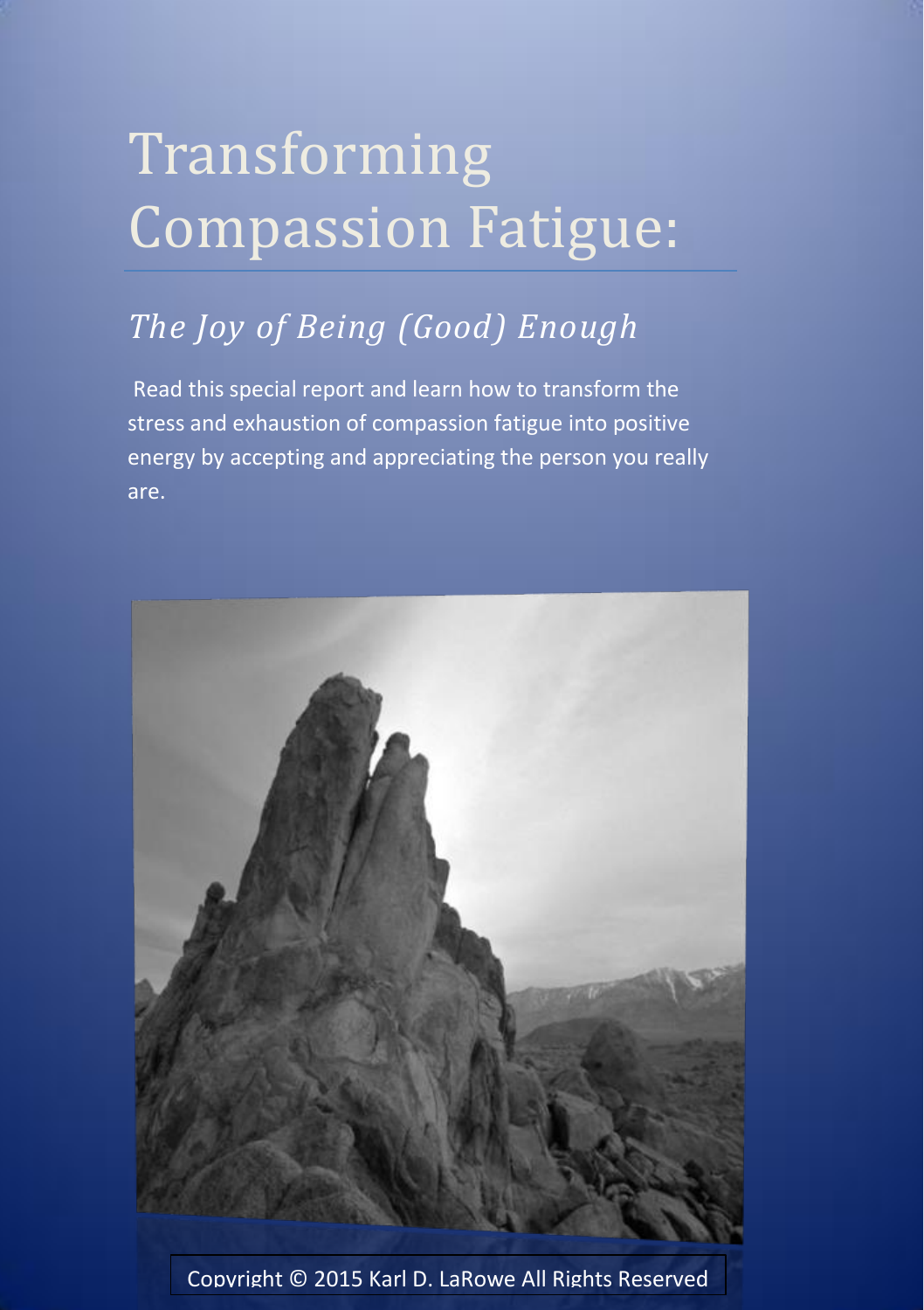## **Table of Contents**

| Chapter 2: The Care Giving Personality  11   |  |
|----------------------------------------------|--|
|                                              |  |
| Chapter 4: Principles for Transformation  22 |  |
|                                              |  |
| Chapter 6: The Joy of Being Good Enough 35   |  |
|                                              |  |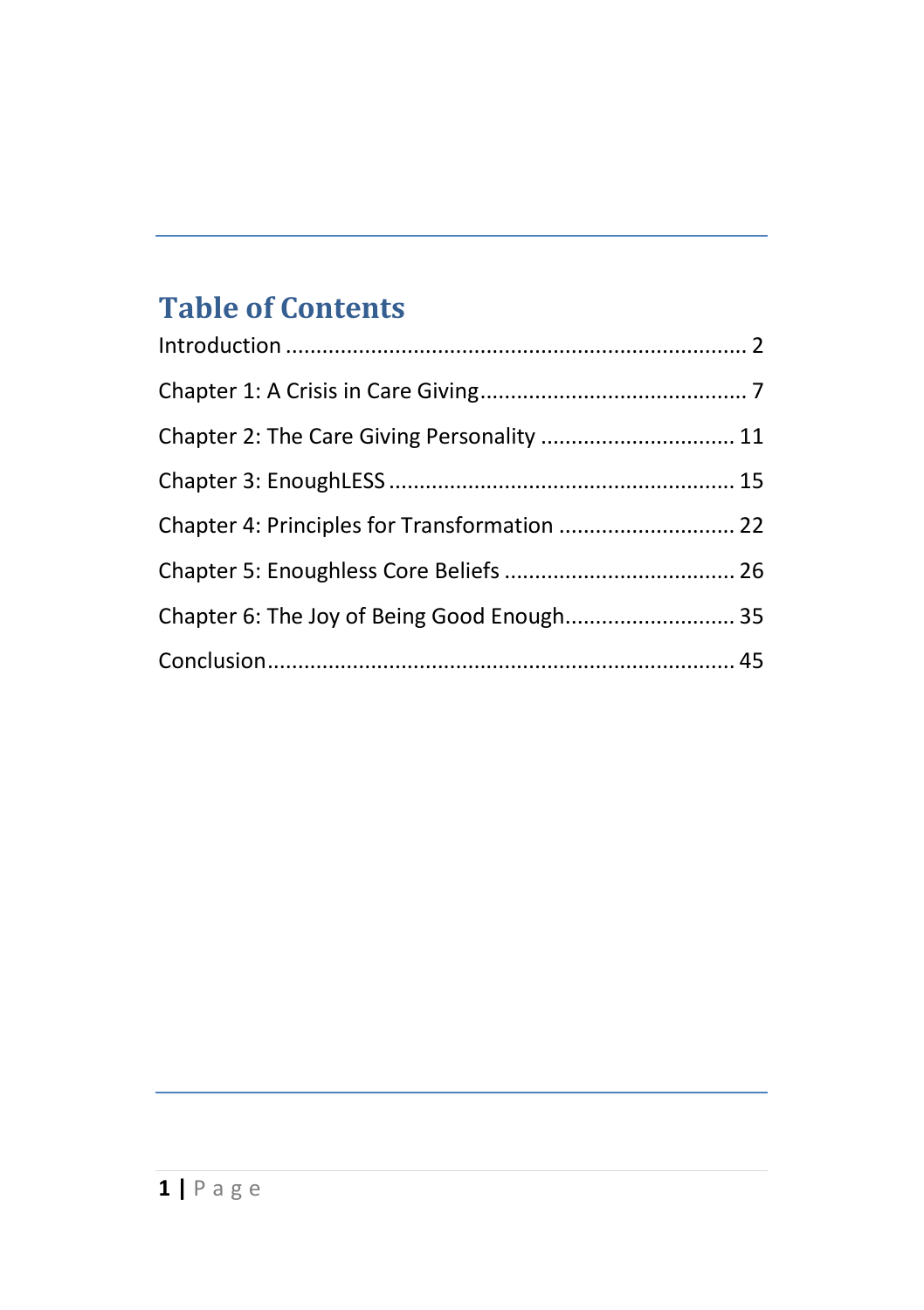## Transforming Compassion Fatigue: The Joy of Being (Good) Enough

By Karl D. LaRowe M.A., LCSW International Speaker, Trainer, Consultant, Author [www.compassionstrengths.com](http://www.compassionstrengths.com/)

#### <span id="page-2-0"></span>**Introduction**

ransforming Compassion Fatigue: The Joy of Being: Good Enough, is a special report written for Singapore care givers; the social workers who ransforming Compassion Fatigue: The Joy of Being: Good Enough, is a special report written for Singapore care givers; the social workers who work at family service centres on the front line with clients who are experiencing financial, social and family hardship, the counsellors working with voluntary welfare organizations providing care and guidance to thousands of people struggling with the emotional challenges of a rapidly changing society, the doctors and nurses in an expanding and demanding healthcare profession and the many others who work in education, corrections, and other public and private organizations.

This is also a book written from personal experience; as a social worker who learned to transform compassion fatigue, burnout and depression into increasingly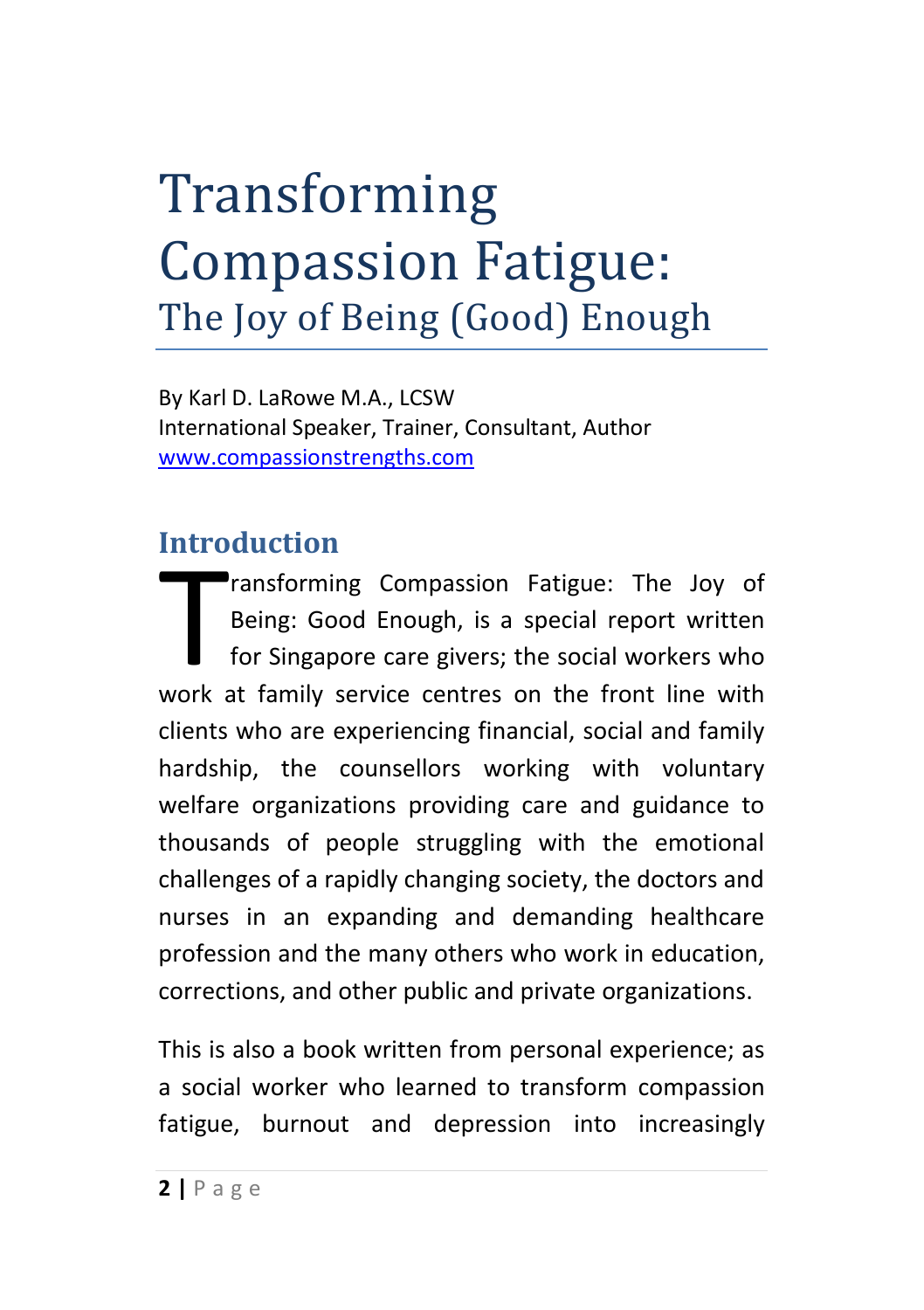positive and vibrant energy and as a trainer and consultant who has worked with over 35,000 care givers on three continents for the last 17 years.

I am especially indebted to the social workers and counsellors who have participated in the Thriving! at Work seminars, trainings and consultations over the past couple of years sponsored by the National Council of Social Services. I will be drawing upon their voice, their experiences, and their words.

**The essence** of Transforming Compassion Fatigue: The Joy of Being: Good Enough, is about developing and sustaining a shift of perception in how we see ourselves as care givers that will positively impact how we feel about our work, our clients, our work culture and our relationships with co-workers. This basic and essential change is a transformation in our self-perception from "enoughLESS" to "enoughNESS."

Enoughless is the physical, emotional, mental and even spiritual exhaustion and sense of defeat many care givers experience as the result of giving the very best of who they are every day and feeling like their best is rarely good enough. It is the continual depletion of their energy and an erosion of their empathy working with complex and sometimes difficult clients in a profession that can be very demanding. It can result in their asking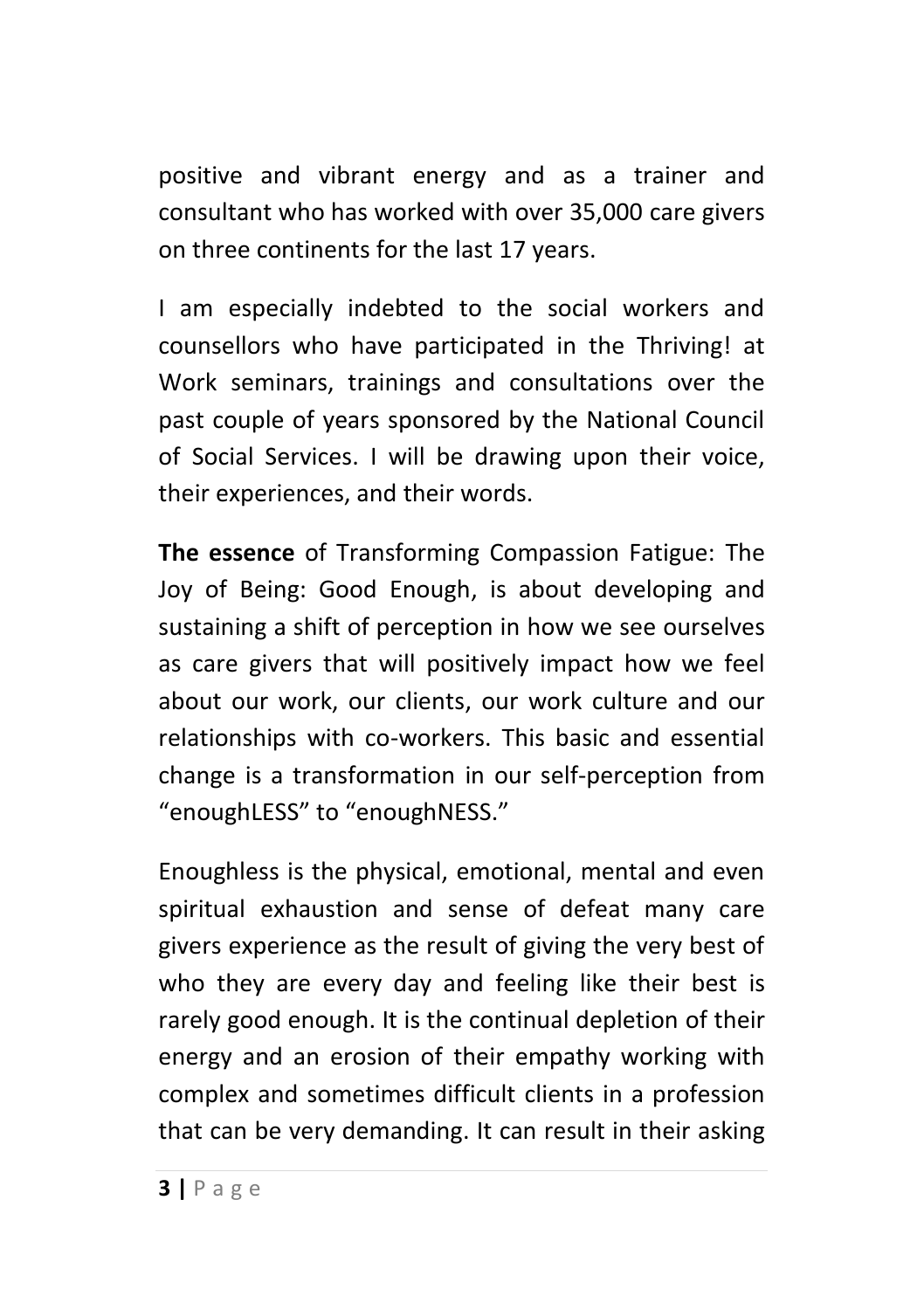what went wrong and questioning why they are doing this work.

As one social worker from a recent seminar puts it:

*"I was so enthusiastic and optimistic when I first started working with clients. I would come to work early and leave late because it's what I wanted to do. Now, I have to drag myself to work and can't wait to leave."*

Another says:

*"I know I've changed as a result of my work. I no longer talk about what I do. I've withdrawn from friends and even family. Nobody seems to understand what it does to a person to hear such heartache and see the injustice that my clients go through. And then to get criticized by your co-worker because you had to leave early one day…It doesn't make sense anymore."*

Enoughness is knowing in your heart, beyond any doubt, that no matter what happens in your work, with your clients or in your organization, who you are as a person is always, always good enough. It is the knowledge that as a person, as an individual, as a human being, your acceptance and evaluation of yourself is up to you and is based upon who you are, not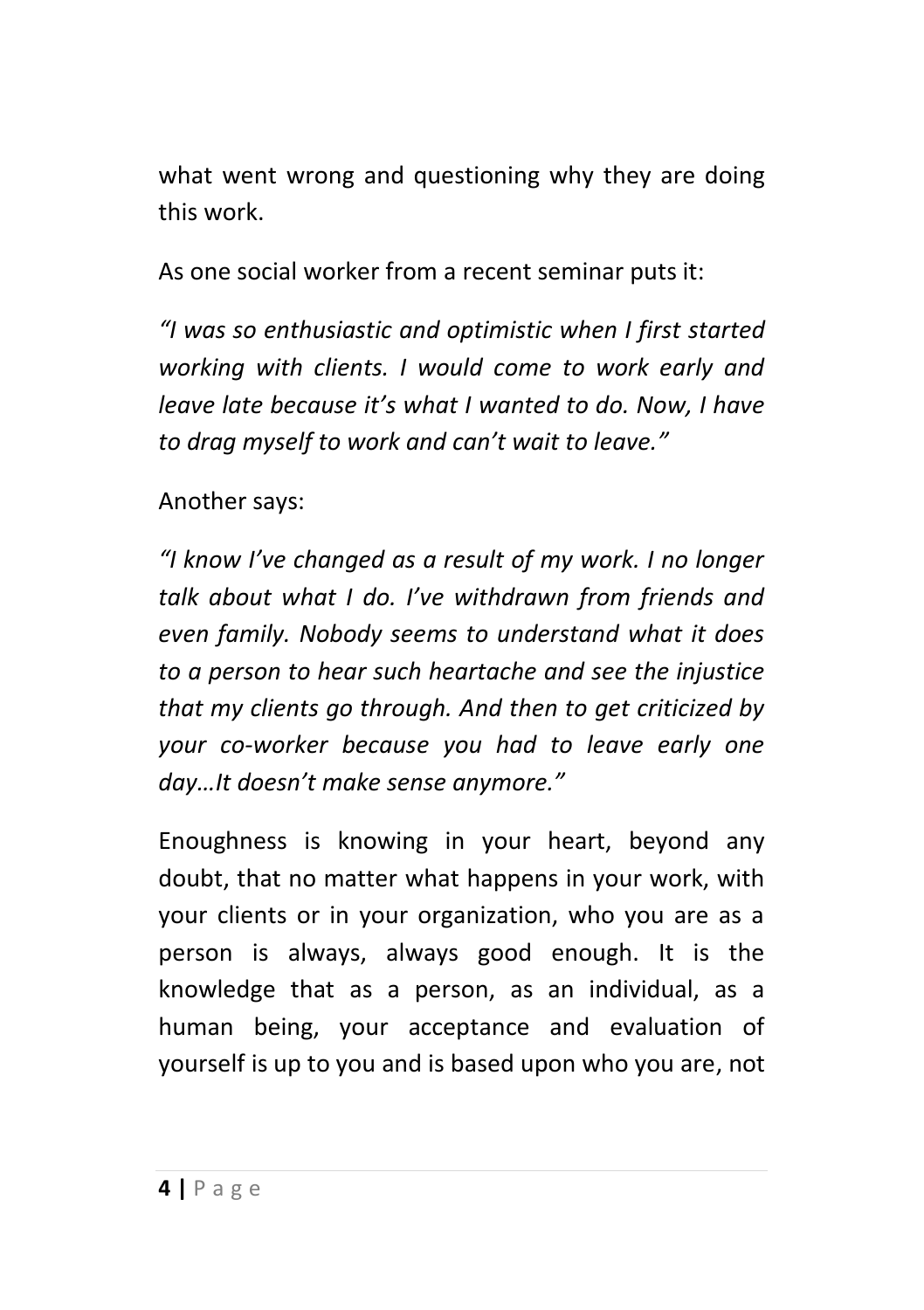just your professional identity or the evaluation of others.

Feeling good enough about who you are begins with understanding the nature of compassion fatigue and learning how vulnerable care givers are to unconsciously mirroring and internalizing the painful emotions of their clients as "energy residue." And how, over time, the accumulation of this un-discharged, emotion or *e*nergy in *motion* can lead to stress, anxiety, frustration, exhaustion and the activation of limiting, even maladaptive core beliefs.

By applying principles of transformation such as selfhonesty, personal responsibility and self-expression, you can begin to uncover and take ownership of the subconscious thoughts, beliefs, feelings and expectations that you often hold yourself to and judge yourself with that are not always reasonable or reachable.

You will also discover how these self-expectations can activate and intensify the need to please others; clients, co-workers and supervisors that may leave you vulnerable to emotional injury when they are not met.

As you learn to identify, soothe and transform unrealistic self-expectations and negative core beliefs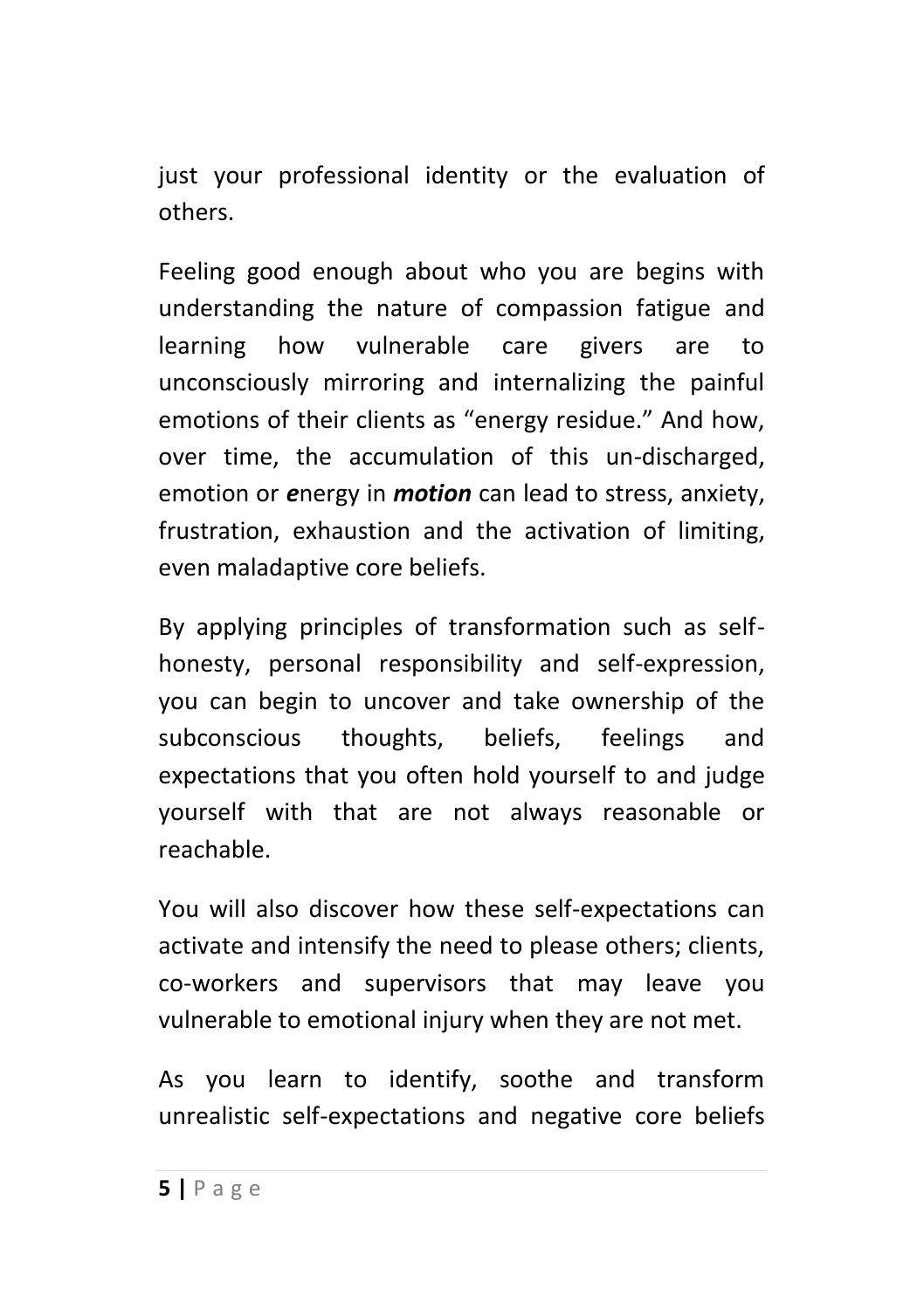you will begin to discover your "positive core" self and focus your energy and awareness on supporting your genuine strengths and positive emotions. Learning to replace the criticizing self-talk and persistent negativity with positive self-affirmation and realistic optimism your "positivity ratio" will increase, propelling you from languishing to thriving!

As one social work stated at the end of the Thriving! at Work consultations:

*"To be good enough now means to do my very best at work, in the best way that I know. I do not need to fulfil the expectations of others. I just need to do my best, enjoy my work and learn about self-care. It is when I am in my best condition that I am able to benefit my clients, colleagues and the organization."*

This special report is an introduction to the topic of compassion fatigue and one of the central themes that emerges again and again as I provide workshops and consultations to professional care providers in Singapore; how to transform enoughless into enoughness. For more information on my workshops, consultations, webinars and support groups, visit: [www.compassionstrengths.com.](http://www.compassionstrengths.com/)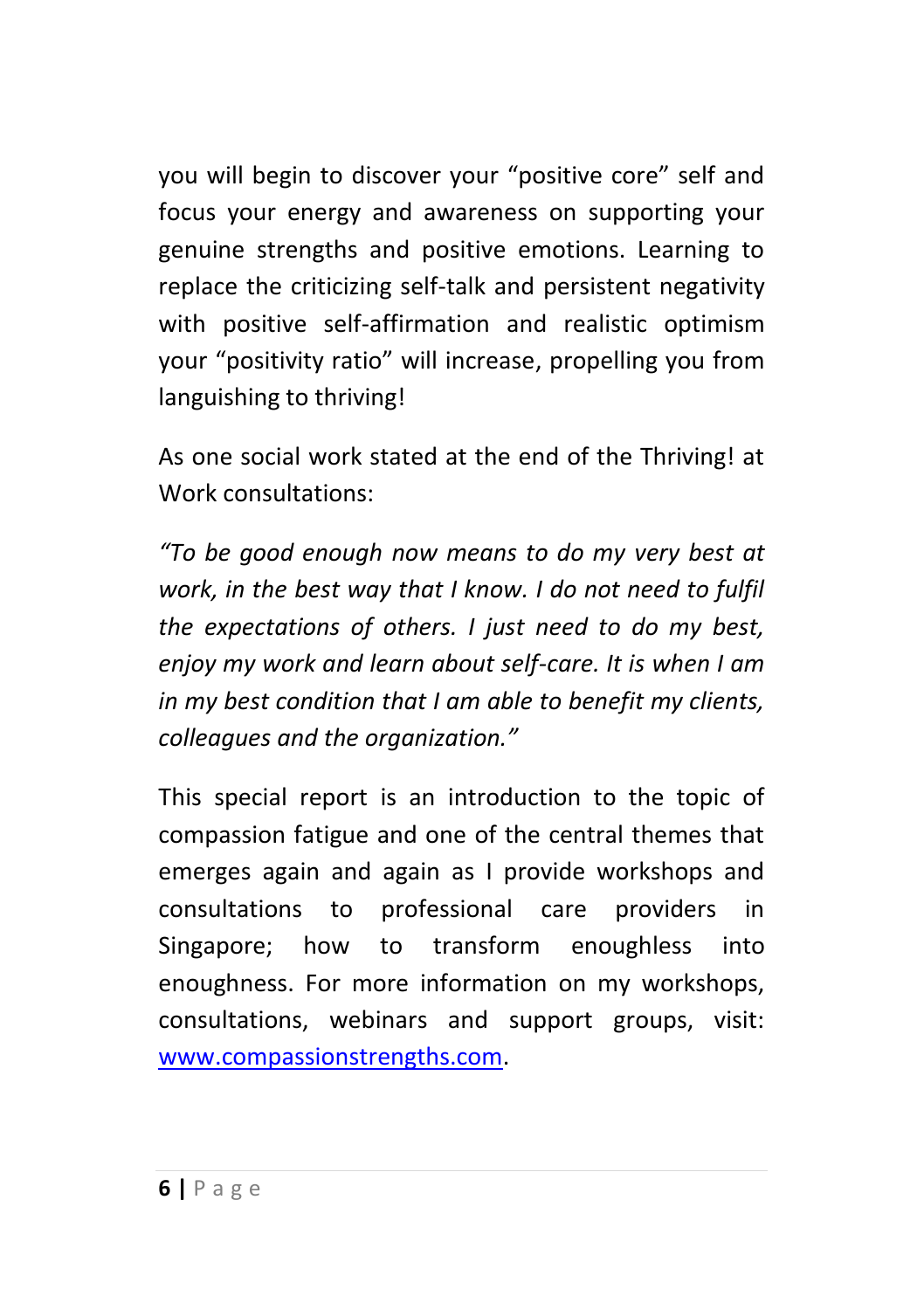#### <span id="page-7-0"></span>**Chapter 1: A Crisis in Care Giving**

*"A great and growing crisis exists in care giving. Caregiving professionals from nurses to social workers counsellors to corrections officers are experiencing more stress and burnout than ever before."*

- Karl D. LaRowe M.A., LCSW: Breath of Relief: *Transforming Compassion Fatigue into Flow*

ingapore is experiencing a crisis in care giving. With rapid growth and expansion comes additional stress and strain; rising costs, crowded roads and MRT, more stress at work, financial pressures, aging parents…and the list goes on. With these increasing social and emotional stresses Singapore's care givers are faced with larger caseloads of complex clients and limited resources. S

One of the recurring themes I hear providing consultation for a number of the family service centres that help financially and socially challenged individuals and families is, how much larger their caseload is now and how much more help their clients seem to need than even a few years ago.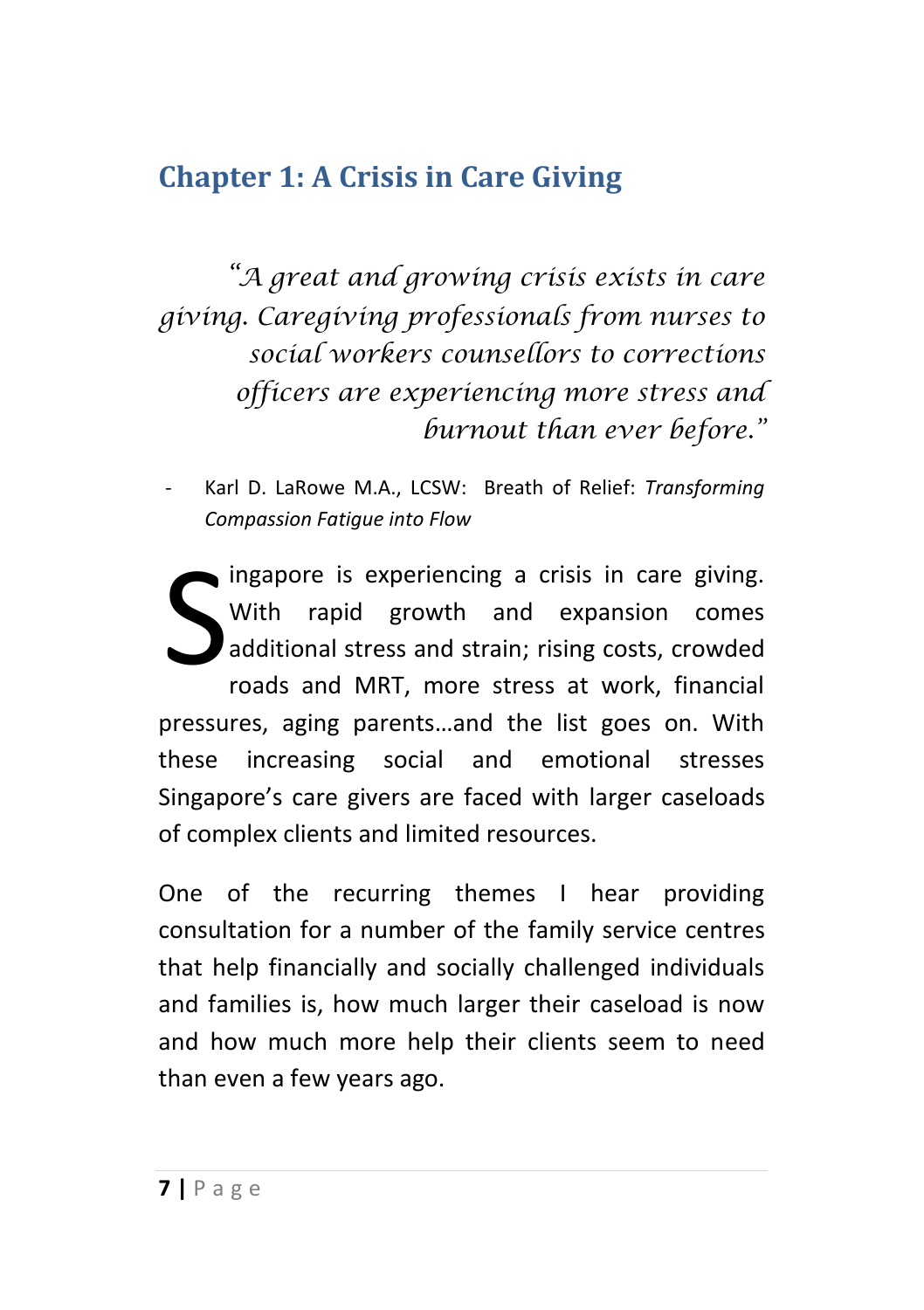As one experienced social worker states:

*"Sometimes I can't believe how much social work has changed over the past few years. My caseload is nearly double what it used to be and my clients are much more complex with multiple problems like financial, domestic violence, school problems and mental health issues. I'm going so fast sometimes I wonder if I'm doing anybody any good, including myself."* 

One of the results of this kind of increasing care provider stress is compassion fatigue, which, if left unidentified and untreated can lead to burnout and depression.

Compassion fatigue has been defined as: *"The reduced capacity or interest in being empathic or 'bearing the suffering of clients' and is 'the natural consequent behaviours and emotions arising from knowing about traumatizing events.'"* 1

Compassion fatigue is a state of physical, emotional and mental exhaustion from empathic engagement with

-

 $1$  Compassion Fatigue Following the September 11 Terrorist Attacks: A Study of Secondary Trauma among New York City Social Workers: International Journal of Emergency Mental Health, Vol. 6, No. 2, 2004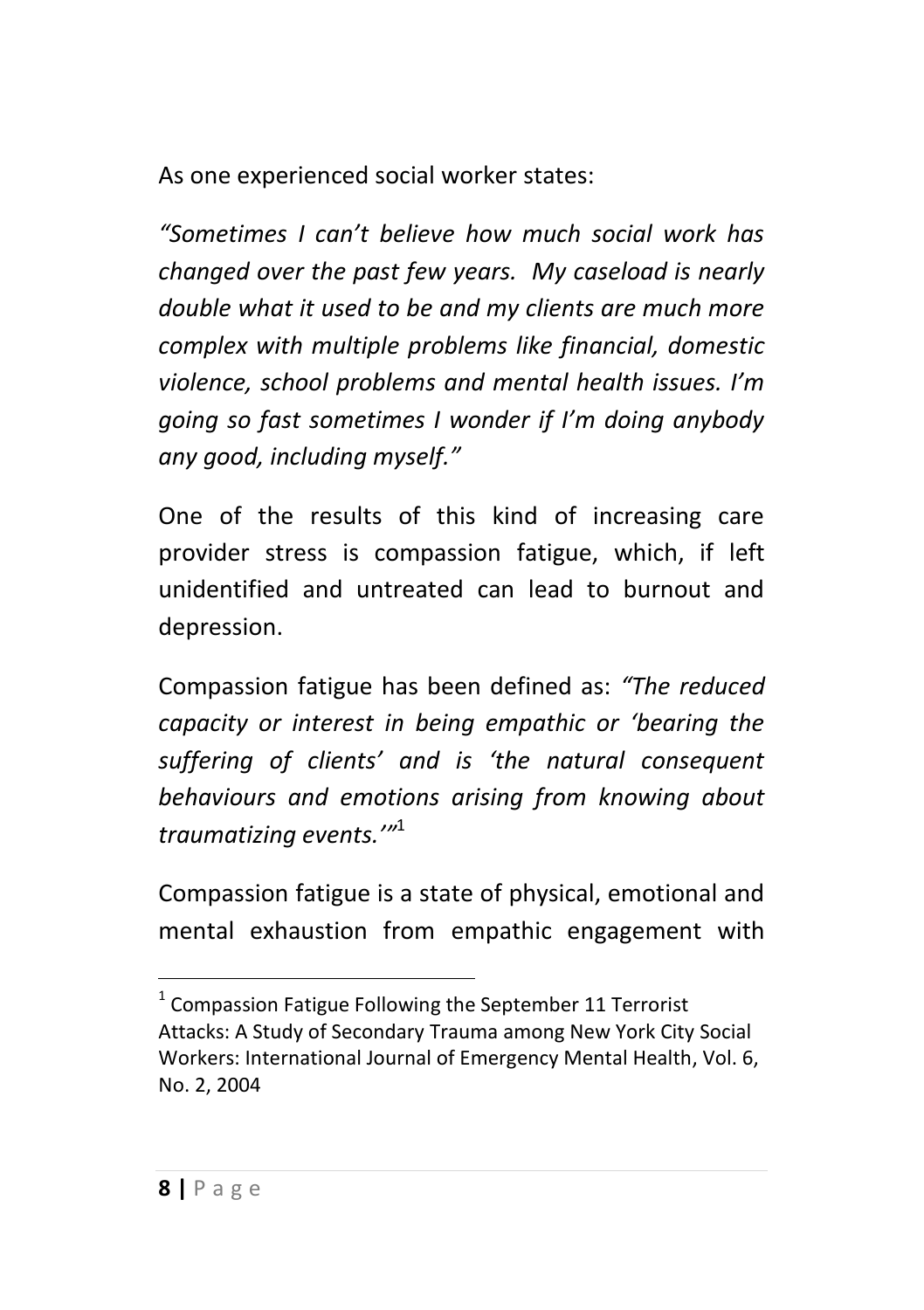people who are suffering*. It is both tired from caring and even tired of caring.* It is the *"natural consequent emotions and behaviours"<sup>2</sup>* that often result from the work we do.

It is not abnormal or pathological. It is not wrong for care givers to sometimes feel worn out, frustrated, even helpless and angry at the people they work with and or, the system they work in. It can manifest individually, in groups between workers, in supervision and within the culture of the agency.

For more information on compassion fatigue or to take the compassion fatigue self-test go to:

[http://www.compassionstrengths.com/Compassion\\_Fat](http://www.compassionstrengths.com/Compassion_Fatigue.html) [igue.html](http://www.compassionstrengths.com/Compassion_Fatigue.html)

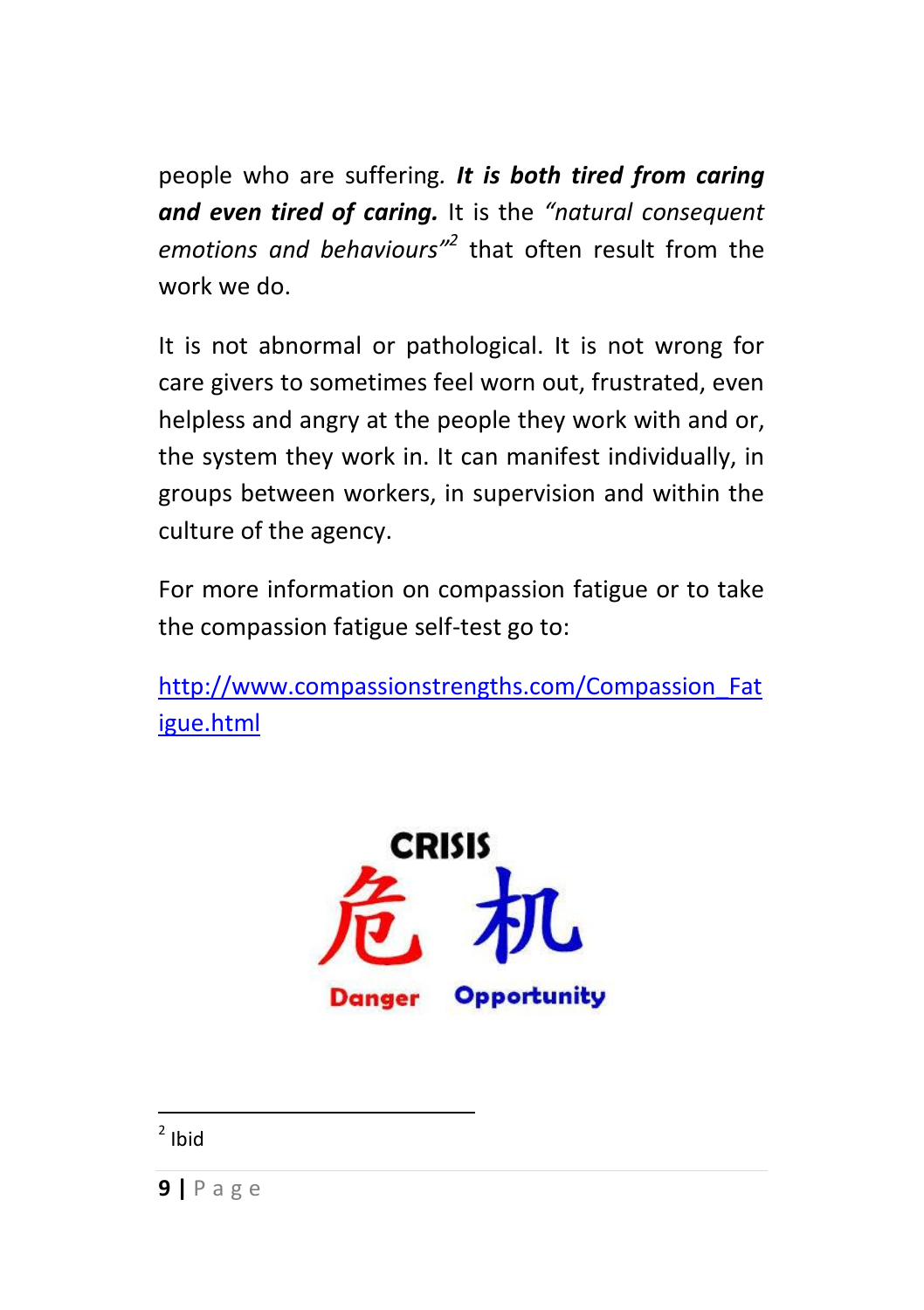Compassion fatigue presents a "Crisis in Care Giving" because like the Chinese character for crisis indicates, it signifies both danger and opportunity.

The danger is clear and present. With increasing caseloads and diminishing resources, care providers are required to "multi-task." Translated into caregiver experience this often means more time and energy being spent on crisis stabilization, documentation and resource allocation and less on education and long-term management—resulting in risk management rather than health management.

For care providers this is likely to be frustrating as well as exhausting. It also renders us more susceptible to feeling enoughless; no matter how hard we try or how much we do it is (we are) never (good) enough.

The opportunity is less clear although very present.

Compassion fatigue can be transformed into the positive energy and engagement that are the hallmarks of enoughness. The key to developing a sense of (good) enoughness is to be able to honestly look inside ourselves and accept who we are as we are and learning to care for ourselves at least as much as we care for our clients.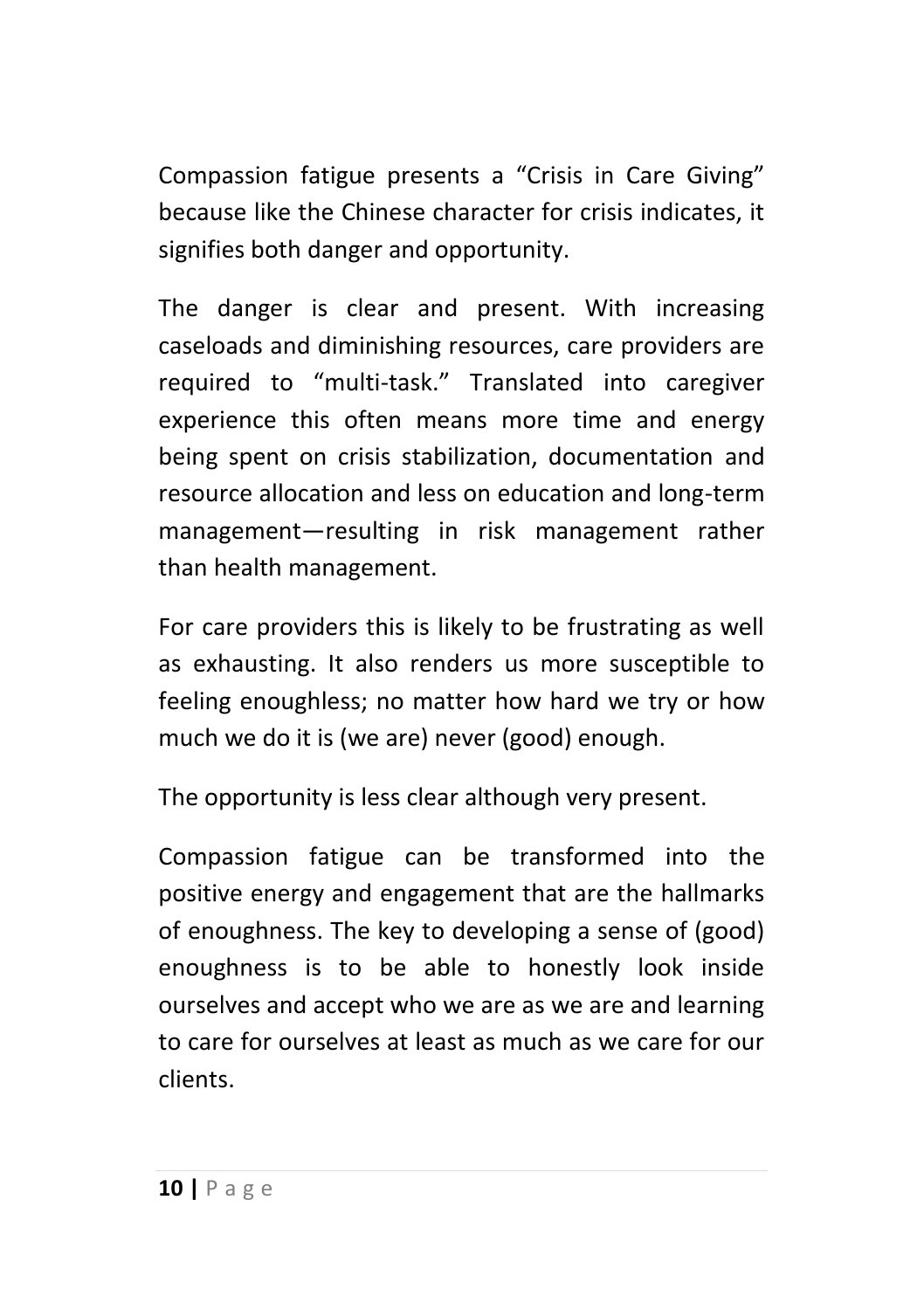#### <span id="page-11-0"></span>**Chapter 2: The Care Giving Personality**

*"Care providers are unique people. Our ability to emotionally join with our clients that allow us a near first hand experience of their inner world is perhaps our greatest gift; it is also our greatest challenge."*

- Karl D. LaRowe M.A., LCSW: Breath of Relief: *Transforming Compassion Fatigue into Flow*

ne of the things that can begin to happen when we get so busy with our clients and their multiple problems is we forget to take care of Owner<br>
ourselves.

It's really interesting and I think a part of our caregiver personality; that the professional care providers I've worked with as a whole – dozens of different nationalities and cultures on three different continents – share one thing in common; they are much more focused on the care and health of their clients than their own self-care. There is a tendency to put the client first even when it means ignoring their own needs to the point that it can be detrimental to their physical and emotional well-being. And, I am no exception.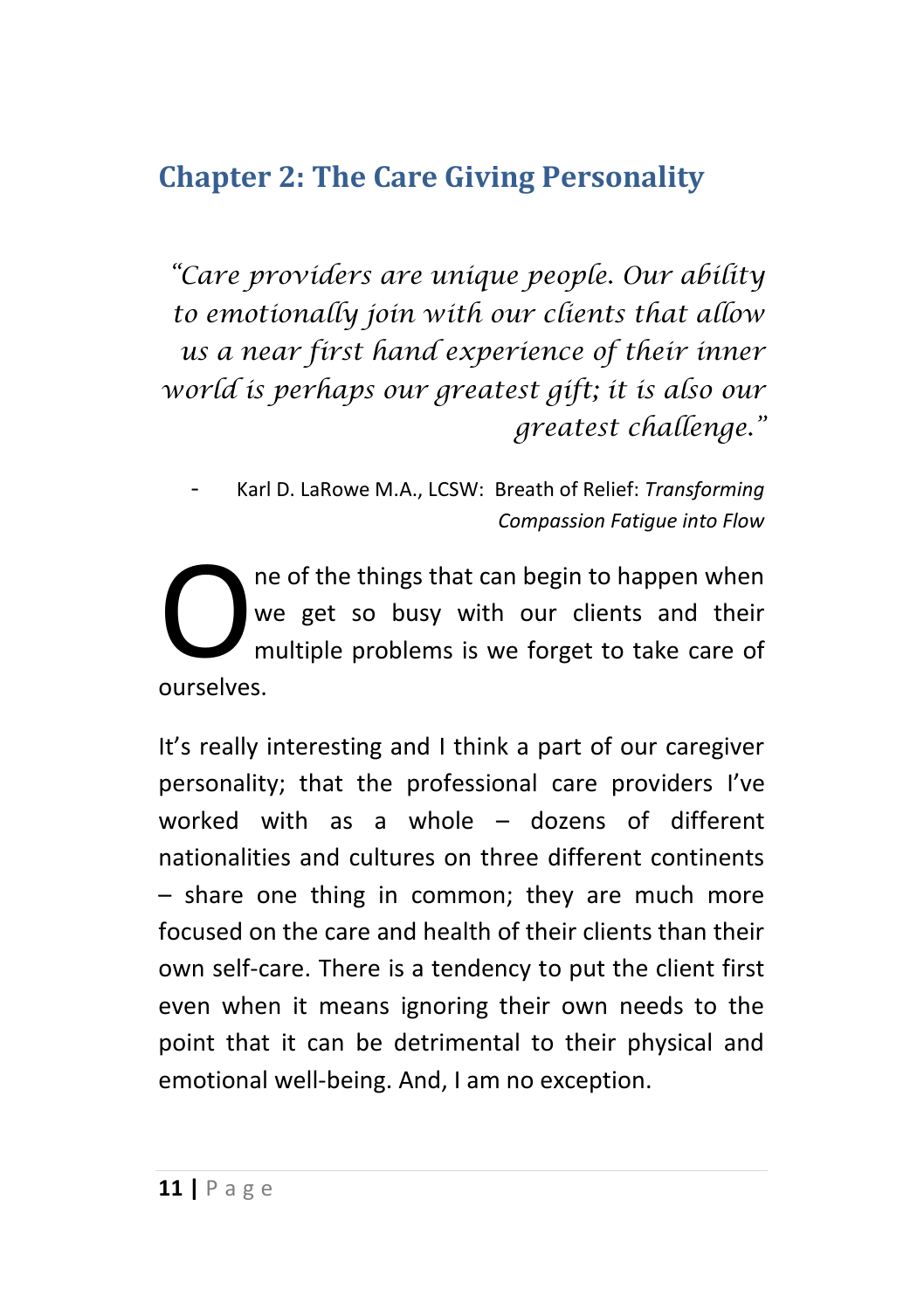I started my social work career working for a very busy inner-city emergency room providing crisis counselling for clients who were depressed, suicidal, with family problems, alcohol and substance abuse, post-traumatic stress disorder, marital crises and any other acute mental health problem that would walk-in to the ER or call for help. Within a couple of years I began to change.

When I first started working in the ER I was a zealot; full of energy and enthusiasm. I would come in early and gladly leave late. I would volunteer to be on call! I would read anything I could get my hands on to help me more fully understand my clients and their problems. My motto was: "I'll do that!"

I don't really remember exactly when the change began to happen. It came on slow and I didn't even notice it. Part of the change was from observing the more experienced social workers and nurses and beginning to model my behaviour after them.

I noticed they were not nearly as enthusiastic as I was and even seemed a little amused when I volunteered to take difficult cases or late night shifts. I also noticed they seemed a little aloof in their relationships and at times did not speak very highly of their clients.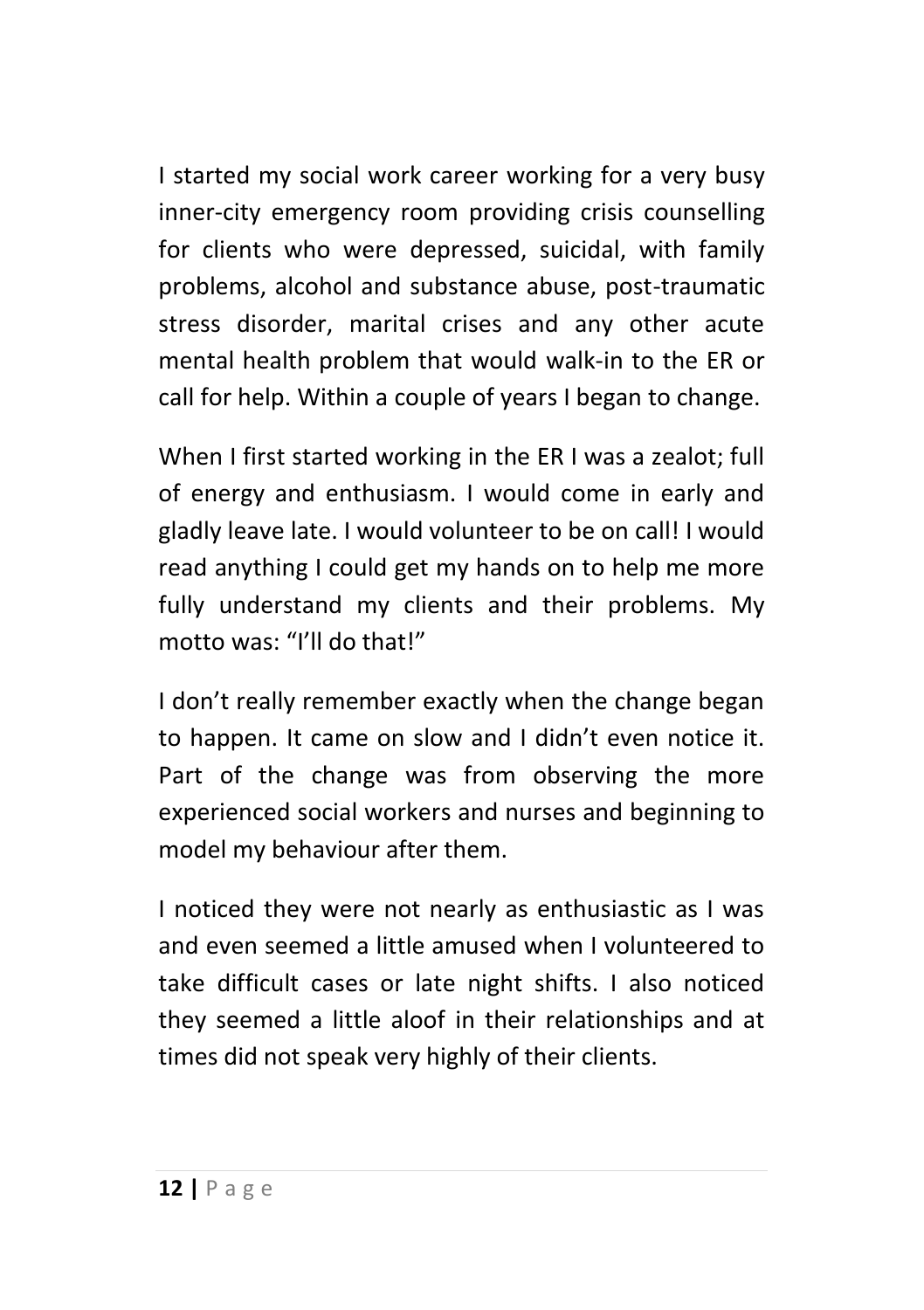As I began to gain experience and "matured" I also found myself losing the spring in my step. I stopped coming in early or volunteering for difficult cases or being on call. I found myself getting protective of my time off.

I also found that I didn't want to connect with clients as much as I used to. I chalked it up to "maintaining boundaries" but I was actually beginning to withdraw emotionally. I became more isolated, began to shut out family and friends, and found it more difficult to do the things I enjoyed.

As time went on some of my clients actually seemed irritating and began to blur together. I became impatient with hearing "the same sad story" over and over again and started talking about my clients in an unfair way to co-workers.

I got easily frustrated, at times overwhelmed and began to experience physical and emotional fatigue. It was harder to come to work and I was eager to leave. Weekends and vacations could not renew my energy. I stopped my regular exercise and meditation. All I wanted to do was sleep.

Finally, I began to experience a sense of hopelessness. I felt trapped in my job but didn't want or have the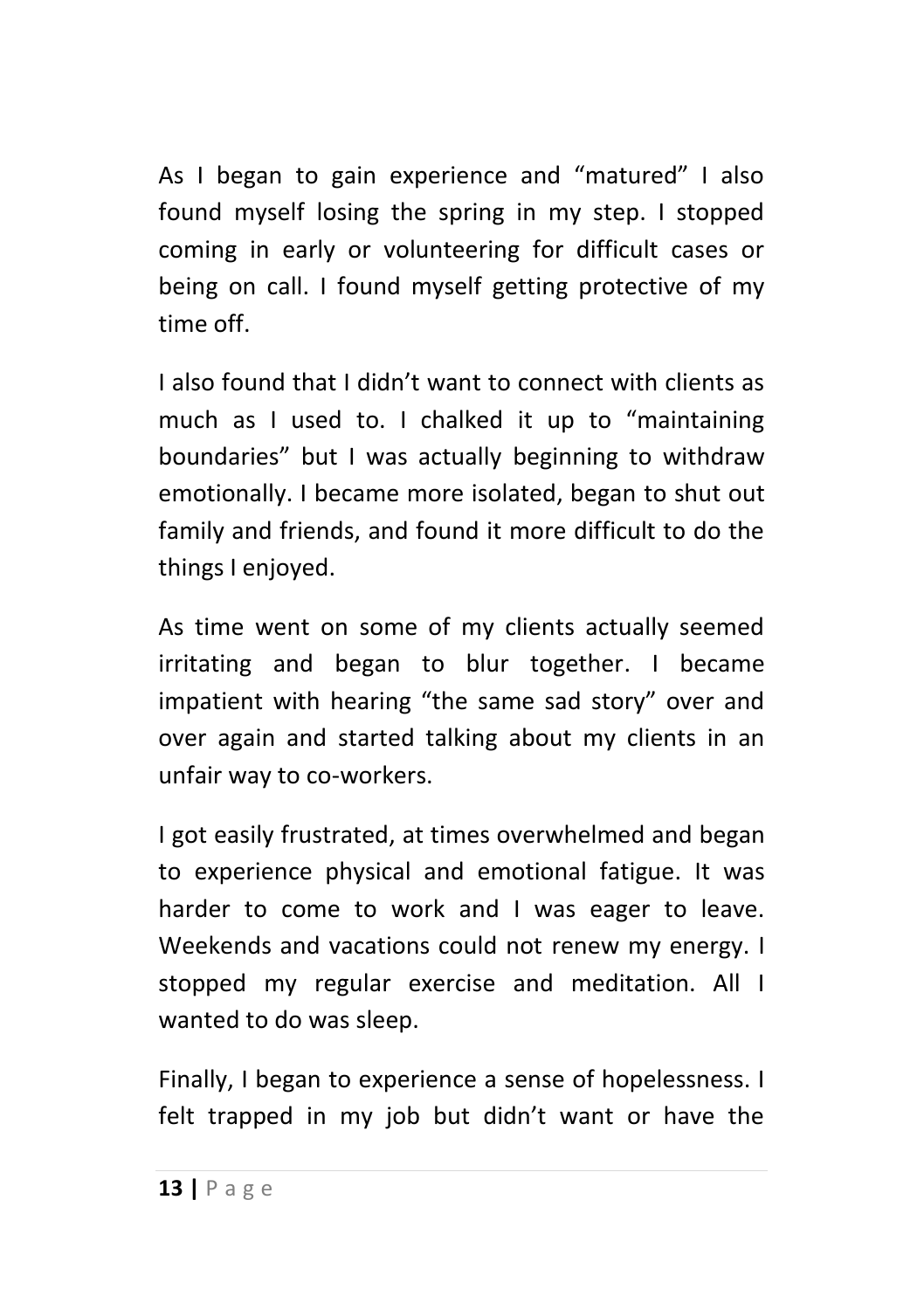energy to leave. I developed a secret disdain for clients and even began to question my co-workers if they disagreed with me.

I felt isolated, alone and could not share my pain with anyone else. I made mistakes at work and had problems with my marriage at home. I developed depression and finally quit the profession I loved so much.

This is the progression of compassion fatigue and eventually burnout. My story is very common and I've heard it repeated many times from professional care givers that I work with. Compassion fatigue is the result of empathic engagement with people who are suffering and not paying attention to our own self-care.

What I learned from my struggle with compassion fatigue is that I have very strong beliefs about what and how a care giver is "supposed to be." My core belief was that I should always be available to my clients all the time and I should never need help or support for myself.

My caregiving personality traits of perfectionism and invulnerability restricted me from admitting to myself how this work was affecting me and that I was actually sinking into state of enoughless. For more on the care giving personality visit:

[http://www.compassionstrengths.com/Article\\_1.html](http://www.compassionstrengths.com/Article_1.html)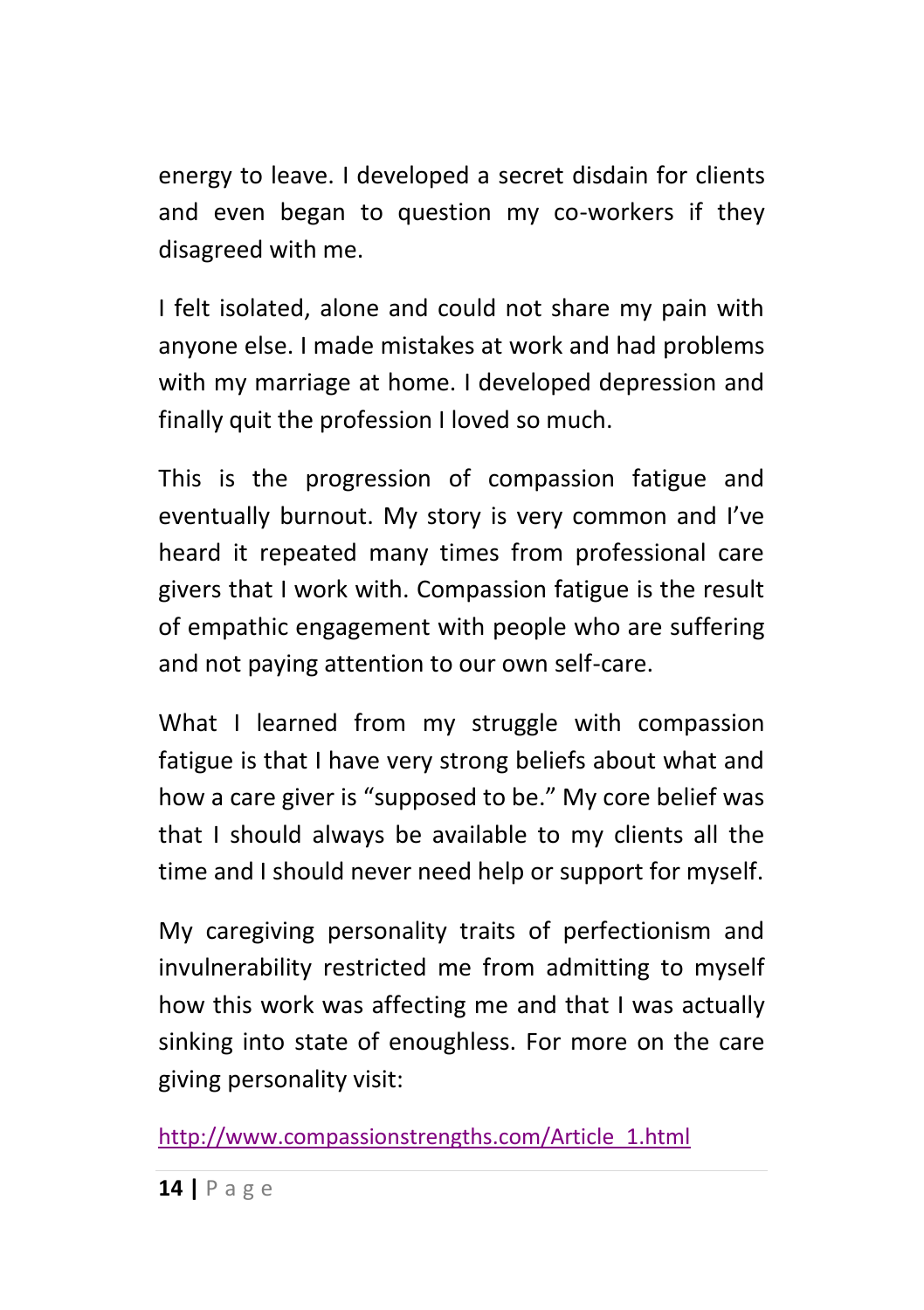#### <span id="page-15-0"></span>**Chapter 3: EnoughLESS**

*"It may be as simple as; "consciously or unconsciously, with intent or with inertia, we bring who we are to what we do and who we do it with."*

> - Karl D. LaRowe M.A., LCSW: Breath of Relief: Transforming Compassion Fatigue into Flow

ur sense of personal identity is often intertwined with our identity as a helper. While this has some distinct advantages, including Our sense of personal identity is often<br>intertwined with our identity as a helper. While<br>this has some distinct advantages, including<br>being able to empathize with our clients, it can lead to unrealistic self-expectations then self-devaluation when we begin to feel we are not good enough threatening our self-image, and self-esteem.

As our sense of professional worthiness erodes under the continual demands and pressures of the job, our personal sense of enoughness is also threatened. The less worthy I feel, the less enough I experience myself to be. As my sense of enoughness erodes, the very foundation of my sense of identity is shaken; no matter how hard I try to DO enough I never seem to be able to BE enough.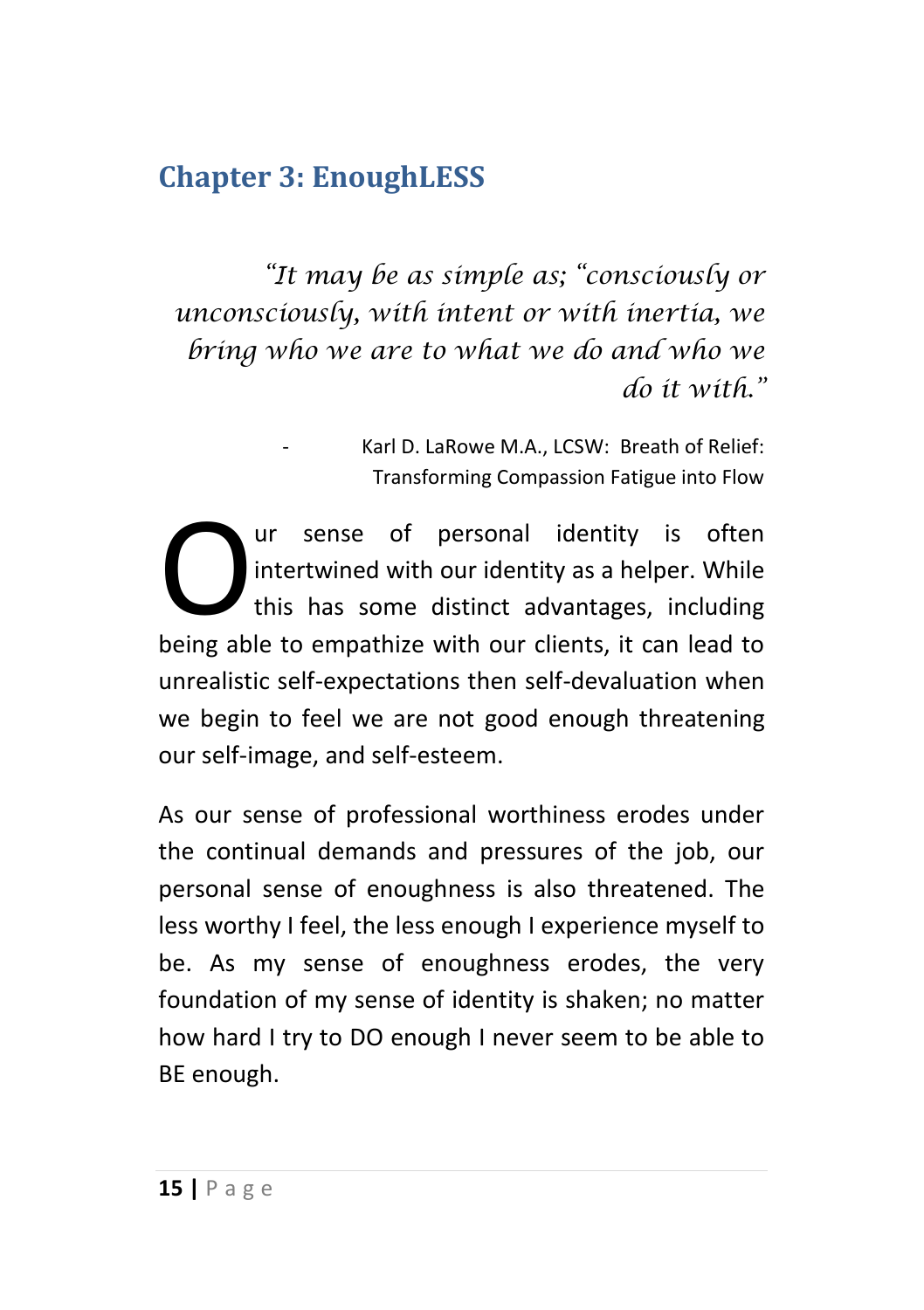This shift creates a condition in which I must try to meet my personal enoughness through my professional identity at work.

This shift is often silent and invisible. We may truly not have a clue that our perception has shifted. From our perspective, it is the job, the clients, or co-workers that have changed.

We feel victimized, unwittingly create or fall into situations in which we are victimized, and/or victimize others. We fall into a state of enoughless. As one social worker recently described:

*"I couldn't see it at the time but all the stress at work was causing me to feel bad about myself. The worse I felt, the more I tried to do to make up for it. It became a vicious cycle. I began to see my co-workers as lazy and not doing their part. I was angry all the time and started to hate my work."* 

The experience of enoughless is core to understanding how to transform compassion fatigue. The accumulation of stress and vicarious trauma can silently change your perception of yourself, your clients, your co-workers, the agency and the profession.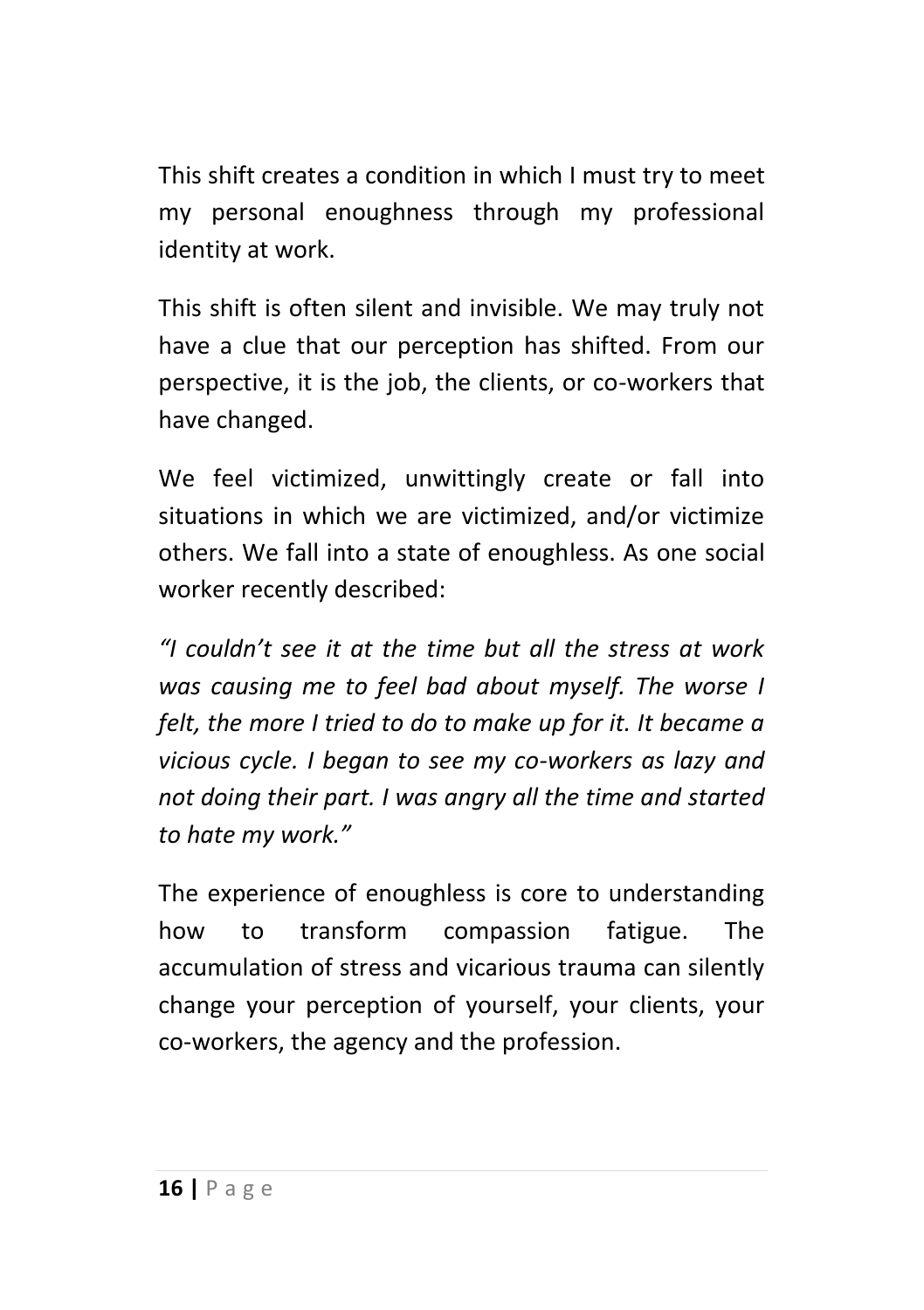The experience of repeatedly feeling powerless to DO (good) enough can trigger beliefs that you ARE not good enough.

In every workshop and consultation I've provided, the issue of enoughless appears to be key for almost care provider who is experiencing compassion fatigue.

From hundreds of personal coaching sessions with healthcare professionals one of the themes that emerges over and over again is a hidden inner belief that our personal value as a care giver and even as a human being is based to a great extent to how successful we believe we are with our clients and how, we ourselves should NEVER have any problems.

The problem with this hidden inner belief of course is, we can NEVER always be completely successful with every client all the time, and we ourselves very often have problems of our own.

It is the nature of our profession, and our clients to have more challenges in front of us – and them – than we can ever completely and successfully accomplish. As another social worker in a consultation remarked:

*"I didn't realize until now how harshly I judged myself. Without even being aware of it, I expected to be*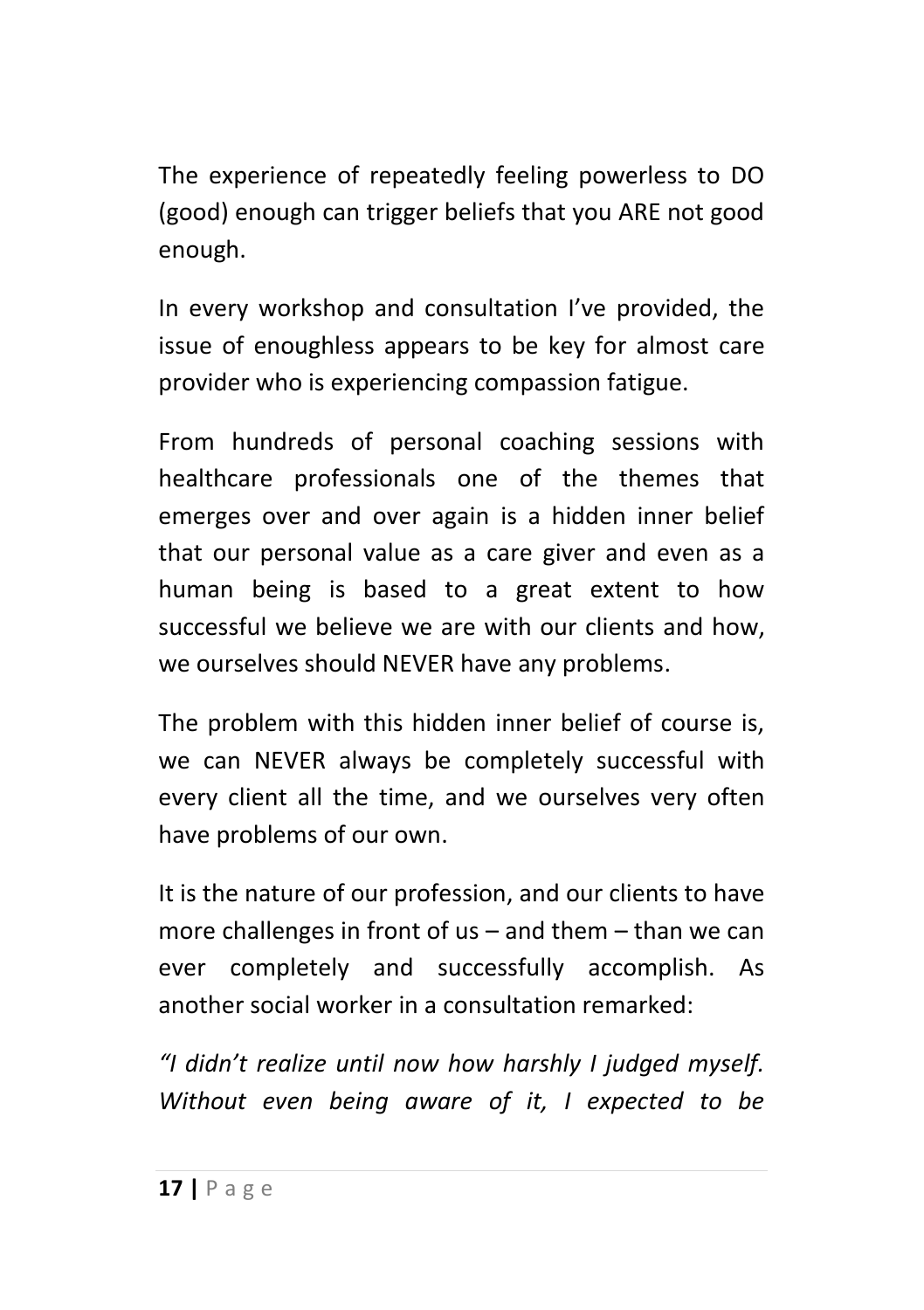*completely successful with every client. And, I felt this is what my co-workers and supervisor expected of me."*

The main "mechanism" that develops and sustains enoughless is our self-expectations. Because many of us come to this profession with a strong desire to help others that is sometimes developed from our personal experience of trauma, neglect or even abuse, we often expect more from ourselves than we are capable of delivering.

Enoughless can manifest in many ways. It is most often apparent in our self-judgment as negative self talk.

It is estimated that people have an average of 70,000 thoughts per day of which 80% are negative<sup>3</sup>.

When we begin to honestly look at the thoughts we have going through our minds and how often they are harsh and critical toward ourselves (and at times others) it is no wonder we feel exhausted, frustrated and worn down.

Another way enoughless makes itself known is in how we feel, our emotions.

 3 Laboratory of neuro-imaging, University of California at Los Angeles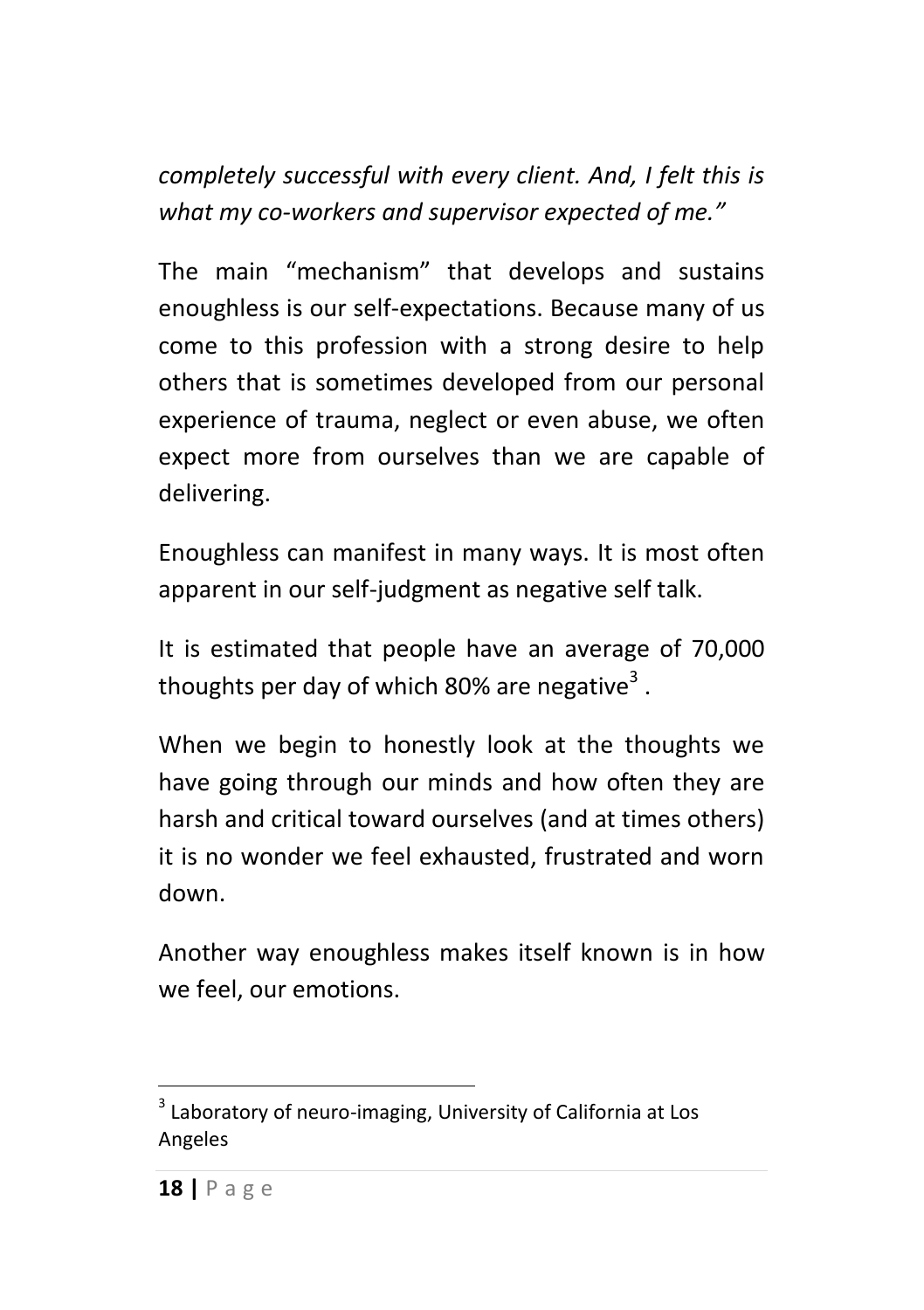When we carry very high expectations about how we are to perform, or how we expect our clients to respond to us and our efforts to provide care for them, we often carry a considerable amount of stress, tension and sometimes anxiety.

This continual sense of being on edge can cause us to become easily frustrated, angered, sometimes even blaming others for our unhappiness. It's easy to lose sight that our emotions come from us, that they are a result of our own perception, beliefs and expectations.

One of the most common ways of experiencing this stress is to unconsciously act our sense of enoughless out in our relationships with clients, this is the basis of counter-transference.

"Our definition of countertransference includes two components: (1) the affective, ideational, and physical response a therapist has to her client, his clinical material, transference, and reenactments, and (2) the therapist's conscious and unconscious defenses against the affects, intrapsychic conflicts, and associations aroused by the former"

Pearlman and Saakvitne (1995) "Trauma and the Therapist"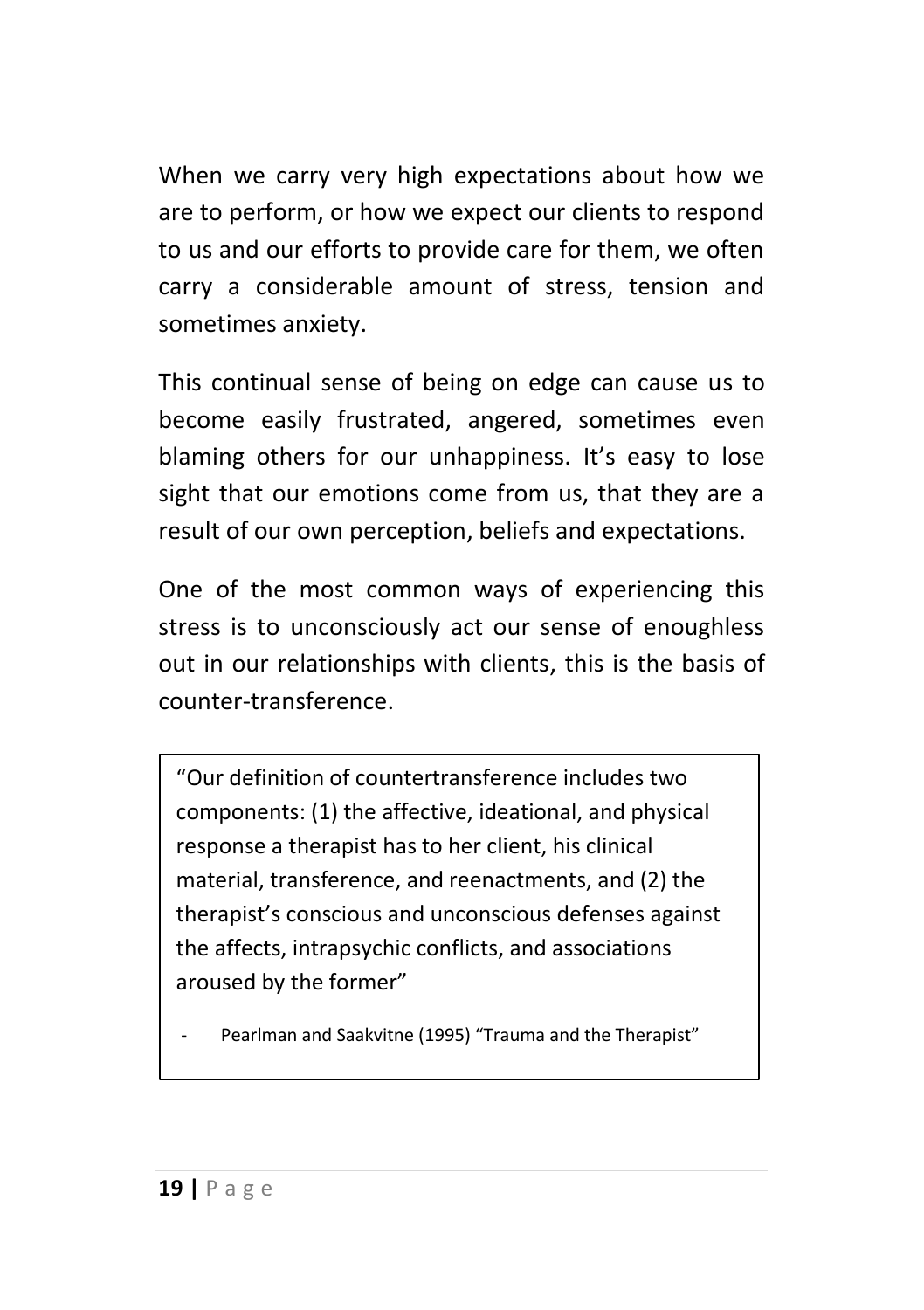Countertransference includes the thoughts, feelings and physical sensations a care giver has towards their client that are activated within the counselling relationship, and, the counsellors response – their conscious and unconscious defences towards their reactions.

When we sit and listen to our clients we are receiving energy as well as information. It is inevitable. We can, will, and do absorb the emotions of our clients.

Becoming more intra-personally aware makes you more sensitive to your own internal movement of energy, sensations, affects, various tension levels, and—most importantly—of your breathing.

You are more able to identify which physical and emotional sensations are responding to what your client is describing to you. This understanding allows you to separate the client-caused reactions from those arising from your own personal history.

In addition to the physical/emotional response to countertransference, there is also the ideational and information processing response.

"Ideational" refers to the content of information being processed. This content can present itself as thoughts or ideas, sounds, visual images, and memory fragments.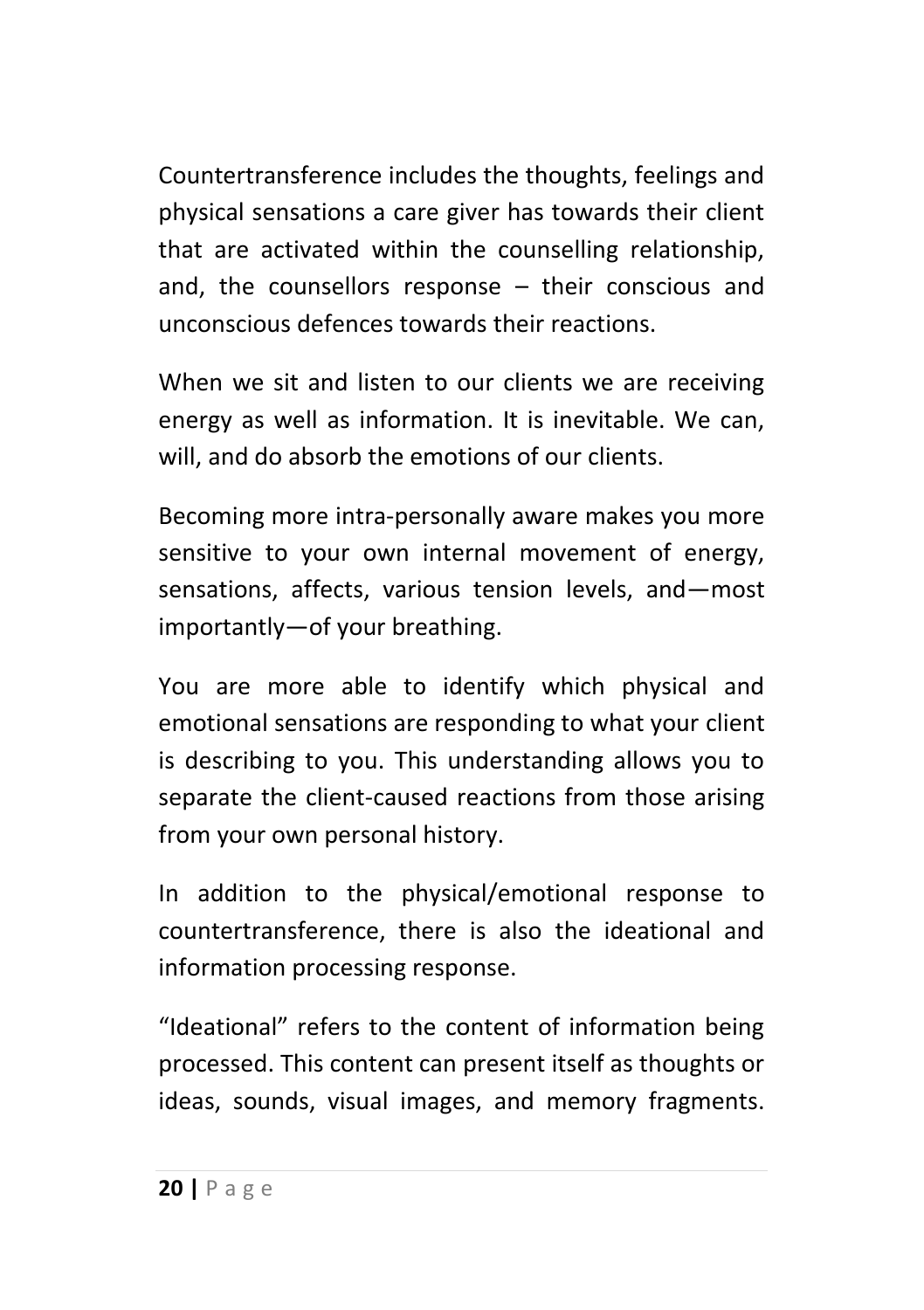Anxiety is the emotion most often associated with such content. This gives most ideational content the power to intrude upon the screen of our conscious mind or be projected unconsciously onto others.

What is our immediate, conscious physical and emotional response to another person with whom we have an empathic connection that is experiencing fear and pain – especially if our own body-mind is attuned to that particular kind of pain and/or fear?

Generally we freeze up as well; even if it is something as subtle as holding or restricting your breath throughout the session. How many times have you come out of an intensive interview with a client gasping for air? The first physical response to the experience of anxiety yours or that of your client—is to hold your breath.

In addition to holding your breath, you'll also feel a frozen-like acute or chronic muscle tension—usually in the neck, shoulders, and back. This hardened tension results from constantly squeezing your shoulders up and in. This is the body's frozen-in-fear-like-a-statue stance. For more information on our "freeze response" go to: [http://www.compassionstrengths.com/Article\\_7.html.](http://www.compassionstrengths.com/Article_7.html)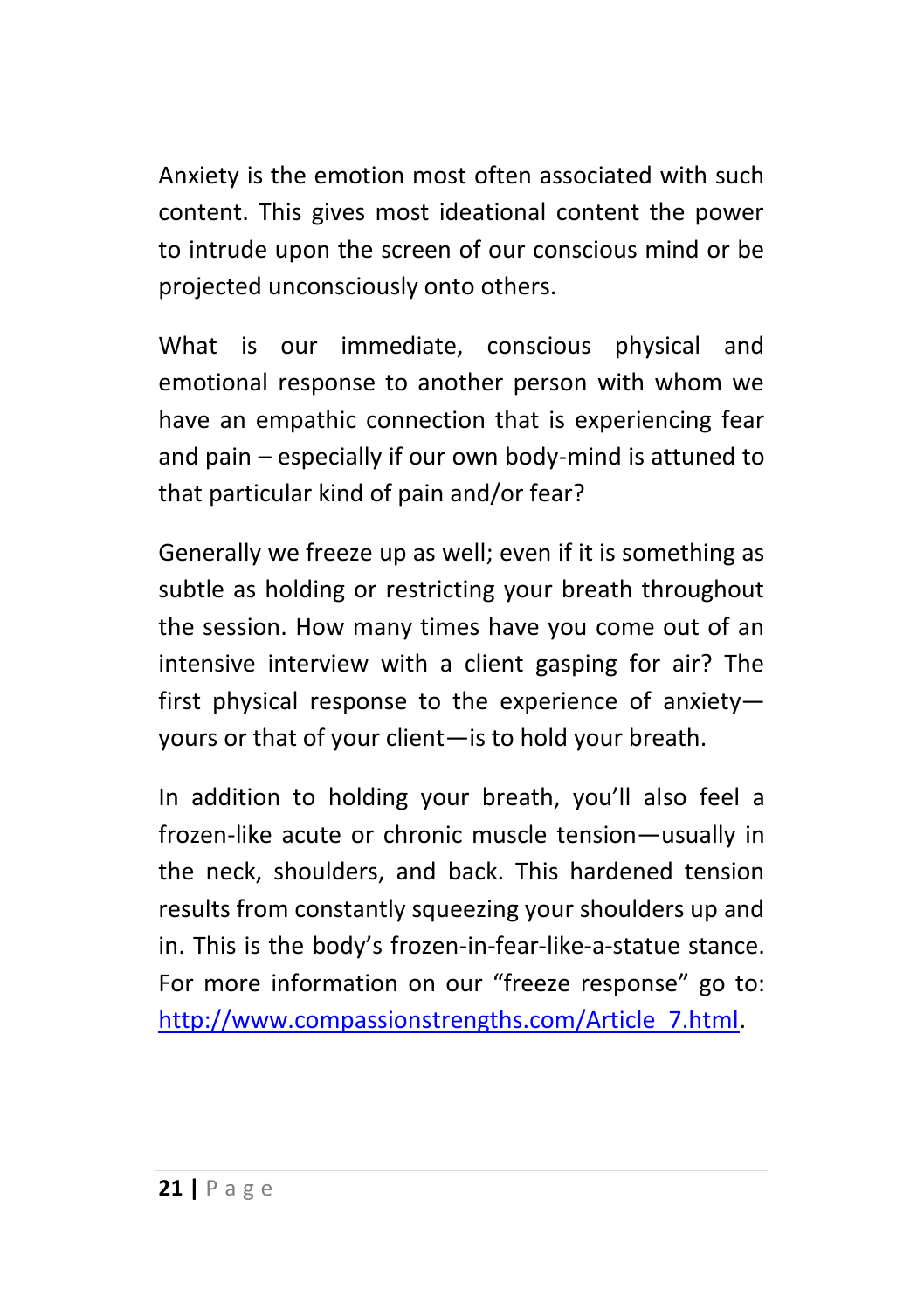#### <span id="page-22-0"></span>**Chapter 4: Principles for Transformation**

*"Surrendering is the Warrior's art. To surrender is to give in, not give up. Giving in is accepting the reality of the situation as it is without meeting my ego's demand to be right."*

n my seminars on: "Transforming Compassion Fatigue Into Flow and Peak Performance," I share three basic governing principles of the Healer-In my seminars on: "Transforming Compassion<br>Fatigue Into Flow and Peak Performance," I share<br>three basic governing principles of the Healer-<br>Warrior philosophy. These principles have provided the foundation for transformation for myself personally and for thousands of participants on three continents for over 18 years. They are: Self-honesty, personal responsibility, and self-expression.

**Self-honesty** is the key. It is the primary, essential process that allows a depth of access into parts of your personal self that cannot be attained any other way. In this context, self-honesty means self-transparency—the ability to look inward to cultivate "in-sight."

Karl D. LaRowe M.A., LCSW: Breath of Relief: Transforming Compassion Fatigue into Flow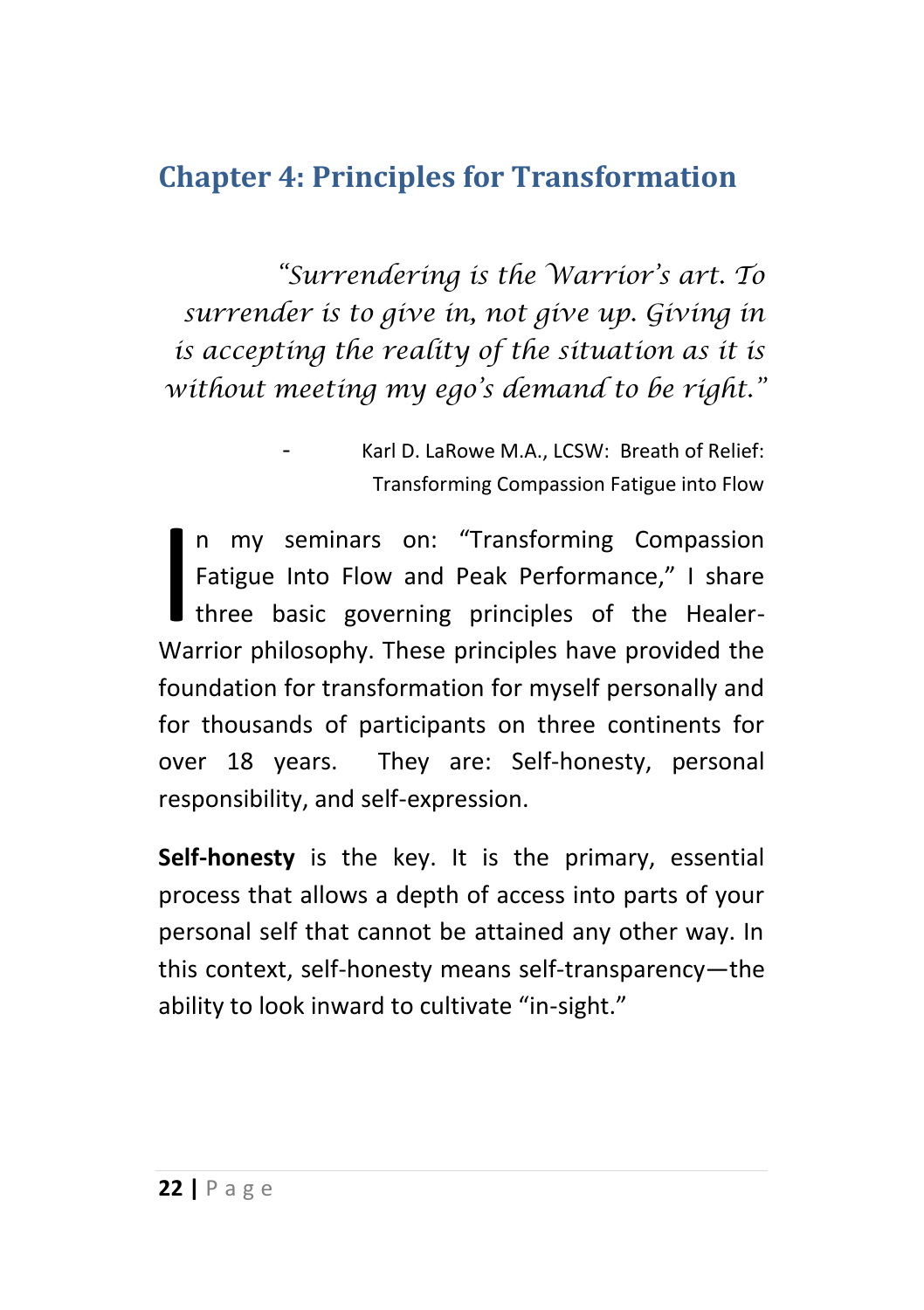*We all think we see the world as it is. We're wrong. We never see the world as it is. We always see the world as we are.* - Srikumar.S. Rao, Ph.D.: Happiness at Work

What is most essential to developing self-honesty is a courageous willingness to suspend judgment, to halt the automatic response of immediately categorizing a concept or idea according to an already existing belief of what may be right or wrong, good or bad, possible or impossible.

It's not an easy thing to do; it requires courageous willingness. Questioning your belief systems can cause you to feel uneasy, even lost. This is because most people rely on their unquestioned beliefs to try to make sense out of a world that is often unpredictable and traumatic.

Unquestioned beliefs have remarkable powers to shape our perception. What we attend to physically, mentally, and emotionally is selected and shaped to a great extent by what we unconsciously expect to experience.

To become aware of and suspend these beliefs is to invite you to look clearly and intently inside yourself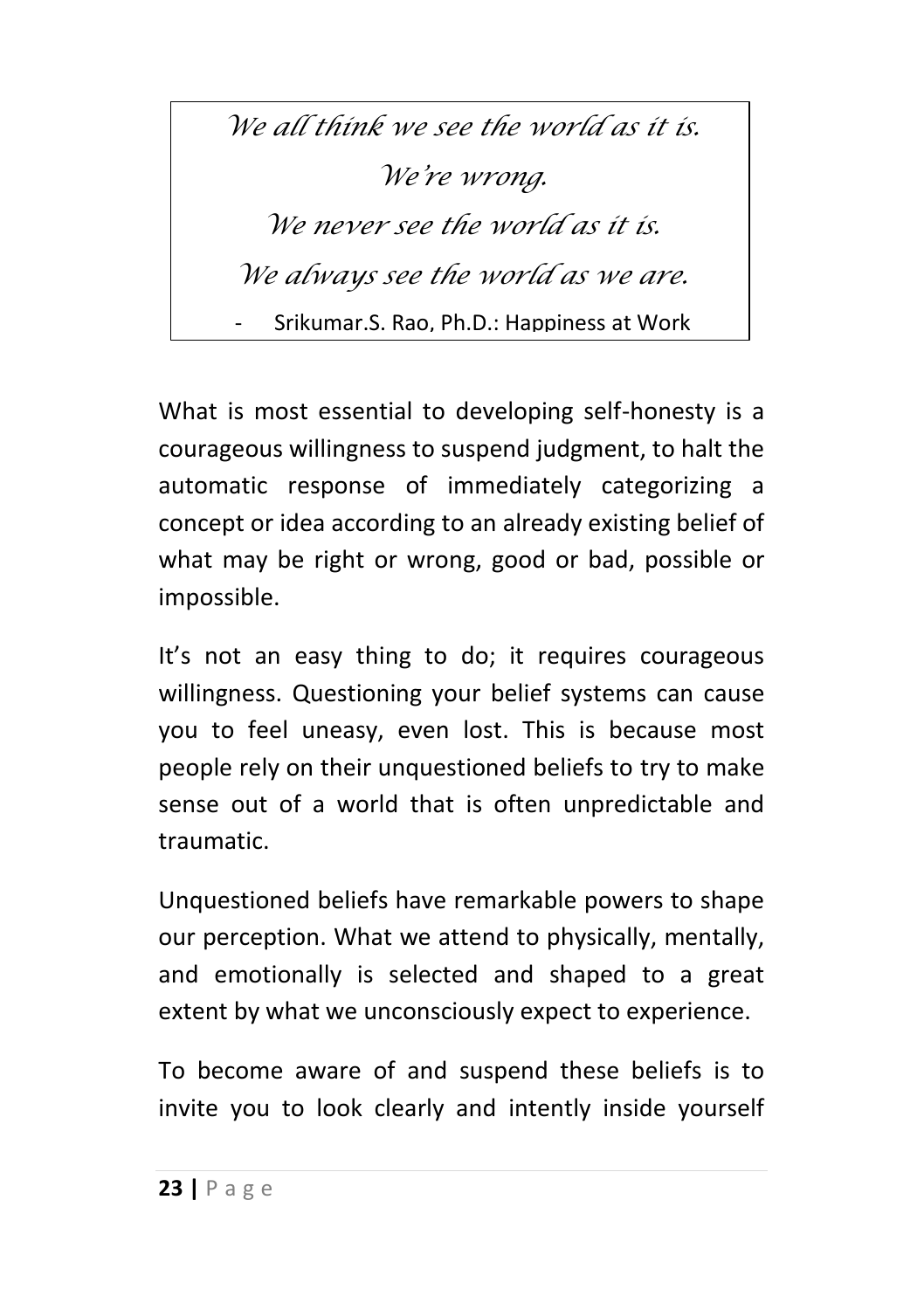with as much courageous transparency as possible. Resist the temptation to immediately judge and classify ideas before you have the chance to "try them on."

**Personal responsibility** is the continual willingness to take ownership of my personal experience. The problem I usually run into with personal responsibility is my willingness to surrender the need to be right.

The need to be right is one of our strongest and most strongly defended intentions. This is because the need to be right is often associated with our need to be loved. As a result of the conditional love, praise and acceptance most of us received as children when we did the "right thing" or gave the "right" answer, we came to value being right over most everything else, including being happy, at peace and content with who we are.

Personal responsibility is the degree of my willingness to take ownership for my perceptions, thoughts, beliefs, emotions, and behaviours; my communication with self and others; all my relationships; and the conditions of my life that I am now experiencing.

This is not self-blame. To blame myself I must split myself into both the part of me that is doing the blaming and the part of me that is getting blamed. This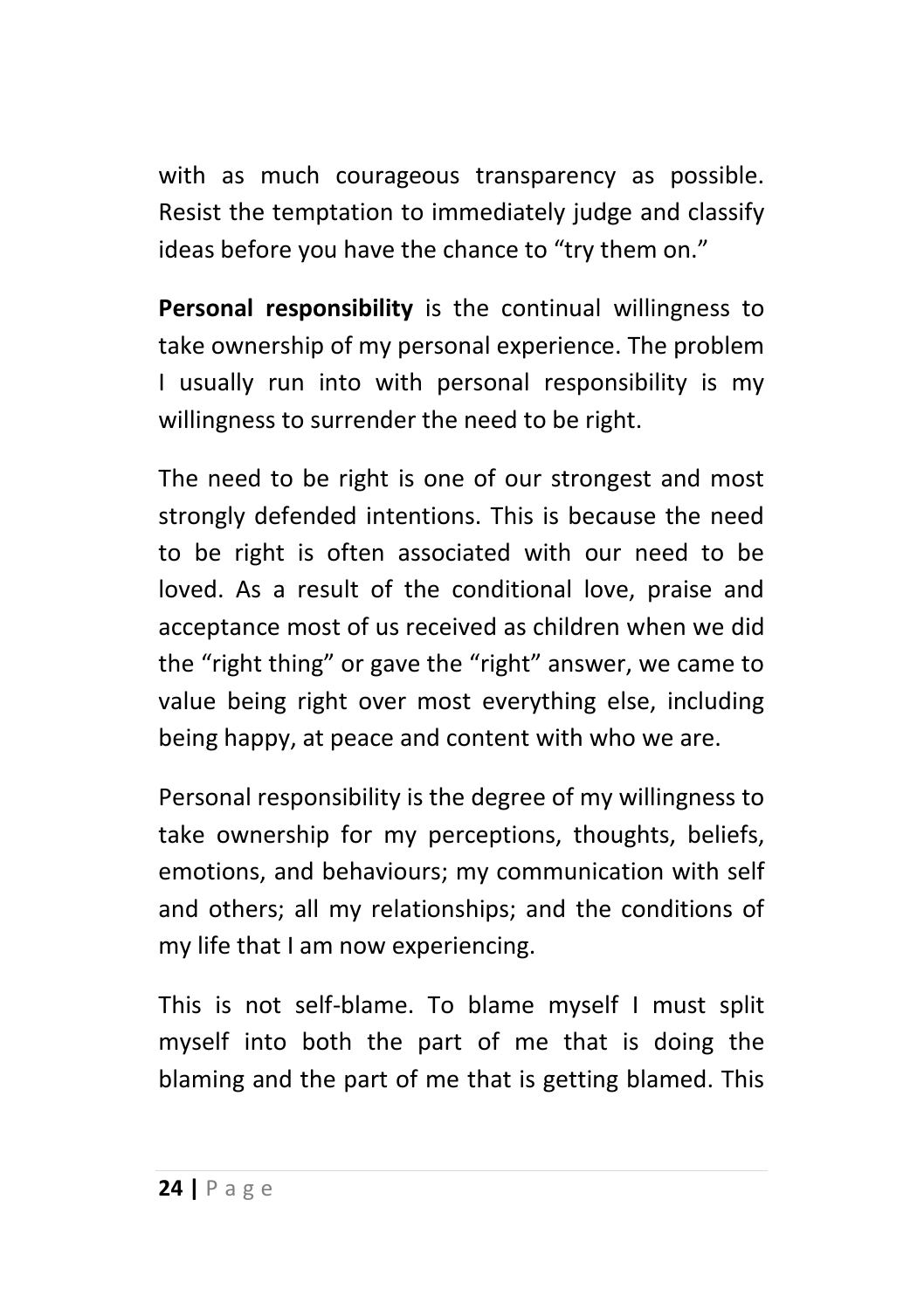splitting of my self into opposing parts weakens my sense of self and distorts my perception of others.

The action of personal responsibility is looking, listening, and letting go. This is the art of surrendering.

Surrendering is the Warrior's art. To surrender is to give in, not give up. Giving in is accepting the reality of the situation as it is without meeting my ego's demand to be right. To surrender means, to bring my egoperception more into alignment with my here and now, in the moment— in my body experience.

**Self-expression** is the vehicle for transformation. Honest, responsible self-expression is being who I am and showing you who I am, verbally and non-verbally openly and spontaneously with confidence. It is an alignment of who I am with what I am saying. It is courageous, authentic, communication.

Courageous self-expression IS the process of transformation. Every time I am able to express who I am with honesty and take ownership of my feelings, the message I am giving to myself and others is; "I am good enough to show you who I am." Each time I can show myself and others who I truly am, the stronger my sense of self.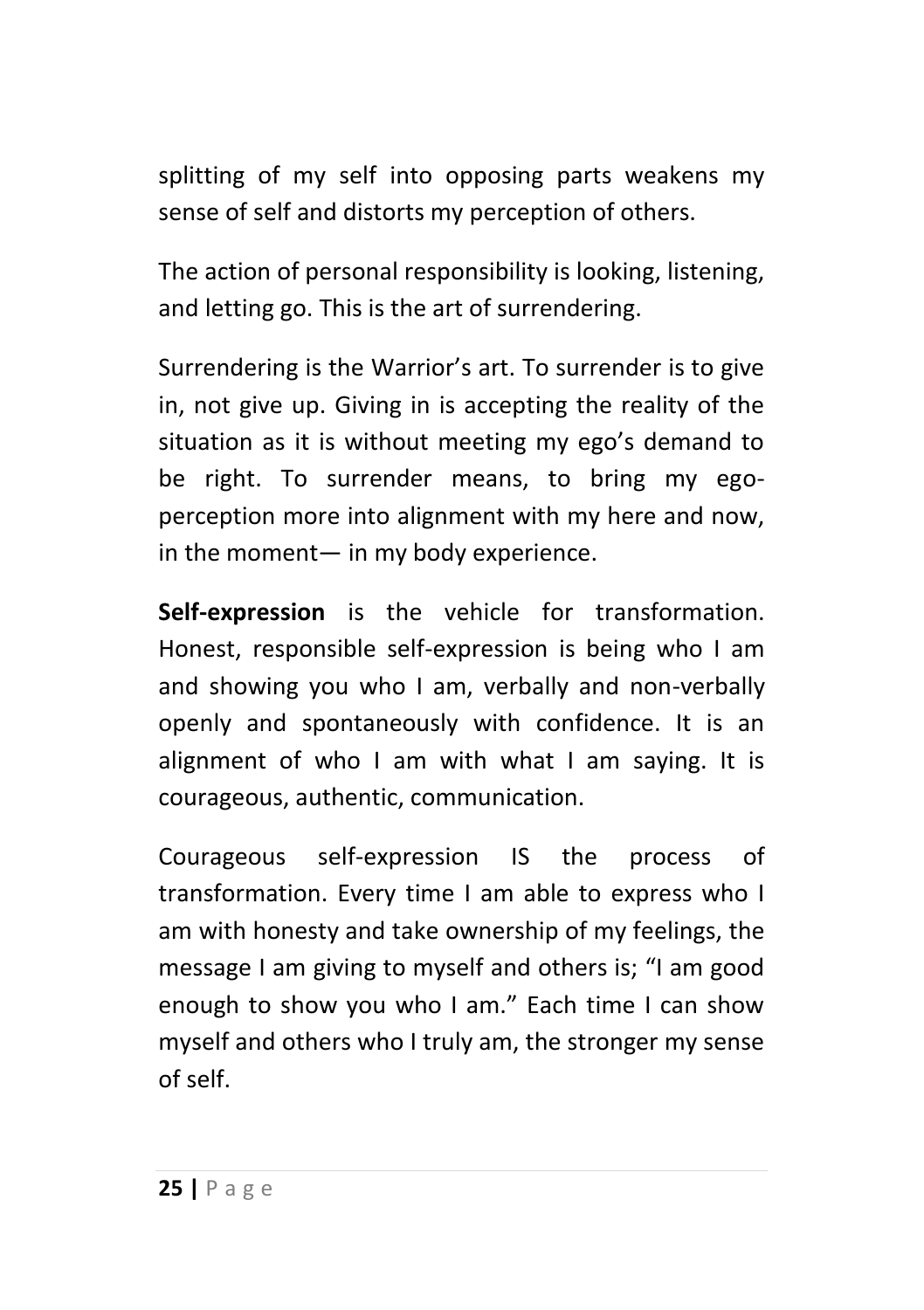#### <span id="page-26-0"></span>**Chapter 5: Enoughless Core Beliefs**

*"As a care provider, it is my experience that most of us are drawn to the profession. We are often drawn in by the need to understand how and why people can think, feel and behave the way that they have and do."*

dentifying enoughless core beliefs is not an easy task. It requires a great deal of courageous selfhonesty and the desire to discover the truth about dentifying enoughless core beliefs is not an easy<br>task. It requires a great deal of courageous self-<br>honesty and the desire to discover the truth about<br>how we feel more than defending our ego or the perception of ourselves we want to see and show to others.

For me it meant sinking so low into compassion fatigue and depression that I nearly completed suicide rather than look at the person I secretly feared I was. And, this is what is important to remember; *the person you secretly fear you are is not the person you really are.*

Enoughless core beliefs are usually formed early in childhood when our parents, usually out of a desire to make us more successful people, would withhold their

Karl D. LaRowe M.A., LCSW: Breath of Relief: Transforming Compassion Fatigue into Flow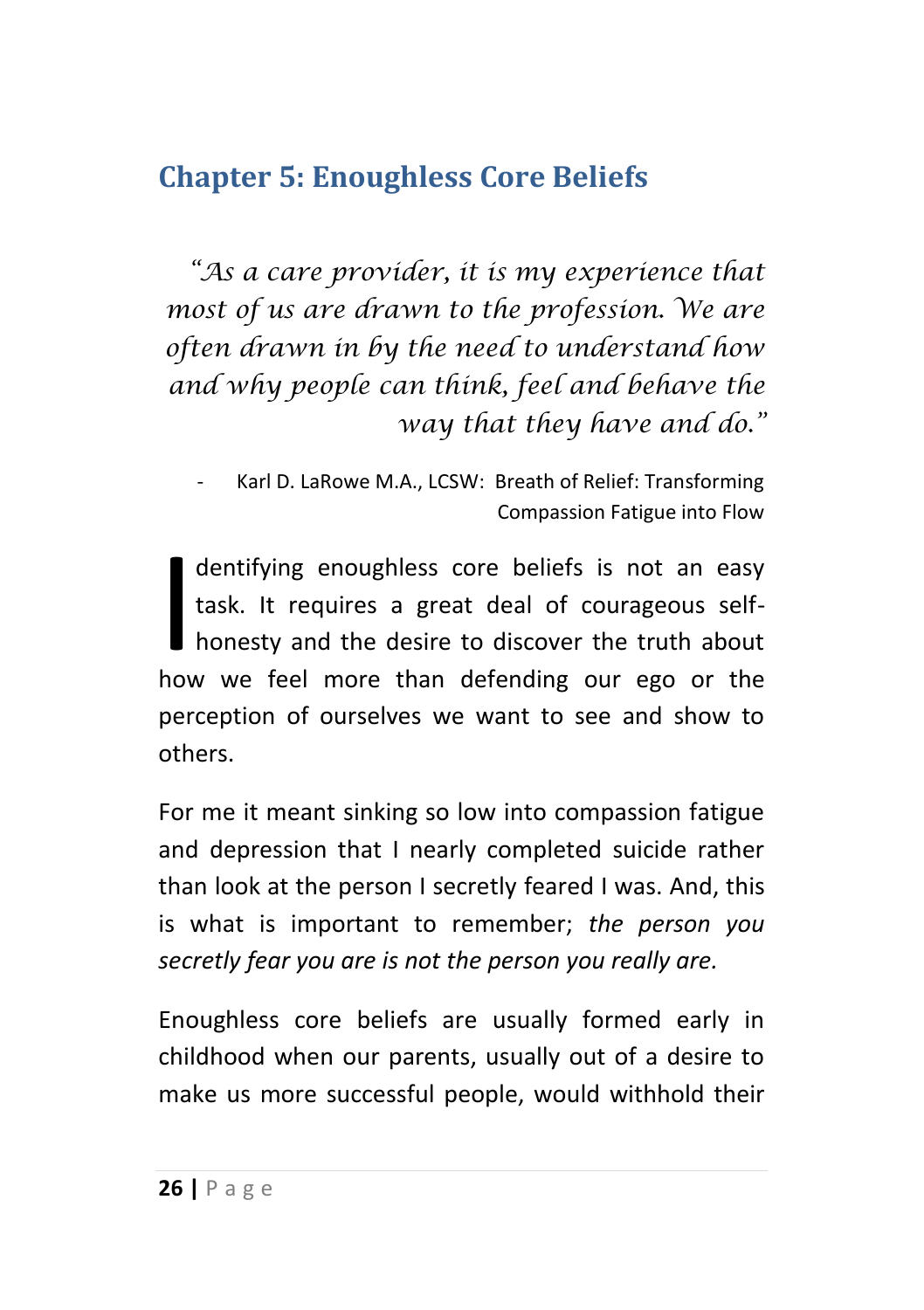love, praise or acceptance for us until we performed the way they felt was "good enough."

For many of us this was a rare occasion! More often than steady encouragement was at times harsh criticism and comparison with others with whom we never seemed to match up. For some of us the cost of not doing "good enough" could be fairly hurtful and discouraging.

In some cases, enoughless core beliefs can also be formed around traumatic experiences. Sudden losses, unexpected death, severe illness, physical, sexual or emotional abuse or neglect where one experiences a sense of blame and helplessness can form strong beliefs and emotions.

These experiences, beliefs and emotions can lay dormant for years until we re-experience them vicariously by emotionally engaging with a client who is experiencing or describing a similar experience.

All of a sudden we are feeling powerful emotions, a sudden shift of perception, thinking and behaving, not understanding why this is happening.

Enoughless core beliefs are usually at work when we are feeling trapped, defeated and helpless to change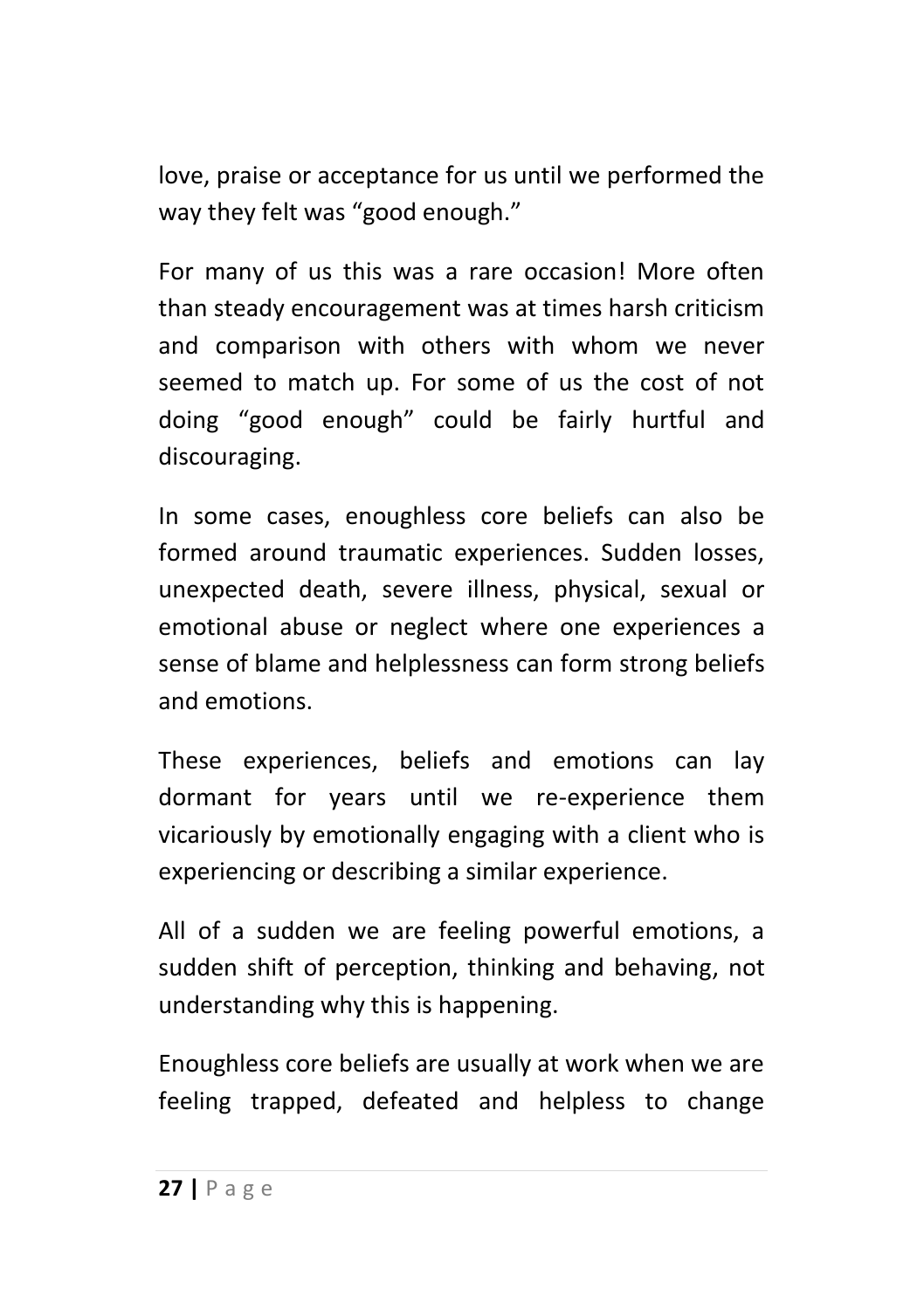ourselves or the situation we are in. It is when our perception of and reaction to a person or persons, a relationship, an event or series of events is out of balance and out of context.

They are often triggered by a sense of hurt, shame or challenge to our ego – self-image, our need to be right. We often feel a strong urge to defend ourselves and lash out at those who we believe have hurt us, or, turn the anger in on ourselves.

Learning to identify enoughless core beliefs begins with self-honesty. It begins with making a conscious agreement with yourself that what you want more than being right is to be happy and at peace.

There is a wonderful little verse by Peter Russell in his book "Waking up in Time," that goes:

"If being right is your goal, you will find error in the world, and seek to correct it. But do not expect peace of mind. If peace of mind is your goal, look for the errors in your beliefs and expectations. Seek to change them, not the world. And be always prepared to be wrong."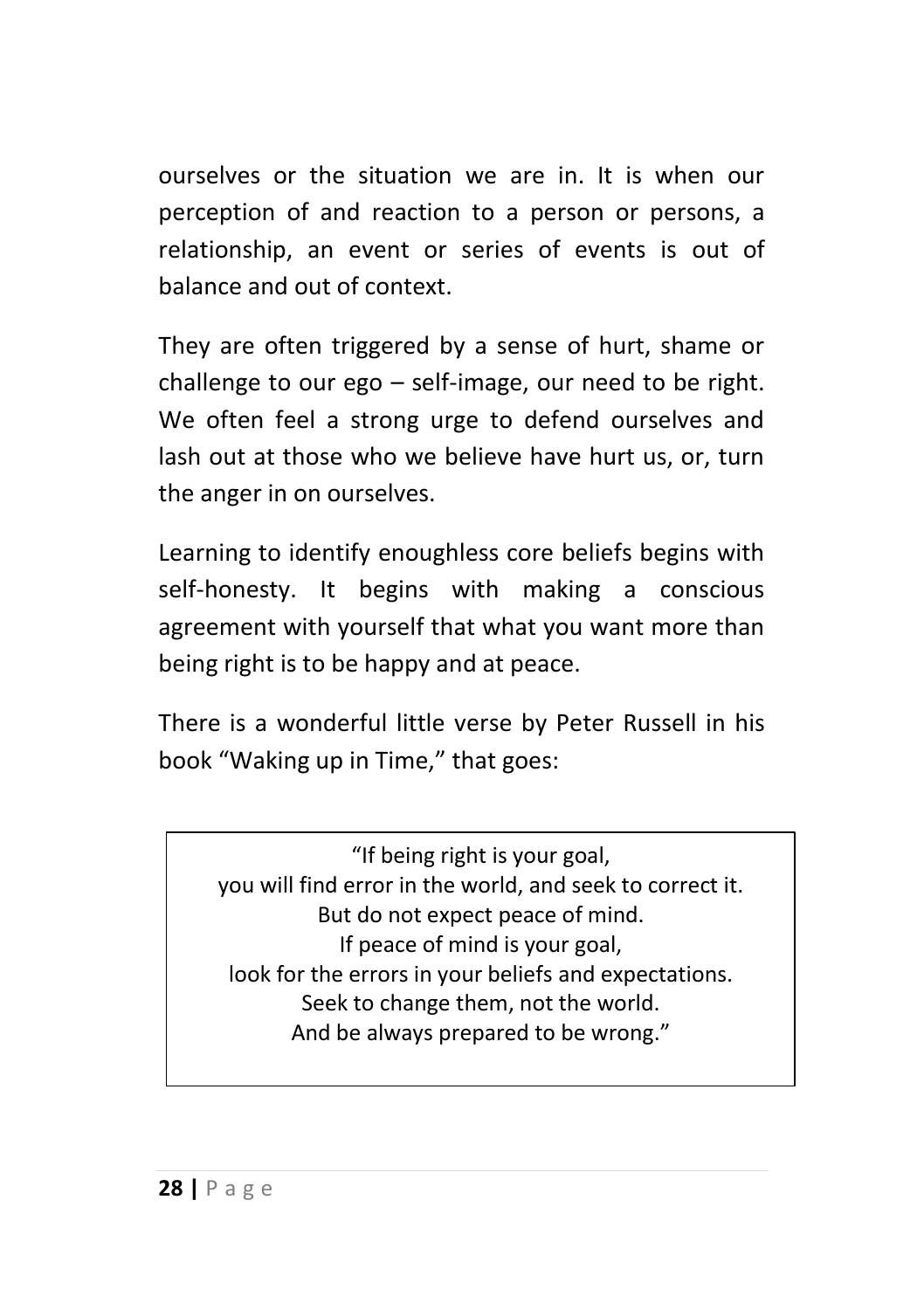Looking for errors in our beliefs and expectations is a very difficult thing to do, especially when we are feeling trapped, defeated and helpless.

When powerful negative emotions are engaged, our minds are less open to new ideas or a different way of perceiving ourselves, our situation or others. It is usually best to identify our enoughless core beliefs when we are feeling calm and more secure.

One of the best ways I know how to begin to have a look inside myself in a more honest and compassionate fashion is to utilize a technique called "Focusing" developed by Dr Eugene Gendlin.

Focusing is described as a: *"Naturally occurring, internal, problem solving process. It happens when an individual stops to ponder at the felt 'edge' of what is known, the sense that there is 'something-that-is-morethan-words.<sup>4</sup> '"*

To start focusing it is necessary first to relax body and mind. Because focusing is intuitive and utilizes the "feltsense," the body should be relaxed and the mind quiet and peaceful.

1

<sup>&</sup>lt;sup>4</sup> Focusing: Eugene T. Gendlin, Ph.D. (1978).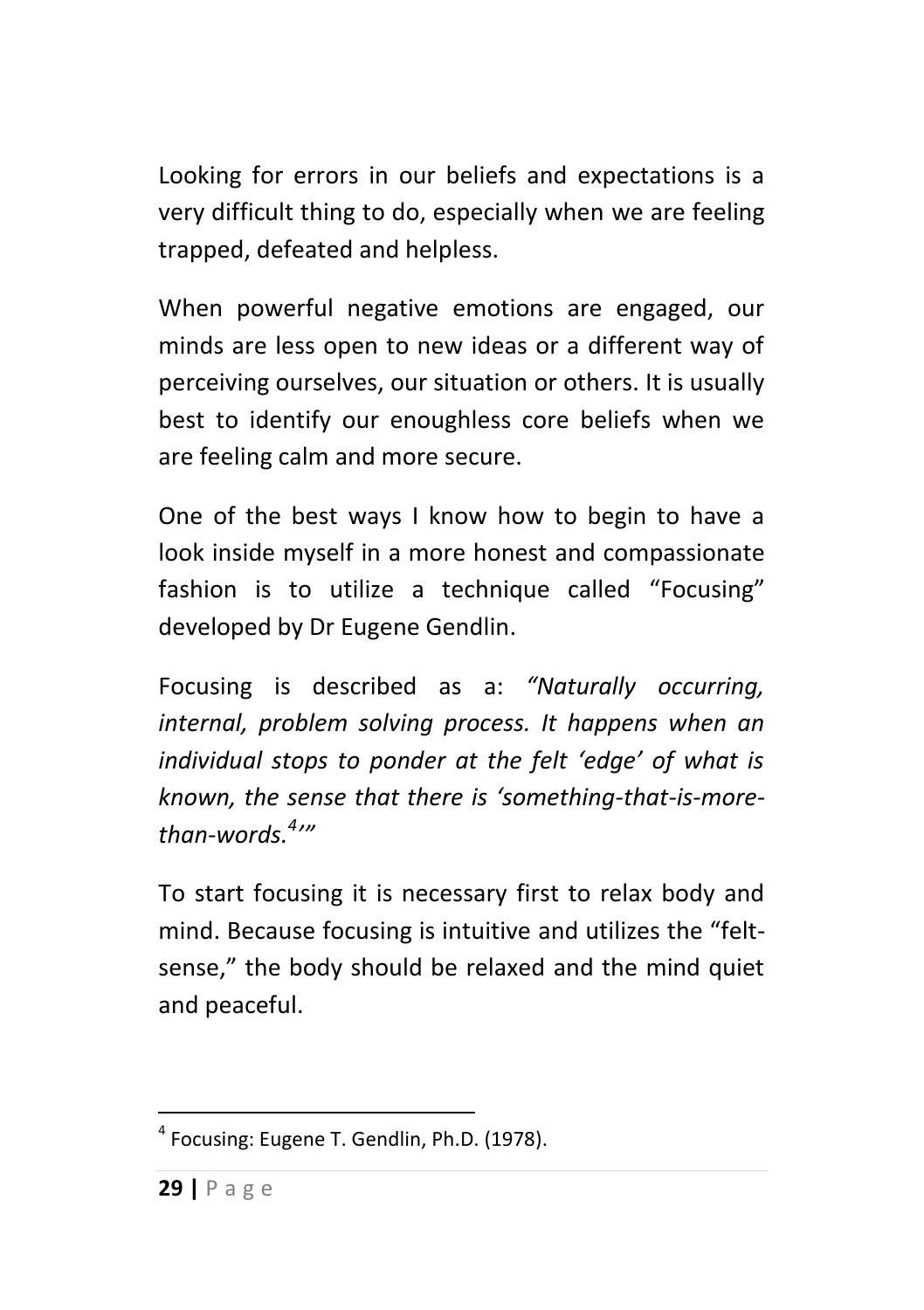Take a couple of seconds to relax your body by taking a long, slow, deep breath from your diaphragm to a count of 4. As you breathe in slowly imagine the oxygen molecules flowing into every cell in your body.

As you slowly exhale to a count of 5 allow your body physically relax and let go of the tightness and tension that is often caught in your neck, shoulders face and stomach. When you are exhaling visualize you are releasing all of the stress, and worry you've been holding onto. Let it all go.

Allow yourself to breathe in this way for three or four breaths. It is sometimes useful to rotate your shoulders up, back and down as you breathe long, slow, deep even breaths in and out as shown on the video at: [http://www.compassionstrengths.com/Somatic\\_Aware](http://www.compassionstrengths.com/Somatic_Awareness.html) [ness.html.](http://www.compassionstrengths.com/Somatic_Awareness.html)

For most people, just paying attention to what is happening inside their body can be quite illuminating. When we are so distracted with all of the business in our lives we very often lose touch with how we are feeling.

And, because feelings are both physical and emotional, it is necessary to bring our attention back inside our bodies to be in touch with our feelings.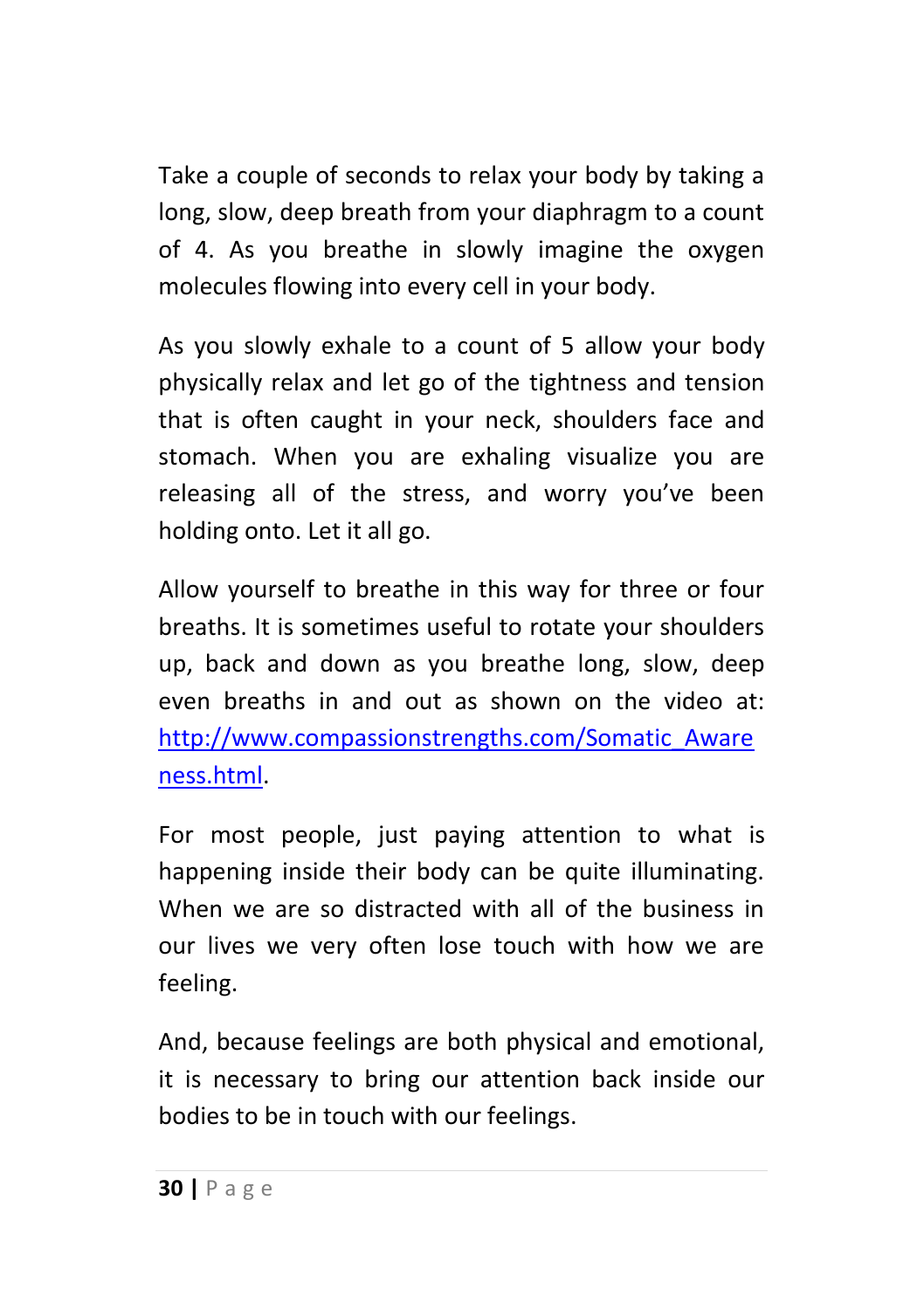Focusing will help you listen intently and deeply to your feelings and intuition to discover what beliefs you may be holding onto about yourself that can result in your experience of enoughless.

Begin focusing after you have relaxed your body and your mind is feeling quiet and receptive. Allow your attention to find a place within your body that feels safe and peaceful. Allow your attention to rest there. Allow yourself to feel relaxed, safe and peaceful and at the same time open, alert and receptive.

Bring to mind an incident at work in which you felt your best effort was not (good) enough. It is best to start with a situation that is not too intense or overwhelming. Very "in-tense" situations are difficult to process the first time because strong emotions or *e*nergy in *motion* can be difficult to soothe and manage without practice.

Allow yourself to be open and receptive to how you felt during this incident at work. Bring back the detailed memory of being there, in that situation. Set aside all of your thoughts about the situation, and just try to remember what it felt like to be there…not words but the bodily feel of being there. Give yourself a minute or two for this.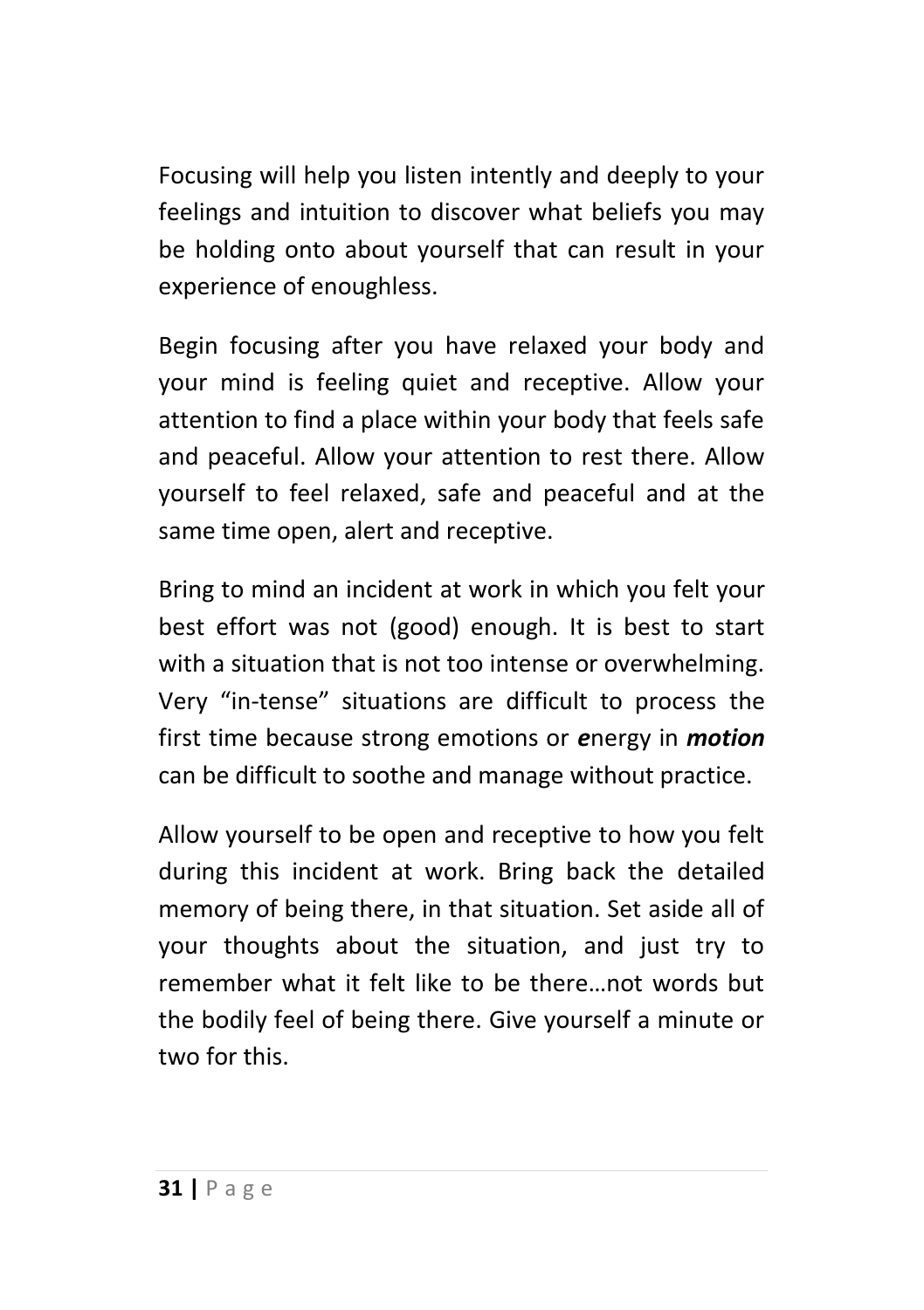Now, carefully try to find words for what you sensed and how you felt during this situation. Go back and forth between the words and the feel of the whole thing until you find the words. Give yourself a couple of minutes.

Now gently ask yourself: "What am I expecting of myself at work that I cannot do or be at this time?"

Allow yourself to feel the words as well as say them. Let your attention sense and feel your body reactions. Allow the "answer" to come to you in feelings, sensations, words or images.

Next, gently ask yourself: "How do I feel about myself and my work when I believe I am not meeting this expectation?"

Again, allow yourself to feel the words as well as say them. Let your attention sense and feel your body reactions. Allow the "answer" to come to you in feelings, sensations, words or images.

Now ask yourself: "What belief am I holding onto about how I should be at work that causes me to feel this way?"

And again, allow yourself to feel the words as well as say them. Let your attention sense and feel your body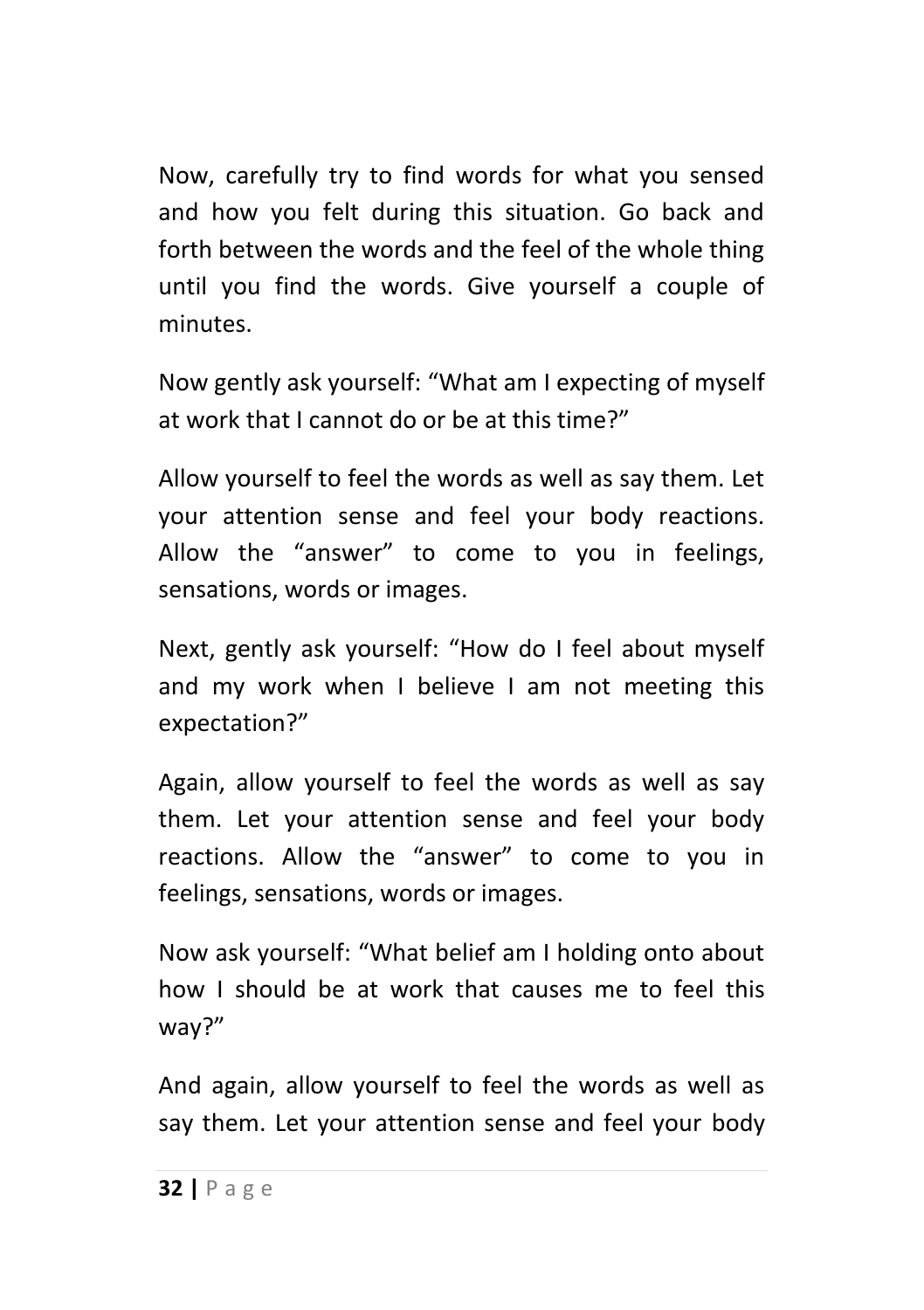reactions. Allow the "answer" to come to you in feelings, sensations, words or images.

If you get a strong sense/feeling about what your answer is write it down. If you still feel unclear allow yourself to go through the focusing process again. If you find yourself getting tense or your mind filled with thoughts, breathe, relax and allow yourself to find your center inside your body again.

"Your core belief is one that is so basic to the way you orient yourself in your life that you never stop to think about it. You simply take this belief for granted and operate from it automatically. You are so sure that 'This is just who I am and the way I think' you never stop to consider that there is a deeply held belief causing you to think the way you do. These beliefs are fundamental to the way you orient your life."

- David Gershon: *Empowerment: The Art of Creating Your Life As You Want it.*

Compassion fatigue core beliefs are those often hidden beliefs about how we think we should be in our work and especially with clients. Even if we know in our head that they are unreasonable and unrealistic, in our hearts we subconsciously hold onto them; most of the time we are not even aware that we have the belief.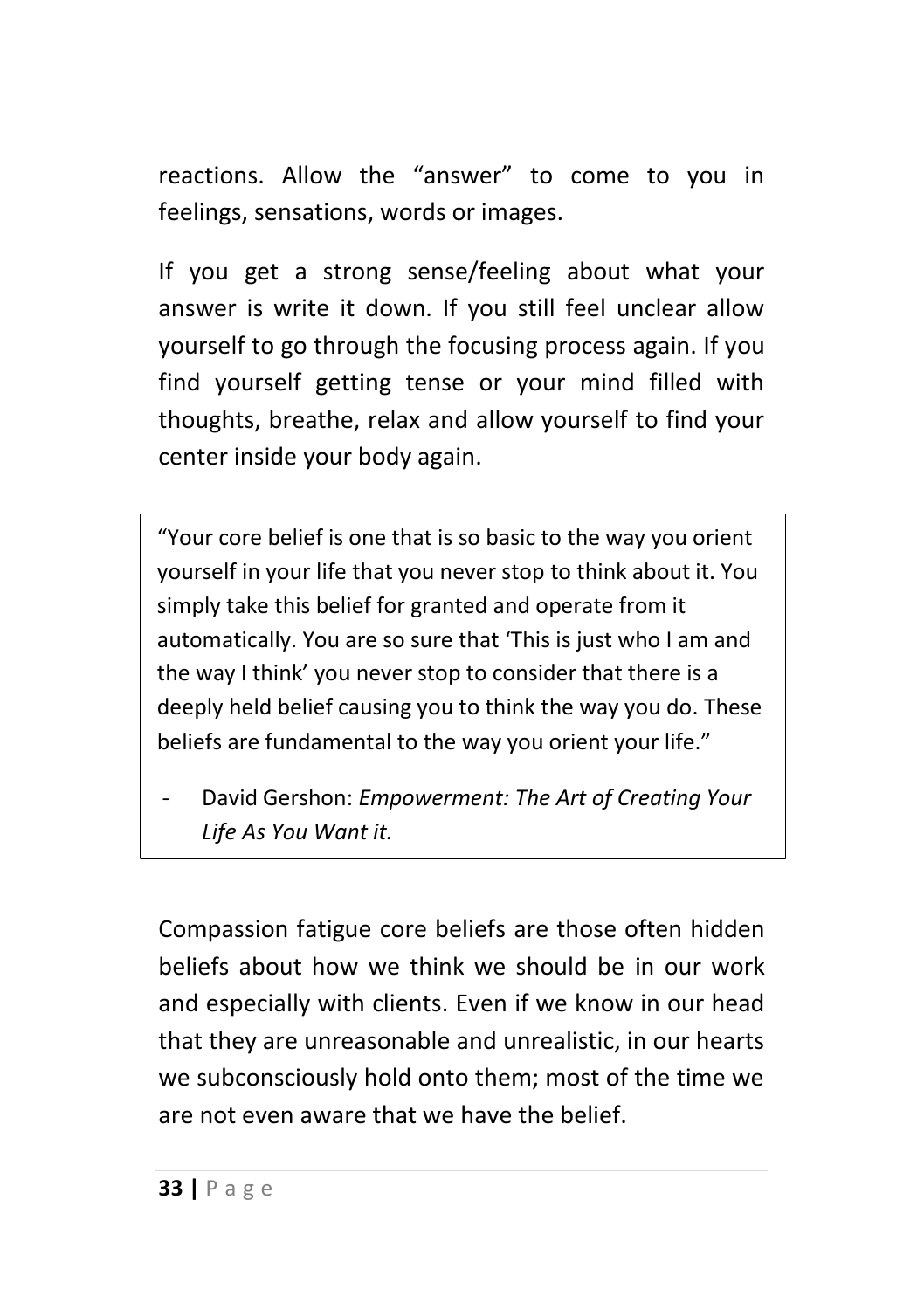The belief has often been formed in childhood and then applied to our current work situation.

Some very common beliefs that have been expressed by care givers in my workshops include:

- $\checkmark$  It's all on my shoulders all the time.
- $\checkmark$  No matter how much I do it will never be enough.
- $\checkmark$  Nobody cares how hard I work, how much I care.
- $\checkmark$  I have to be successful with all my clients all the time.
- $\checkmark$  I must be an outstanding care giver, better than other care givers I know.
- $\checkmark$  I can't feel good about myself unless I am completely successful in alleviating clients' problems.
- $\checkmark$  I must have all good sessions with my clients.
- $\checkmark$  I should not dislike any of my clients.
- $\checkmark$  As a care giver I should have no emotional problems myself and should feel guilty and ashamed if I do. I should not have to ask for advice or support either professionally or personally.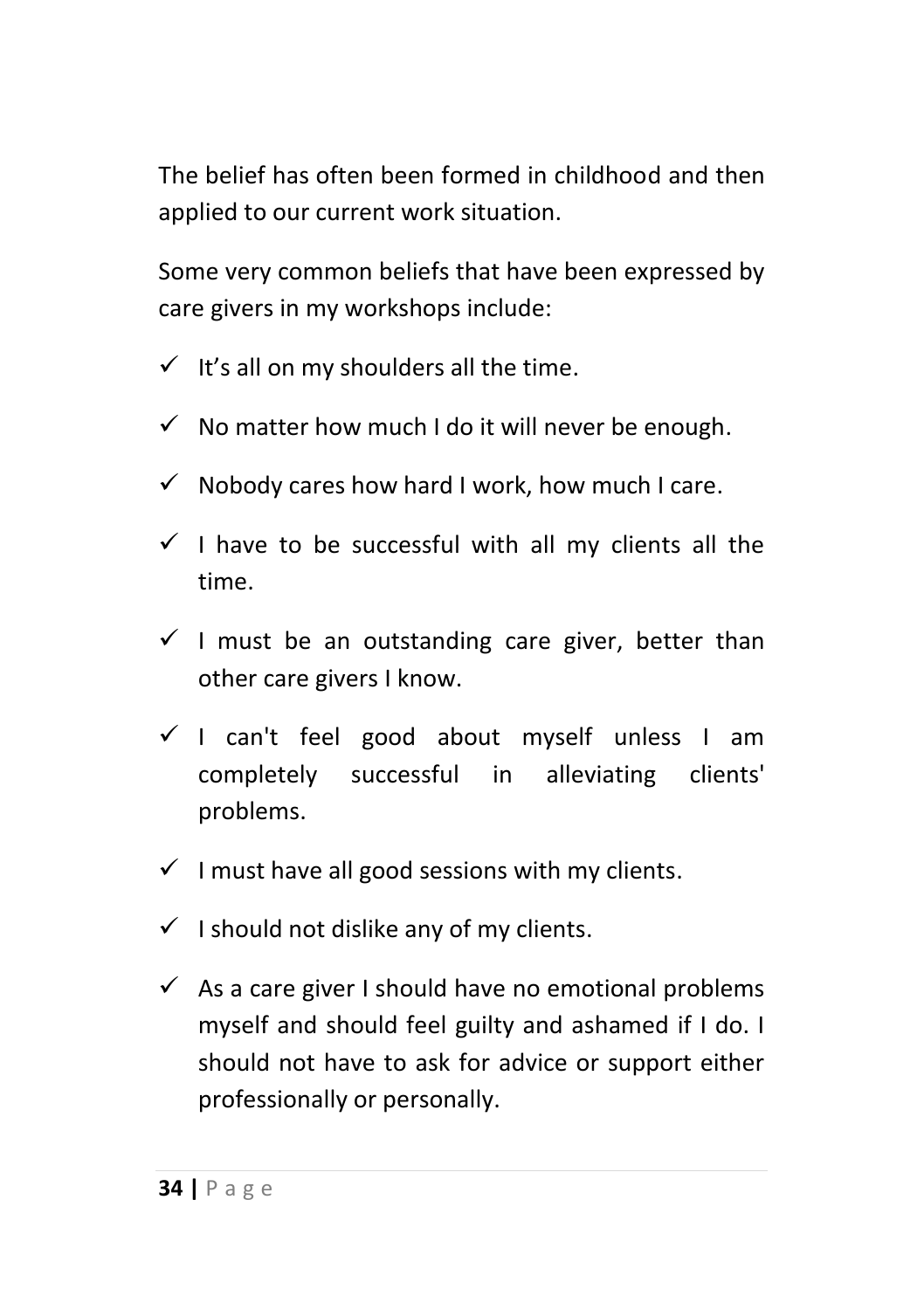## <span id="page-35-0"></span>**Chapter 6: The Joy of Being Good Enough**

### *Self-acceptance is the process of accepting myself as being good enough.*

- Karl D. LaRowe M.A., LCSW: Breath of Relief: Transforming Compassion Fatigue into Flow

hat did you discover about yourself from the focusing exercise? What self-limiting core beliefs did you uncover? How do those Mat did you discover about the focusing exercise? We core beliefs did you uncover beliefs affect your sense of enoughless?

The root cause for so many of my self-limiting core beliefs is that I do not accept myself as I am. I feel that in order to really accept myself I must have, be, or do something more, different and better so that I stand out from others.

Carl Rogers, a famous psychologist once wrote:

*"The curious paradox is, only when I accept myself just as I am, then I can change."<sup>5</sup>*

**.** 

<sup>&</sup>lt;sup>5</sup> Carl Rogers Ph.D. On Becoming A Person: A Therapists View of Psychotherapy (1961)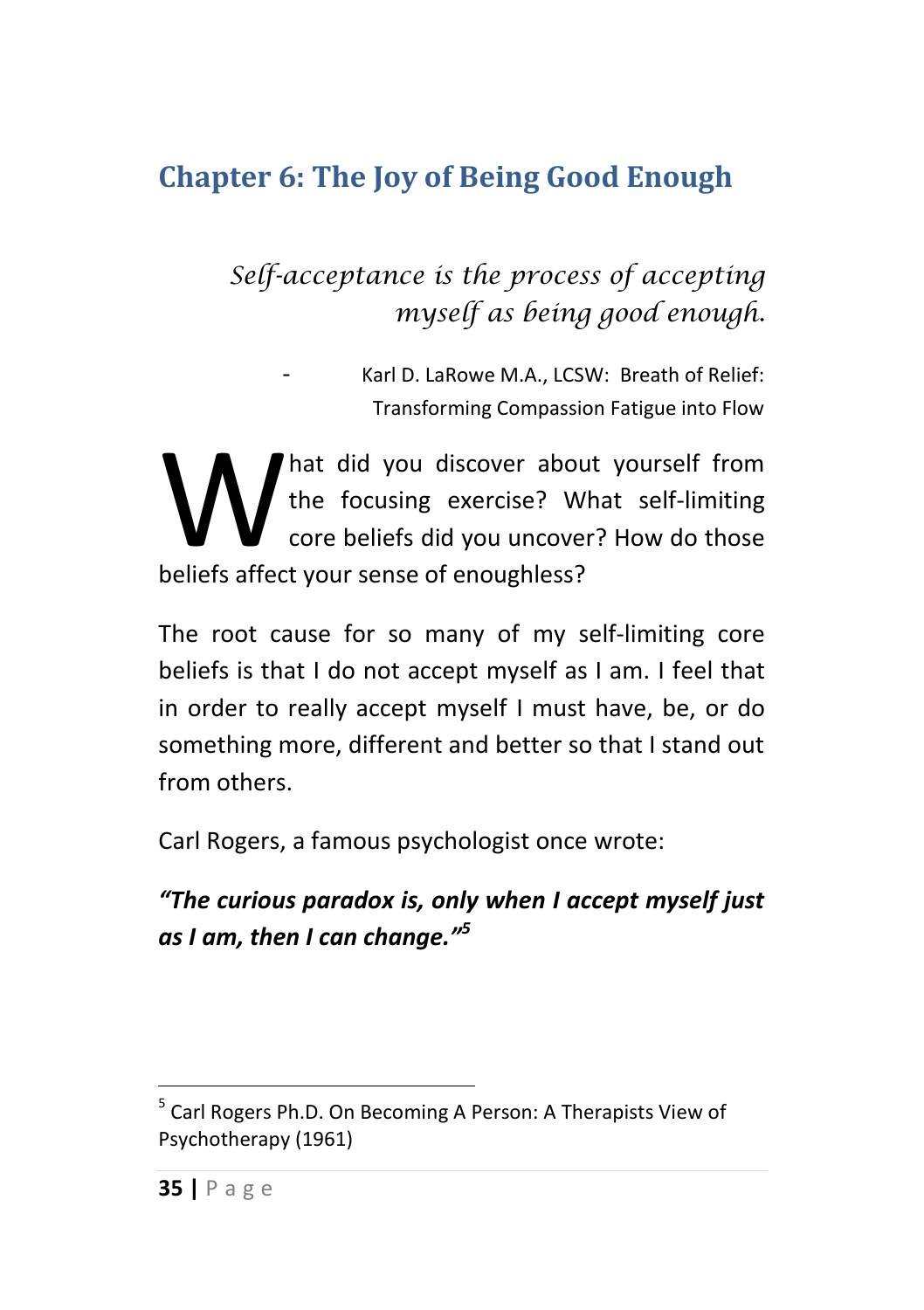This means that self-acceptance will never come from doing better in order to feel better about who I am. It can only come from accepting who I am NOW and feeling good enough about myself as I am. Not in the future, not when I've done this or achieved that; NOW.

The paradox is, if I wait to accomplish something more in order to feel better about myself, it will never happen.

Think about it. How many times have you set out to accomplish something expecting that once you've achieved your goal you will have an enduring sense of self-esteem?

I can personally recall many times and many achievements in my life; getting all "As" one year in high school, getting on the varsity wrestling team, earning my black belt, graduating from college, being accepted into an ivy league graduate school, etc., etc., etc.

Each time there is the excitement of the achievement, the sense that I made it! Look at me! Look how good I am! But after a while the thrill and sense of being noticed, seen and admired, fades. Doing better rarely has a lasting effect of being a better person or feeling better about who I am.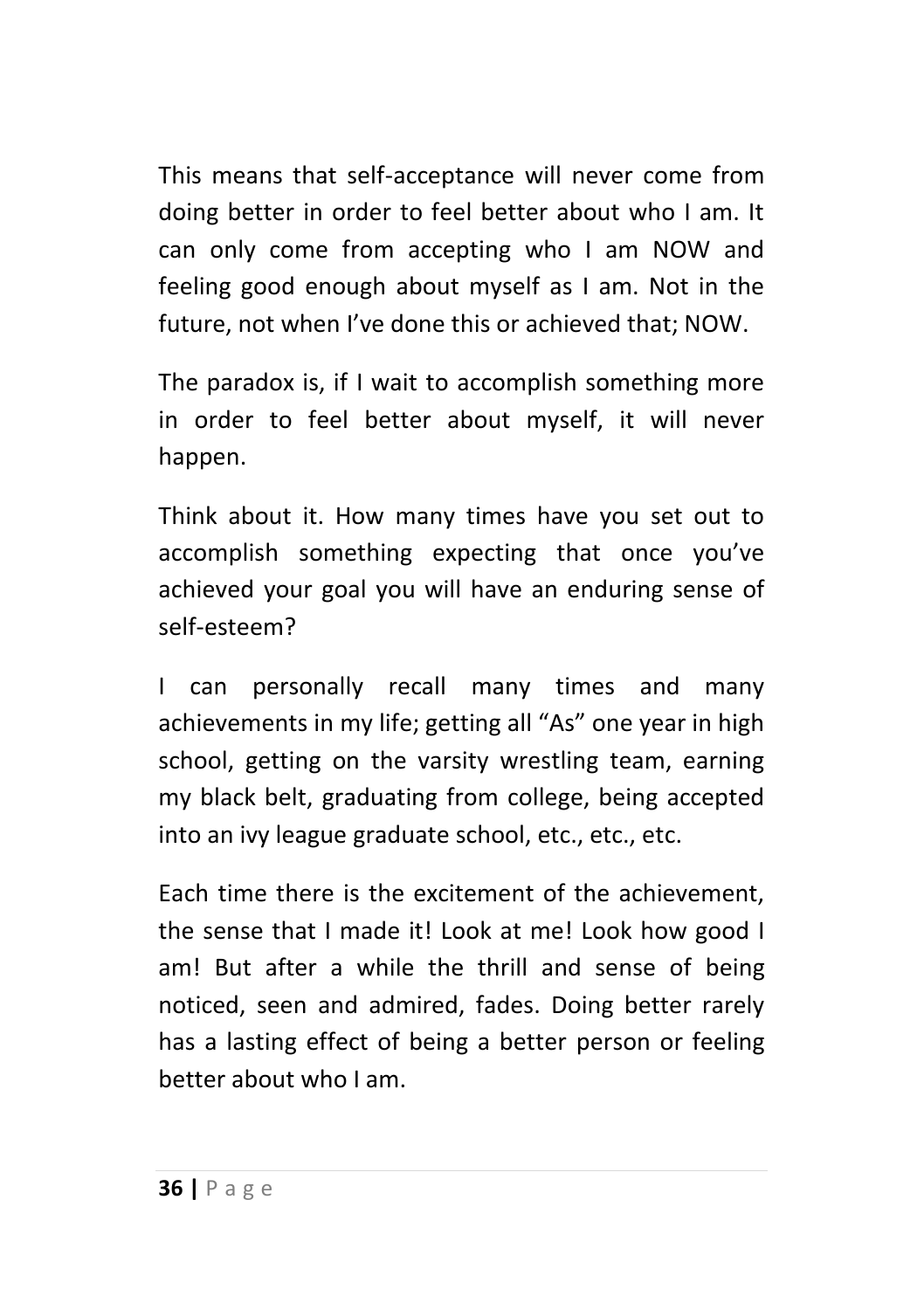For care givers this is key because we are in a position at work that despite how hard we may try, the effort and intelligence we may bring to working with clients, in some cases our very best may not be good enough.

It is the nature of our work. There are many factors that are beyond our control and out of our influence – even though we may be evaluated (or evaluate ourselves) on results we cannot directly influence.

As one counsellor recently stated at a workshop:

*"I now see why I get so disappointed and exhausted. I've been evaluating myself by how well my client is doing. When my client does well I feel like a success. But when they don't I feel like such a lousy counsellor. Feels like I've been on a roller coaster ride."*

Enoughness is a term I use to describe a state of inner acceptance of who I am as a person. It is not a statement about my performance as a care giver.

Enoughness is a function of belonging to, being a part of, having deep connection with, gratitude and appreciation for yourself and other people and the relationships that give life meaning.

Enoughness springs from a deep inner sense of connection and purpose that allows the realization that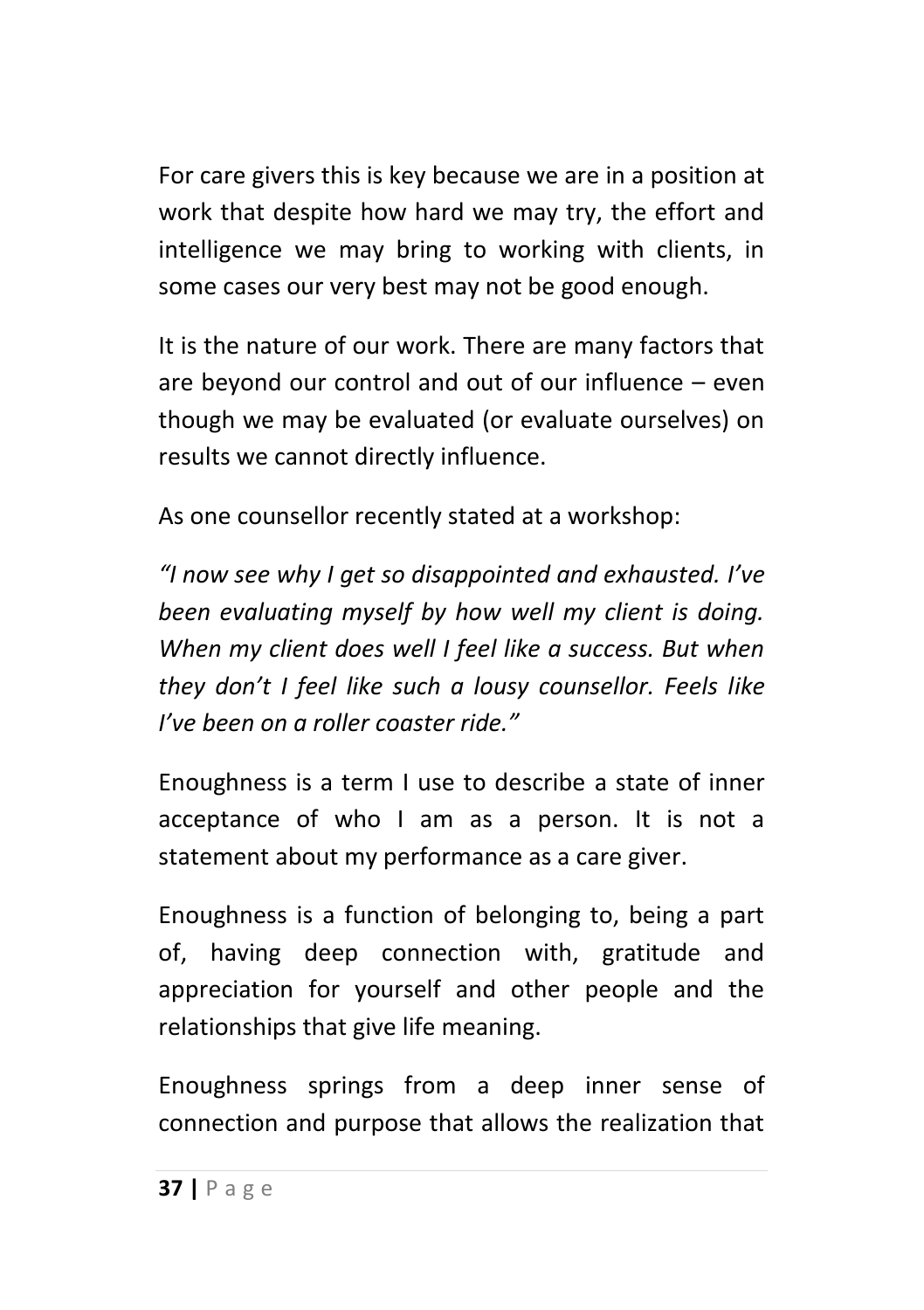we are in fact, a part of something larger than ourselves. It is the result of a re-sizing and realigning our ego to be a part of something rather than standing apart. It is the realization that it is only in letting go of the need to be right that we can live rightly.

Enoughness results in a feeling of calm confidence while being honest about your strengths and weaknesses. It allows you the freedom to honestly appraise your performance without feeling defensive. Knowing in your heart that you are good enough releases you to do better without the fear of failure.

#### **Accepting your enoughness for who you are does not limit your motivation to do better, it increases it.**

In fact, accepting your enoughness releases you to discover and develop your unique talents and strengths. Most of us walk around with an endless stream of negative, critical self-talk because we feel we rarely meet up to the standards we set for ourselves.

Learning to cultivate enoughness begins with learning how to positive self-talk which is a major part of the widely used practice of Cognitive Behavioural Therapy (CBT).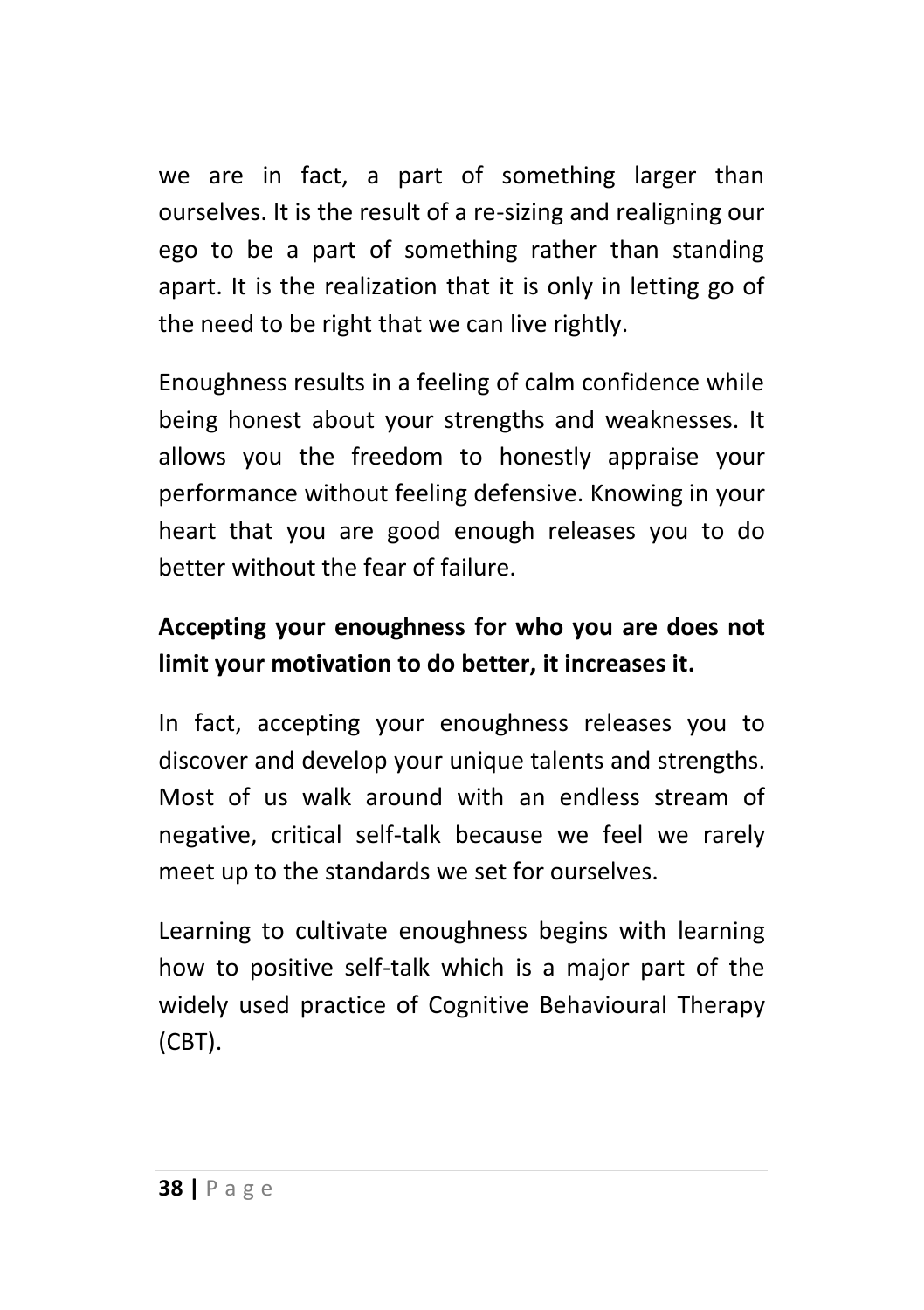Basically, CBT argues that the way we think alters the way we feel ... and the way we feel affects the way we behave. Therefore, if we begin to change our thinking about ourselves (even if we don't believe our affirmations at first), eventually we will feel and behave in ways that allign with our thoughts.

An affirmation is an alternative belief you form that is more in alignment with who you truly are. When you begin to shift your perception from enoughless to enoughness you will begin to notice things you hadn't noticed previously and gradually let go of the endless stream of negative self-talk.

Affirmations are more than just words you repeat to yourself – they are specifically crafted thoughts, emotions and images that speak to you individually and are internalized through creative visualization. They are a reflection who you really, already are.

*"When you change enough of your core beliefs about 'this is the way the world works', the cumulative effect is massive."*

| - Srikumar S. Rao, Ph.D.: Happiness at Work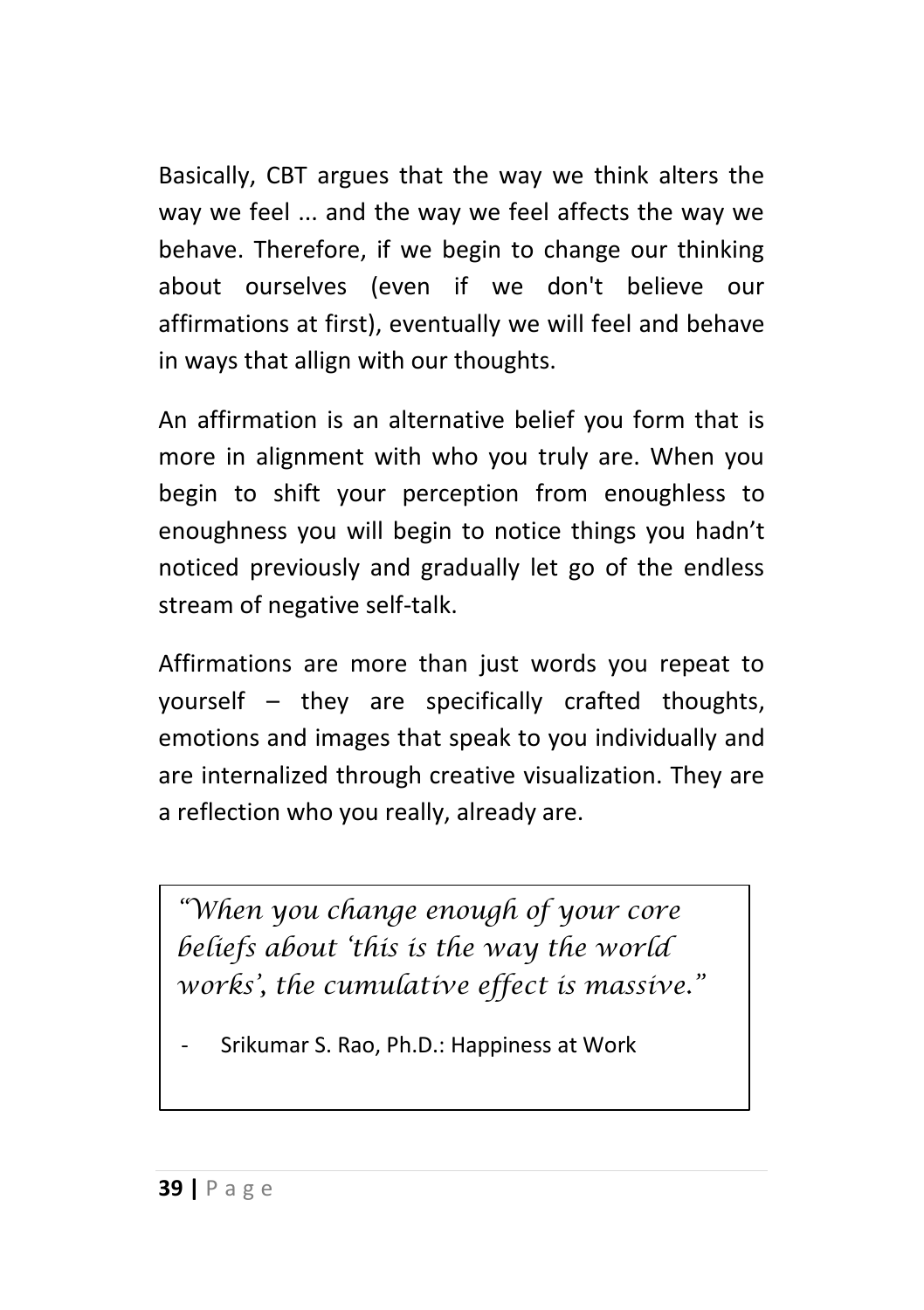#### Affirmations are:

- $\checkmark$  Written down
- $\checkmark$  Stated in the positive
- $\checkmark$  Succinct
- $\checkmark$  Specific
- $\checkmark$  Magnetic
- $\checkmark$  Stated as if it already exists
- $\checkmark$  About you, not anyone else and always include you

#### Sample Affirmations

- $\checkmark$  I accept myself as I am knowing, that as I do, I feel more secure and confident within myself and with others.
- $\checkmark$  I am doing the best I know how to do, given the person I am today and the situation I am dealing with. When I know a better way and can do it I will.
- $\checkmark$  I am good enough today as the person I really am. While I will strive to do better in my work and life, I always accept who I am today.
- $\checkmark$  I can embrace the stresses of my work while providing soothing and comfort to my own sense of self.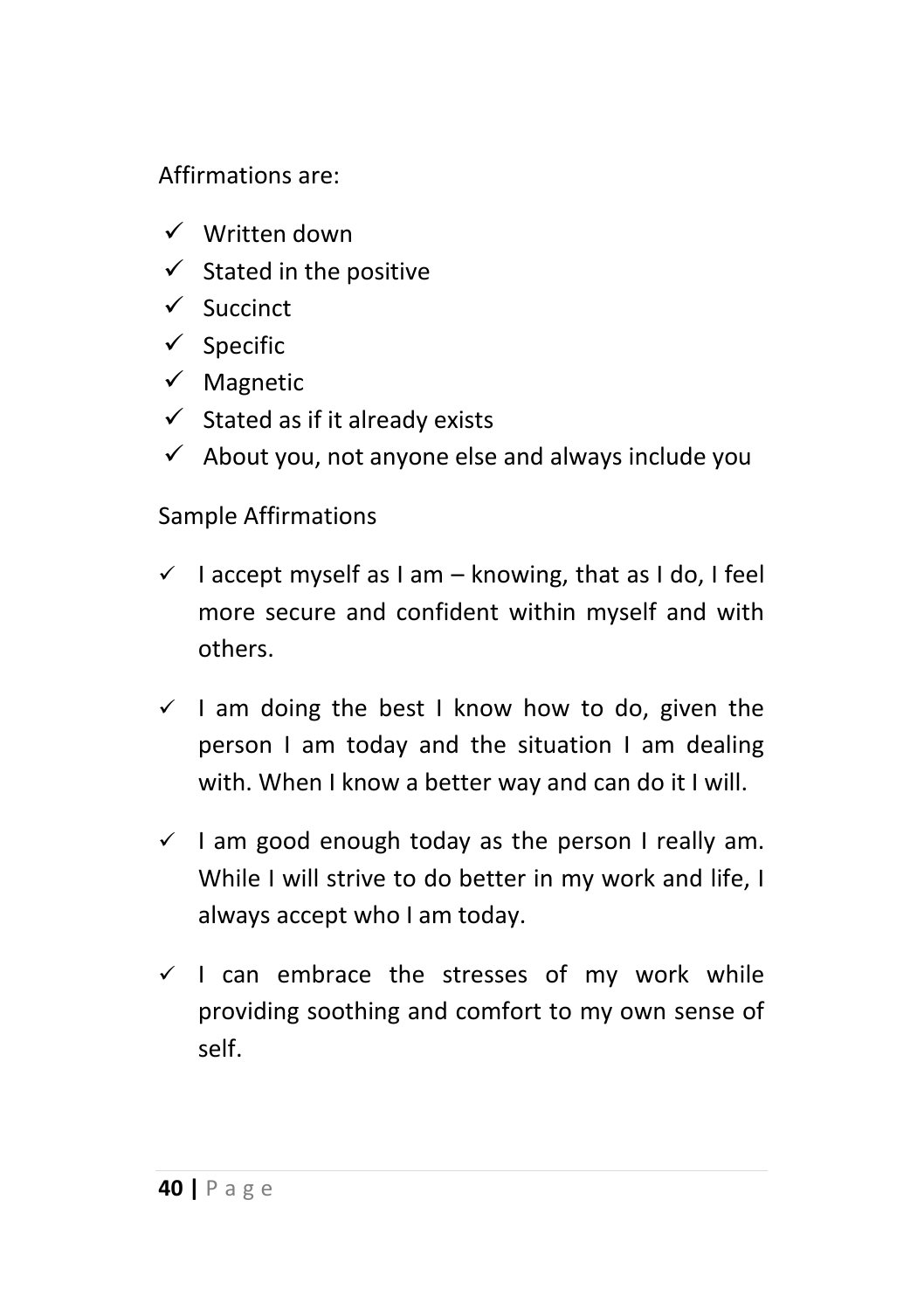- $\checkmark$  I am strong, stable and secure within my own heart. I can work effectively with others who do not always agree with me or see things my way.
- $\checkmark$  I am secure and free within myself. While I strive to create harmonious relationships with others I can also be true to who I am.

Once you've chosen or developed an affirmation that feels right for you, you will need to anchor the affirmation deep within yourself so that it will take root and grow. The way to do this is through creative visualization.

Creative visualization is another often misunderstood concept. Like affirmations, creative visualization utilizes the ability you already use, although usually reactively rather than creatively.

Reactive visualization occurs when we habitually and usually unconsciously visualize in the morning how badly our day is going to go and when something "bad" happens we repeat to ourselves: "I knew it! I just knew that would happen!"

We set the stage and then look for the evidence that we were right. And even when the "evidence" isn't clear and convincing, we shape and mould it to fit our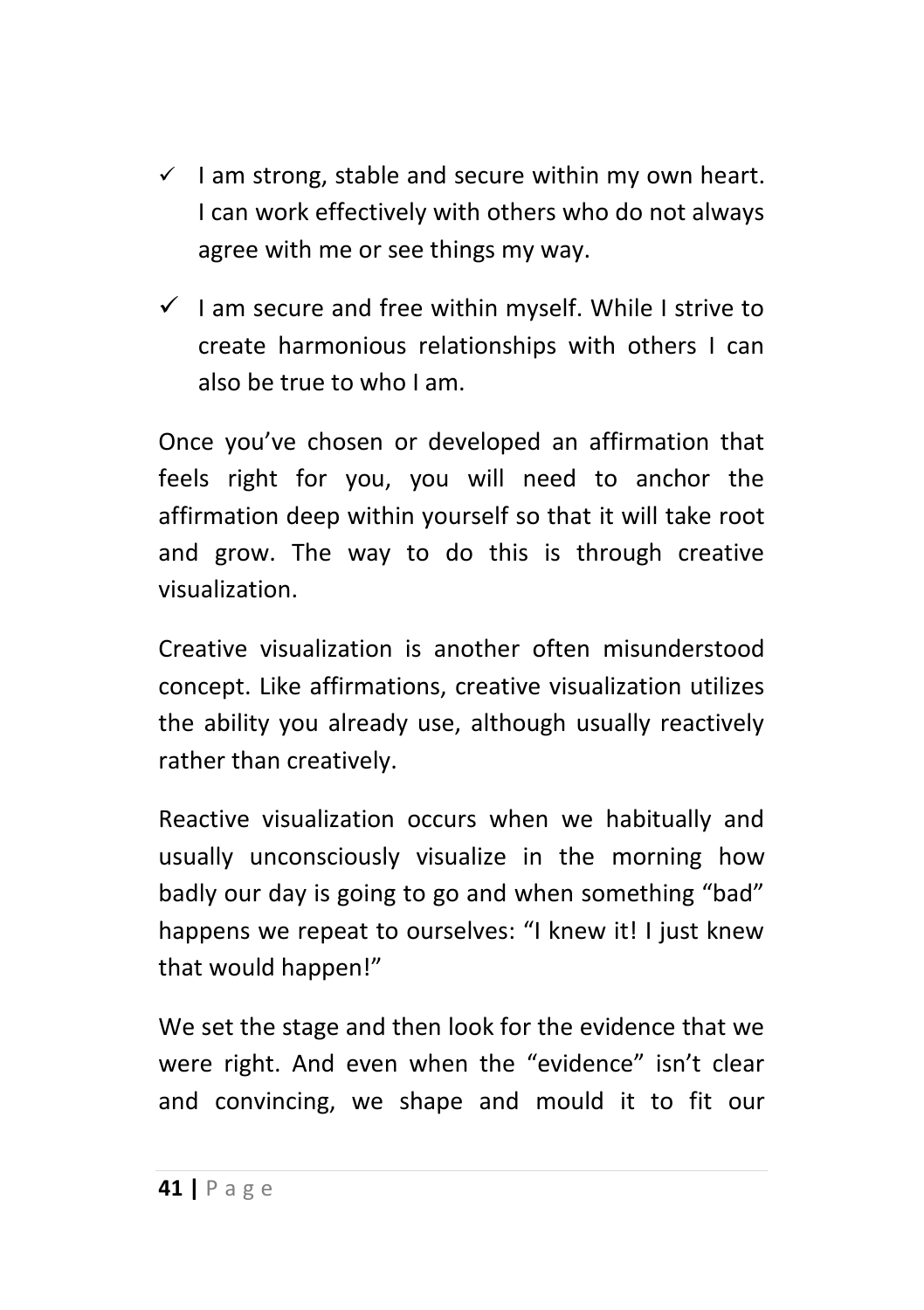unquestioned core beliefs rather than challenge the beliefs themselves.

Creative visualization utilizes the power of your entire imagination; your visual abilities, your memories, emotions, sensations, attention, intention and even your intuition. It *consciously* aligns a positive intention (affirmation) with a visual, emotional and kinaesthetic experience that plants the affirmation in your unconscious mind.

Like a seed, the affirmation requires nourishment and weeding. With regular practice you will nourish your affirmation sensing, feeling and knowing that you deserve the benefits your affirmation will bring.

By being mindful of negative, sabotaging thoughts that are still active from your negative core belief, you can weed the soil your affirmation is planted in so that it can take root and grow strong and resilient.

To practice and anchor your creative visualization:

1. SIT

Pick a time and place where you can be alone for a couple of minutes. Sit in a comfortable chair with the spine straight.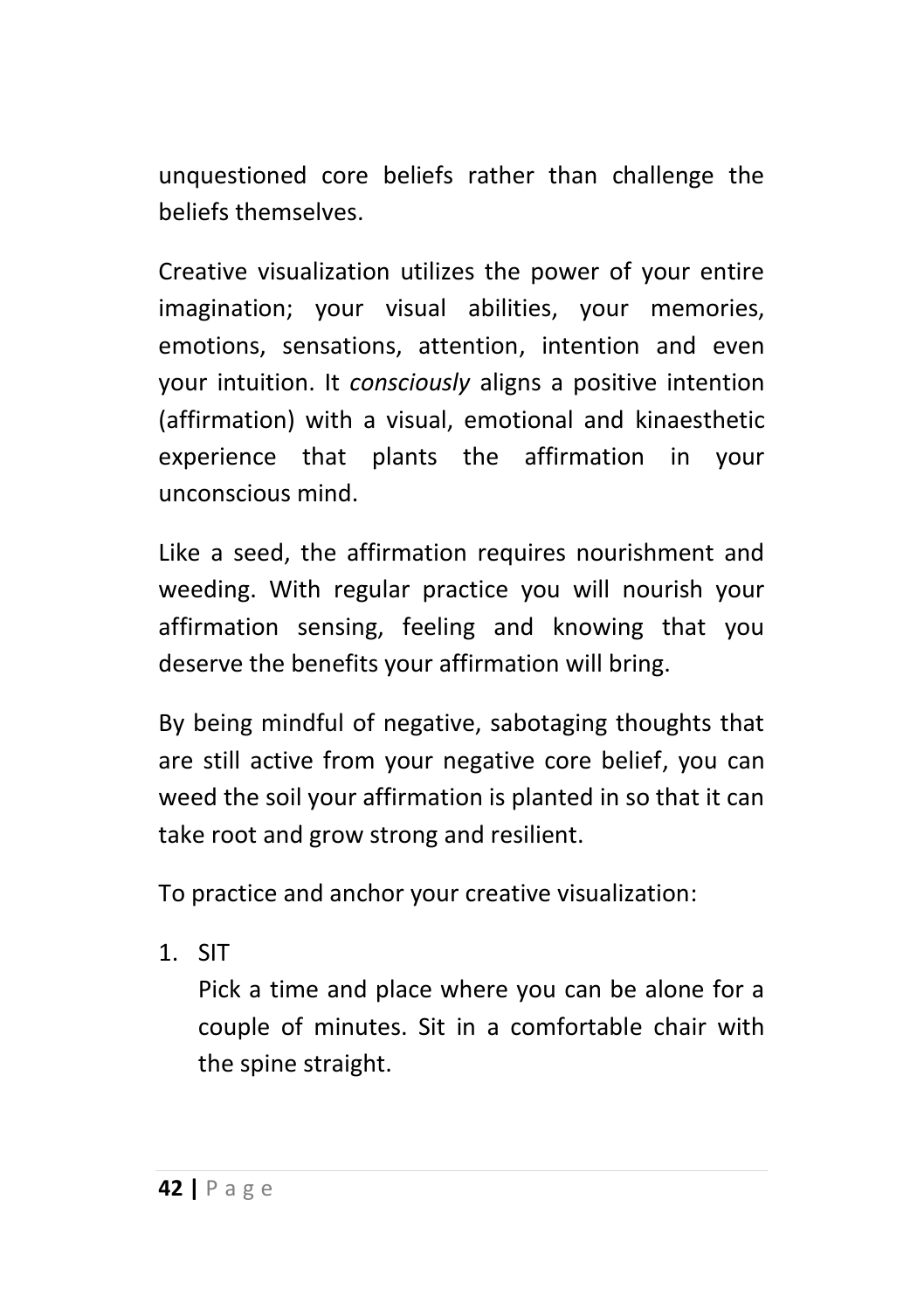2. BREATHE

Breathe fully and slowly from the diaphragm. Breathe in to a count of 4 and out to a count of 5.

3. RELAX

Relax your body and calm the mind. Allow yourself to relax and release restless thoughts, fears, insecurities, and doubts. When your mind gets restless, breathe, relax and focus on a sense of calm and stillness that is growing inside you.

4. OPEN

Open your mind. Suspend judgment and disbelief. Allow yourself to accept the idea that you are worth what you are affirming and you deserve the benefits of your affirmation.

5. AFFIRM

Choose an affirmation and repeat it with increasing clarity, focus and intention. Allow yourself to become immersed in the process of repeating, sensing, feeling and accepting the affirmation. Hold the affirmation in the center of your heart for several minutes. At some point, notice the affirmation repeating itself even when you do not consciously try to repeat it.

6. FEEL

Feel the energy, form and intent of the affirmation. Allow it to permeate your conscious and even your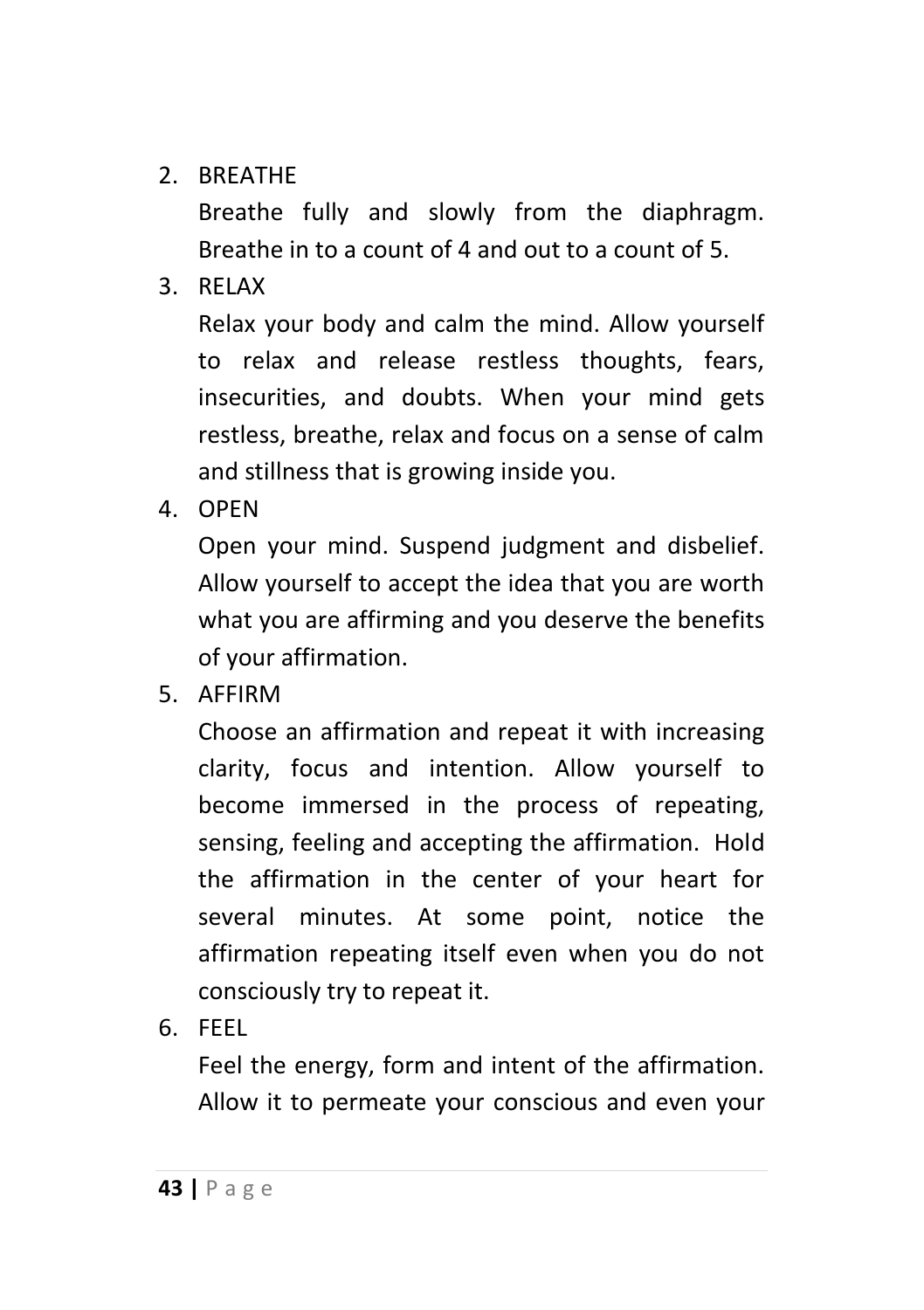subconscious minds, every cell of your entire being and surrounding space. Feel a growing a space of calm, clarity and peacefulness in the center of your heart.

7. VISUALIZE

Visualize yourself as you imagine yourself to be when the affirmation has become completely real. Visualize how you will perceive a usually stressful situation from a place of calm and confidence. Sense how you will respond to others and they to you from this secure place of enoughness.

8. ALLOW

As you rehearse new perceptions, emotions, thought patterns and behaviours, allow yourself to internalize this shift of perception into your sense of self. Allow a sense of gratitude to emerge as your inner sense of authentic self-worth grows and takes root in your mind and body.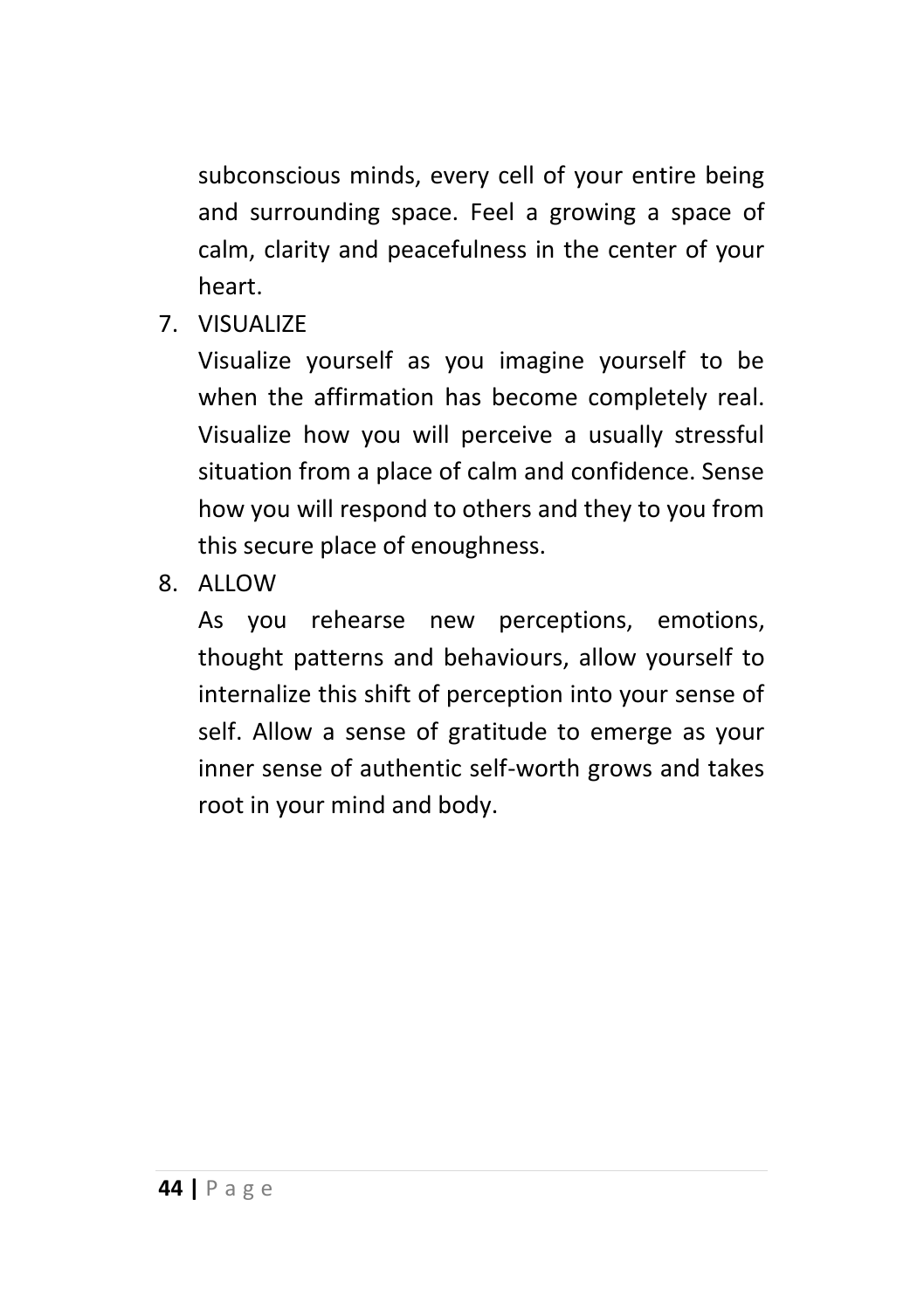#### <span id="page-45-0"></span>**Conclusion**

*"Good-enoughness" is the result of accepting my self as I am, as I remember myself in the past and how I imagine myself to be in the future."*

- Karl D. LaRowe M.A., LCSW: Breath of Relief: Transforming Compassion Fatigue into Flow

he joy of being (good) enough is the easiest and the most difficult thing you will do.

It is easy because it is natural. It is my belief that we were born into a state of good enoughness. When I observe the natural joy that appears inherent in young children when that child feels safe and secure enough in the loving, accepting arms and eyes of their parent or care giver, it seems clear this is our birth right. It is who we are naturally. T

When we can allow ourselves to accept ourselves as we are without the need to pretend we are something else, we experience good enoughness. It is as easy and as natural as allowing yourself to be who you truly are.

It is also as difficult as allowing yourself to be who you truly are.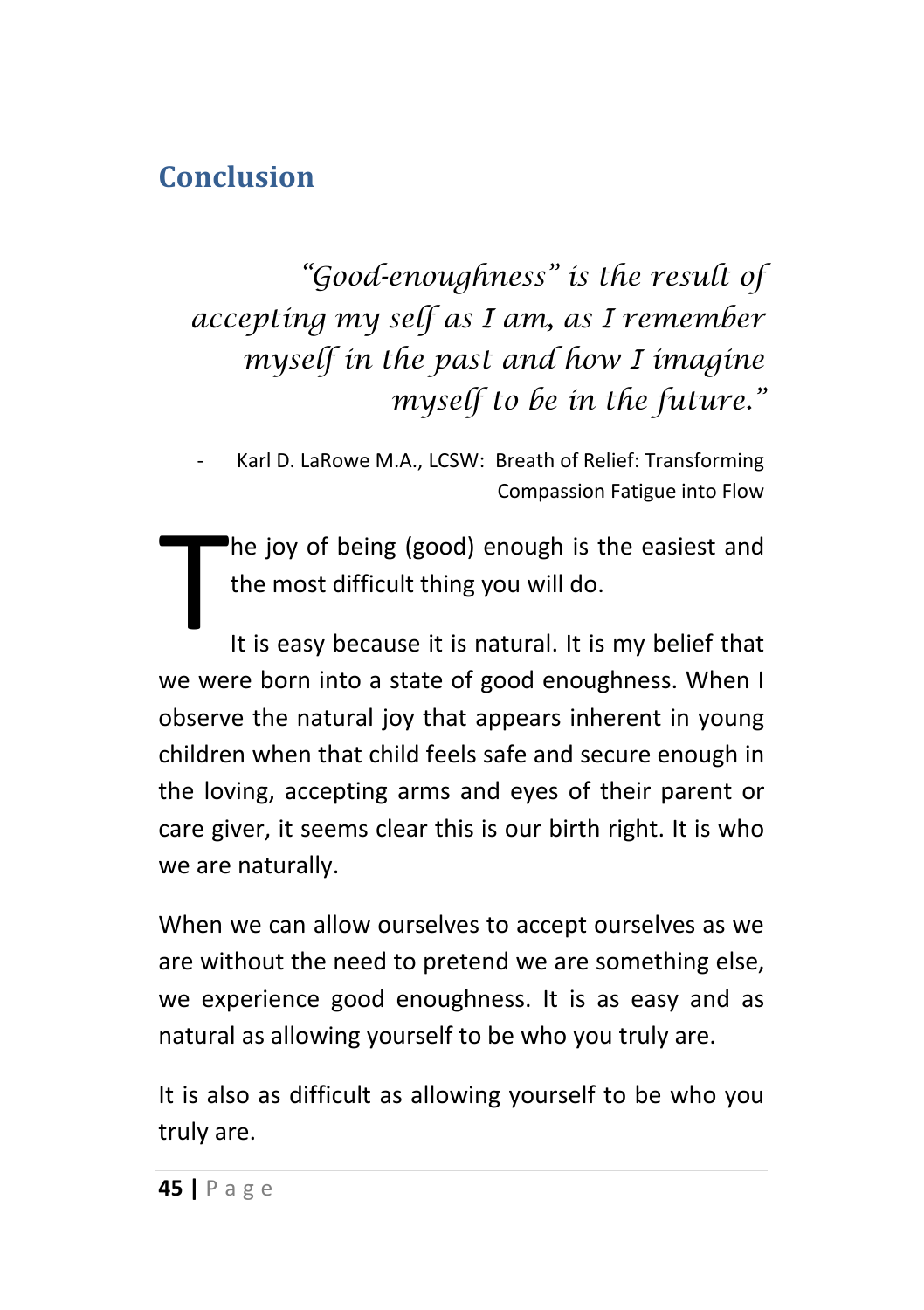As a result of the conditional love and acceptance we received for always needing to do better most of us have grown up with a core belief that who we are naturally simply isn't good enough. We become convinced the only way to accept ourselves and be accepted by others is to be better by doing better.

The flaw with this kind of thinking is, it hasn't worked, it doesn't work now, and it will never work. All you need to do is to honestly examine how many times trying to gain self-acceptance by meeting somebody else's expectations has eventually let you down.

Now, there is nothing at all wrong with doing better. It is wonderful when doing better is a natural expression of how you feel about yourself. When you truly get that you're a good (enough) person, your motivation to do better changes. Rather than doing better to impress someone else to prove to yourself how good you are, increasing your performance in what you love to do is a natural extension and expression of who you are.

The other sense of joy that begins to emerge with this kind of self-acceptance is a deep inner-security. You begin to really understand and accept that you have nothing to prove to anyone else about your core value as a person. You may need at times to prove your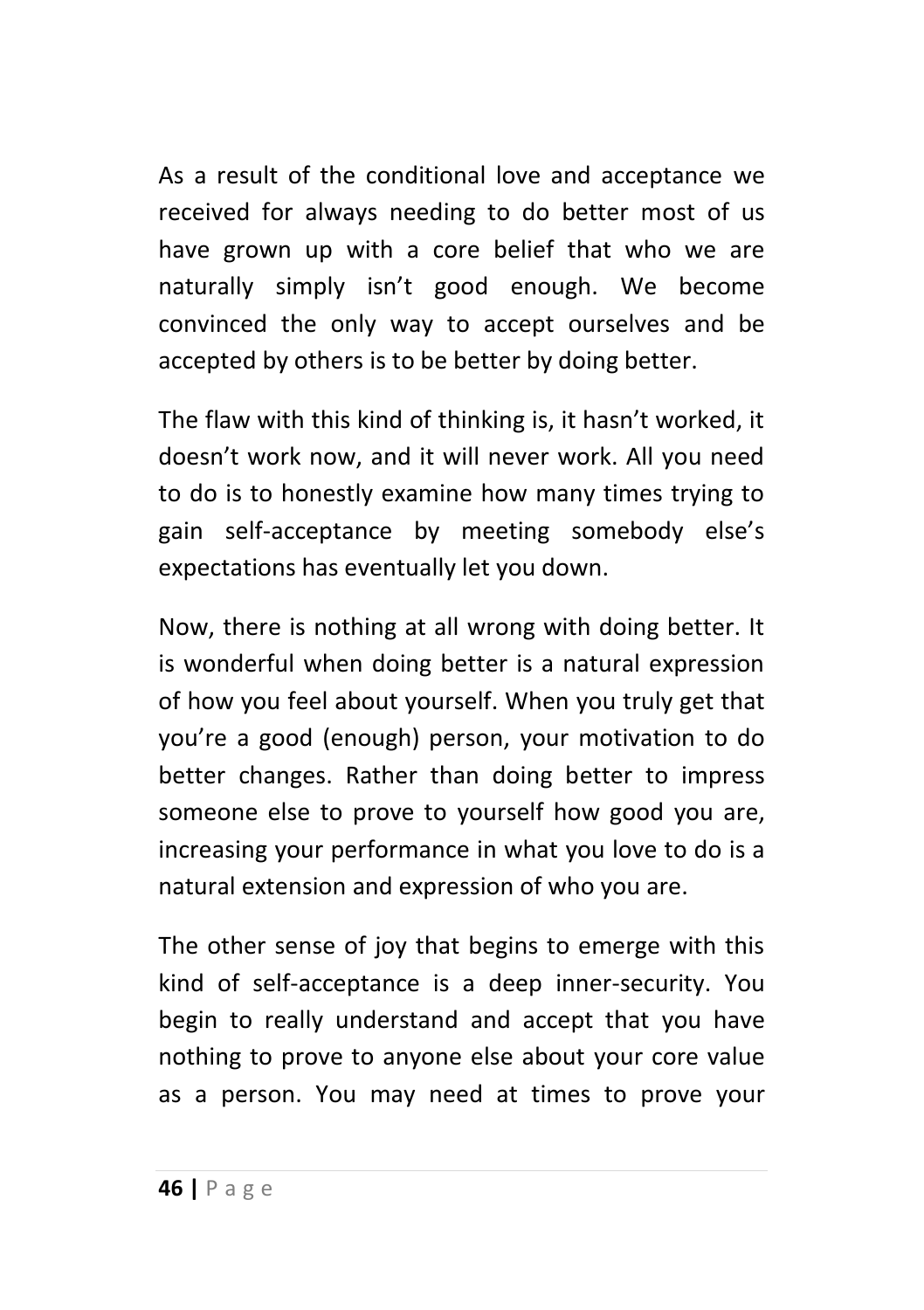effectiveness as a professional but that is not the same thing as proving your worthiness as a person.

When your core worthiness as a person is secure you are much more open to looking at flaws in your performance as a professional. You are no longer personally threatened by making mistakes. You understand this is a very demanding profession and even the most educated and experienced care giver always have more to learn.

You are also more secure in your relationships with coworkers. As your sense of inner-security and good enoughness grows, you are not afraid to appear vulnerable or not to always be right.

You are more authentic and genuine in your communication and relationships. This authenticity is usually perceived by others as your being a "real" or "solid" person. Others see you as safe and will begin to share their real feelings with you.

As your perception continues to shift from enoughless to enoughness you begin to realize you have certain strengths that you never recognized before. You bring these strengths into the helping relationship and you begin to notice your clients have strengths as well.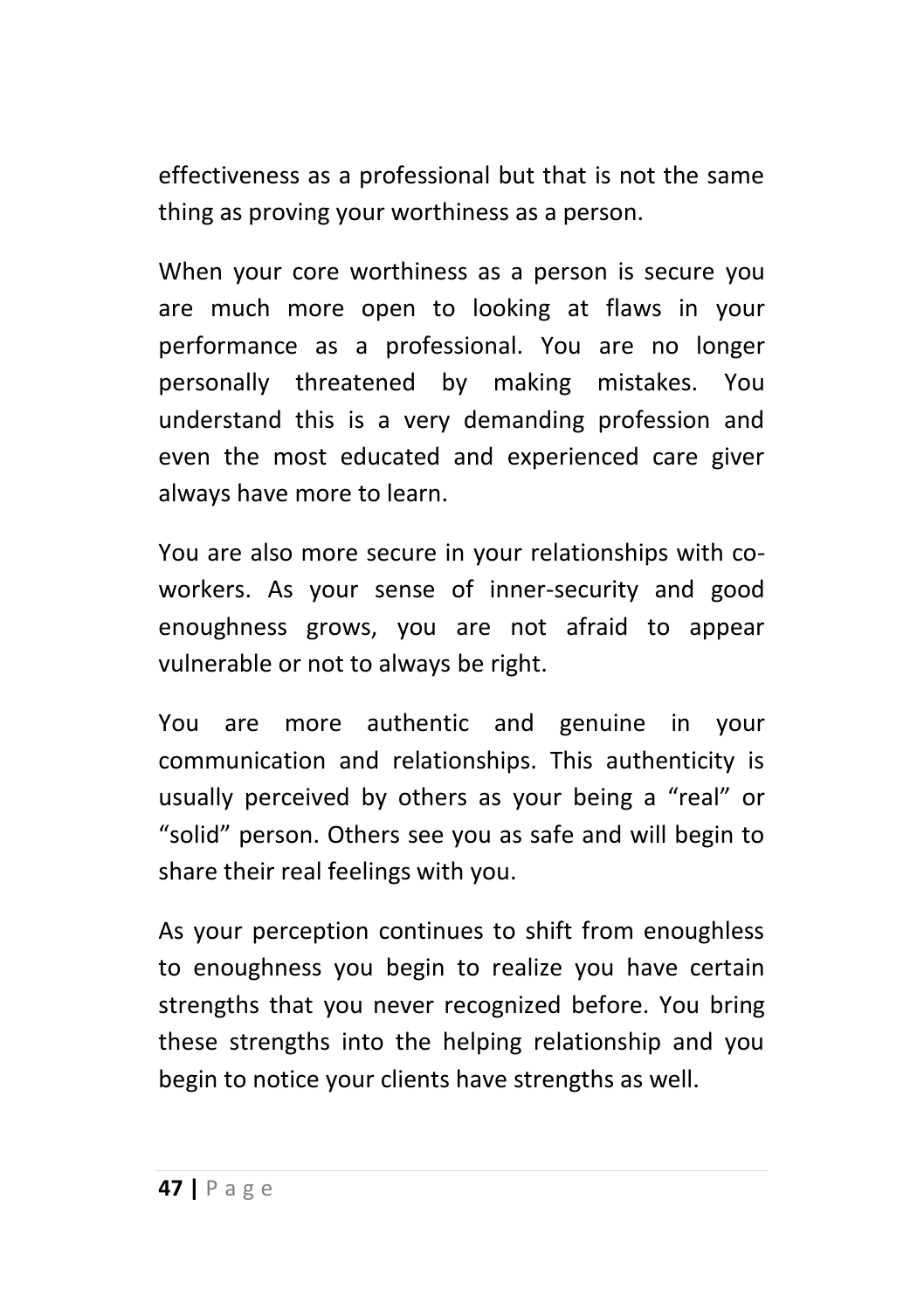As you become more strengths oriented in your counselling you begin to experience a sense of lightness and energy when working with clients. Rather than become exhausted by their struggles and pain, you see this as part of their growth toward strengths.

As your good-enoughness continues to grow and becomes internalized you find yourself in a positive mood more often. You develop a deep inner appreciation and sense of gratitude that reinforces positive emotions. You begin to experience a growth cycle of good enoughness activating strengths, releasing positive energy and emotions and a deep appreciation leading to re-claiming the joy you have for your work.

This growth cycle is the natural outcome of accepting ourselves as we are, embracing our strengths and learning to increase our positivity ratio. I've personally seen a transformation in hundreds of individuals, teams and even organizations who have applied these principles on three continents over the past 20 years.

Most recently I've had the privilege of working with 18 family service centres in Singapore in my *Thriving! at Work* workshops and consultations sponsored by the National Council of Social Services. All participants completed a before and after Thriving! at Work (Th@W) assessment which measured their level of positive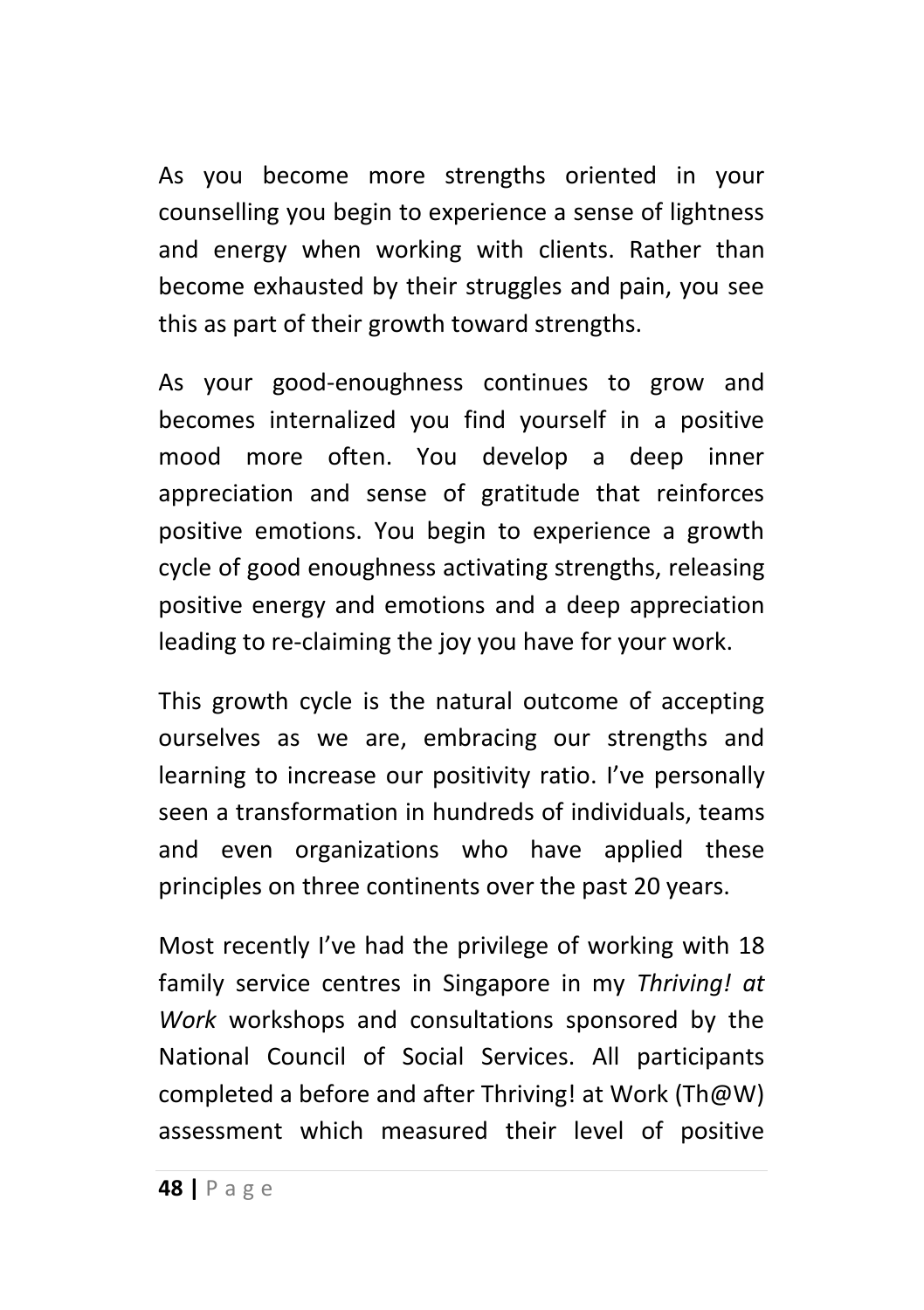feeling about their work. Below are just a few of their voices in comments they left at the end of the project:

"*To thrive at work means to remind myself of the meaning of the work, to take care of myself despite the heavy caseload. Besides, I need to influence others to thrive at work through savouring good moments with other colleagues on a regular basis."*

*"The built up anxiety and sometimes guilt when thinking or feeling about work have been reduced by regular practice of visualization and discharging the negative energy."*

*"I now know my work is meaningful and that makes me want to do my best."*

*"Work can be full of meaning or just routine, it depends on how we choose to look at it. We can still thrive despite being overloaded!"*

"*Thrive at work: love myself and love what I am doing. After attending the workshop I have more awareness on what was going on when I was experiencing compassion fatigue so that I could find a more effective way to overcome it."*

*"To thrive is to feel empowered and able to embrace the positive moments at work. I am more conscious at*